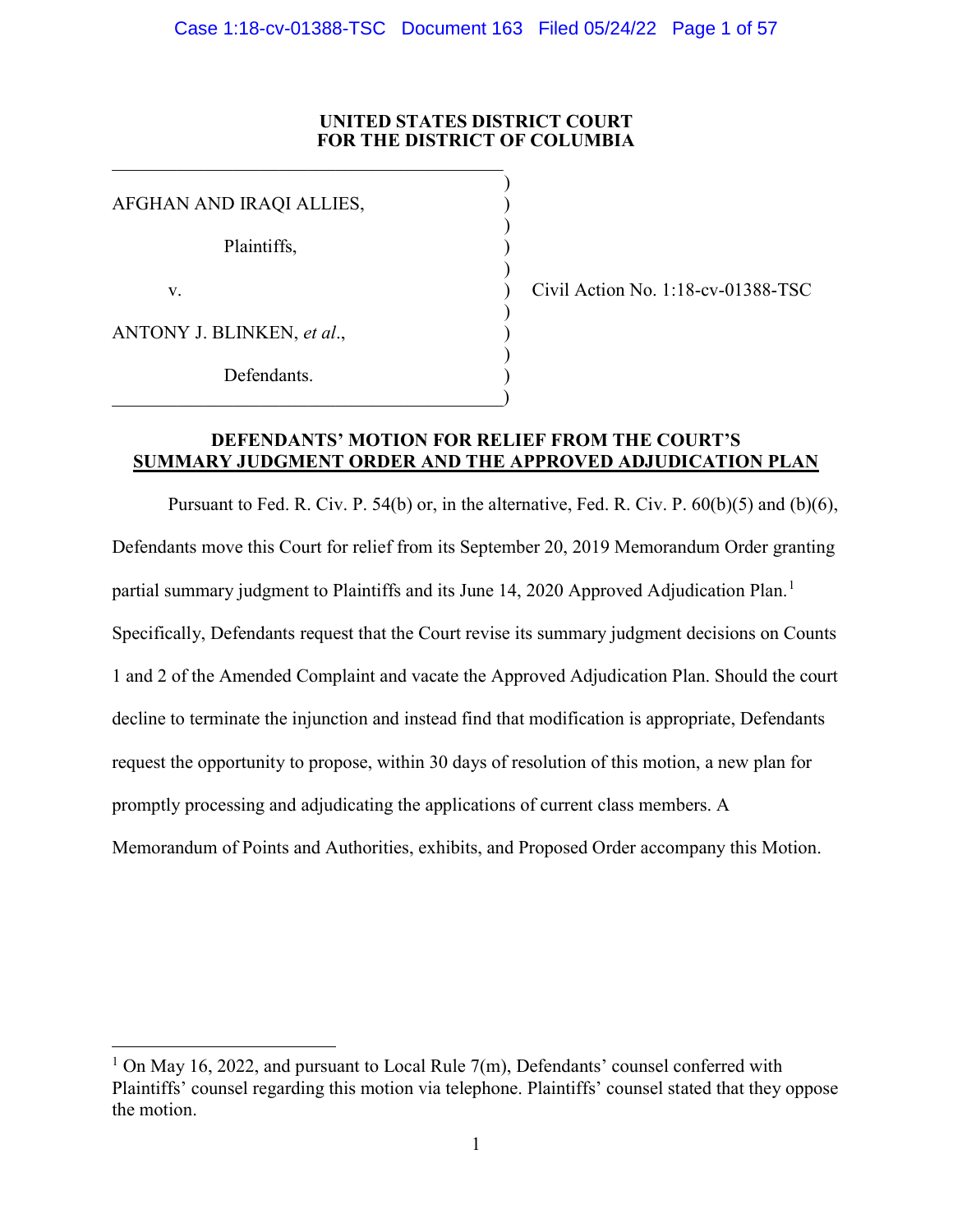Dated: May 24, 2022 Respectfully submitted,

 BRIAN M. BOYNTON Principal Deputy Assistant Attorney General Civil Division

 WILLIAM C. PEACHEY Director, Office of Immigration Litigation District Court Section

 YAMILETH G. DAVILA Assistant Director

 STEVEN A. PLATT Senior Litigation Counsel

 SEAN L. KING VAUGHN D. SPENCER Trial Attorneys

/s/Ruth Ann Mueller RUTH ANN MUELLER D.C. Bar No. 1617339 Trial Attorney U.S. Department of Justice, Civil Division Office of Immigration Litigation District Court Section P.O. Box 868, Washington D.C. 20044 202-598-2445 ruth.a.mueller@usdoj.gov

Counsel for Defendants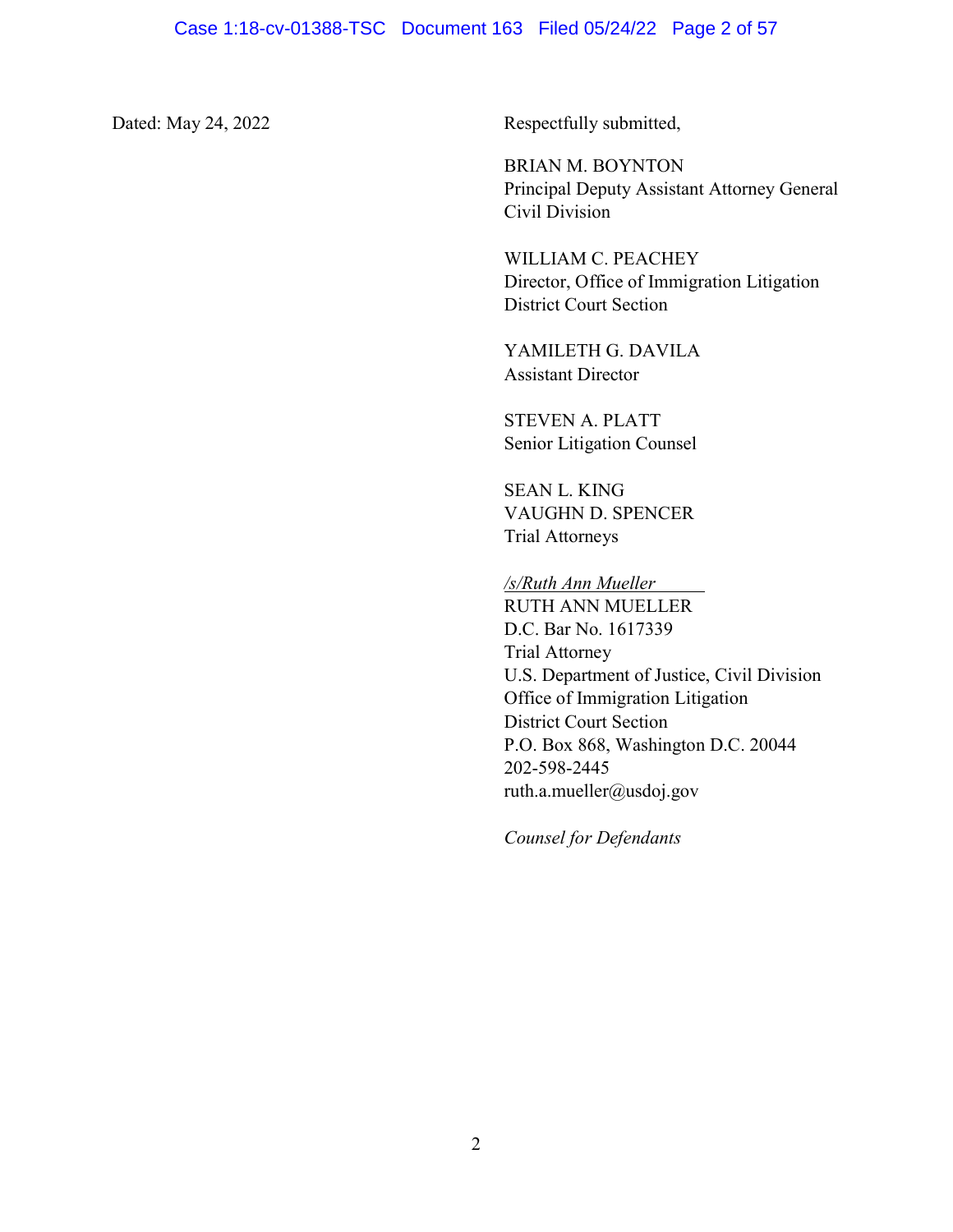# TABLE OF CONTENTS

| $\mathbf{I}$ . |                | AFGHAN AND IRAQI SPECIAL IMMIGRANT VISA PROGRAM3                                                                                                          |
|----------------|----------------|-----------------------------------------------------------------------------------------------------------------------------------------------------------|
| II.            |                |                                                                                                                                                           |
| Ш.             |                | <b>GLOBAL EVENTS AND PROGRAM IMPROVEMENTS SINCE SEPTEMBER 20,</b>                                                                                         |
|                |                |                                                                                                                                                           |
| <b>I.</b>      |                | THE COURT SHOULD REVISE ITS UNDUE DELAY DETERMINATION AND<br>VACATE THE INJUNCTION TO ACCOUNT FOR CHANGED LAW AND                                         |
|                | A.             |                                                                                                                                                           |
|                | <b>B.</b>      |                                                                                                                                                           |
|                | $\mathbf{C}$ . | Factors 1 and 2 Favor Defendants Because The Agencies' Implementation of<br>the SIV Program Is Reasonable Given the Circumstances 11                      |
|                | D.             | Factors 3 and 5 Favor Defendants Because Delays in Processing SIVs Are Not<br>Egregious Where the Program Implicates Foreign Affairs, Immigration, and    |
|                | E.             | <b>Factor 4 Favors Defendants Because Compelling the Agencies to Transfer</b><br>Further Resources to SIV Processing Would Adversely Affect the Agencies' |
|                | F.             | Factor 6 Favors Defendants Because They Have Acted in Good Faith 34                                                                                       |
| II.            |                | ALTERNATIVELY, IF THE COURT FINDS THAT RULE 54(b) DOES NOT<br>APPLY, DEFENDANTS ARE STILL ENTITLED TO RELIEF UNDER RULE                                   |
|                | A.             |                                                                                                                                                           |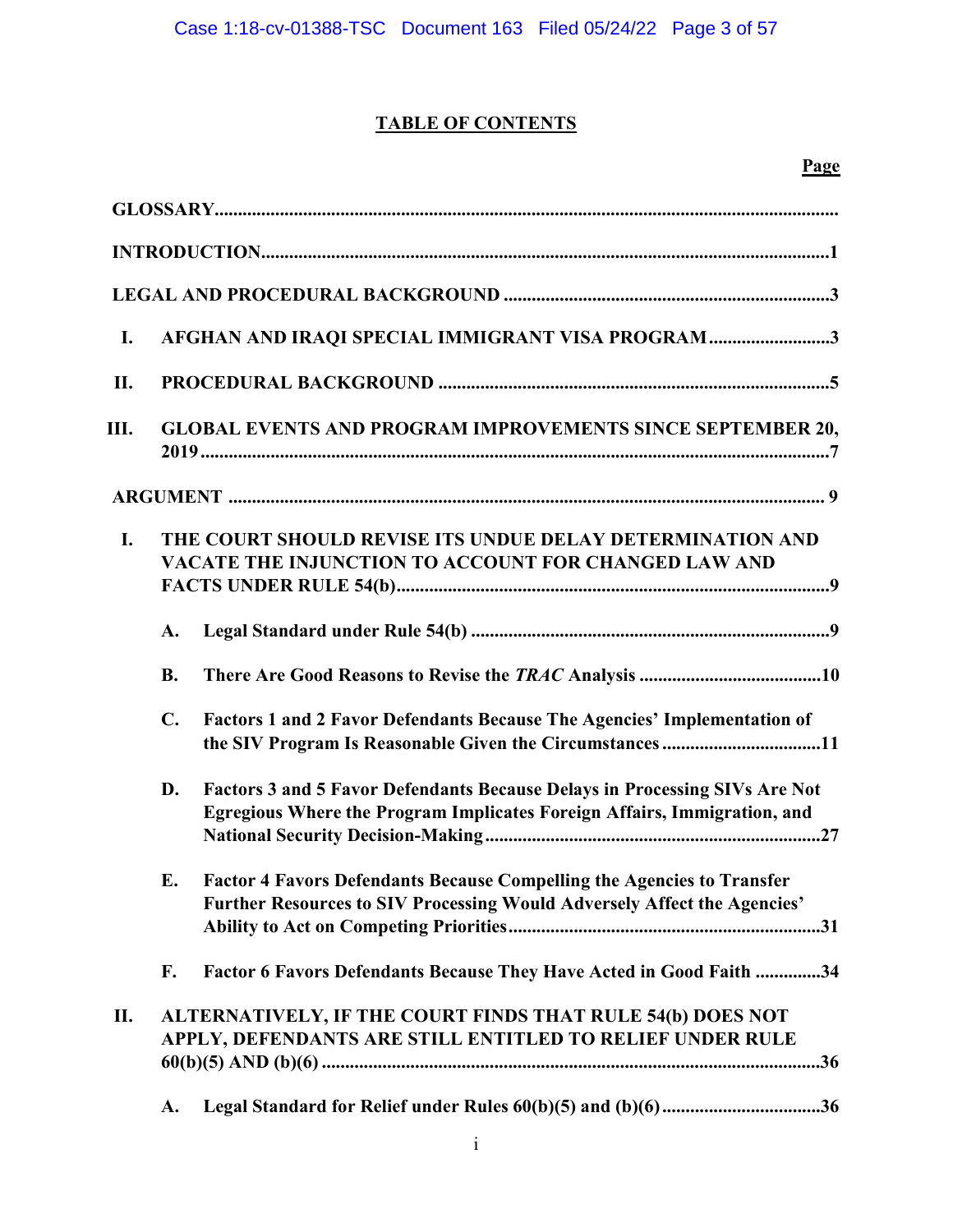|    | В. | Control of the SIV Program Should Be Returned to the Political Branches37 |  |
|----|----|---------------------------------------------------------------------------|--|
|    | С. | Applying the Previous Orders Prospectively Is No Longer Equitable39       |  |
|    | D. |                                                                           |  |
| Ш. |    | IF THE COURT OPTS TO MODIFY THE PLAN, IT SHOULD ALLOW                     |  |
|    |    |                                                                           |  |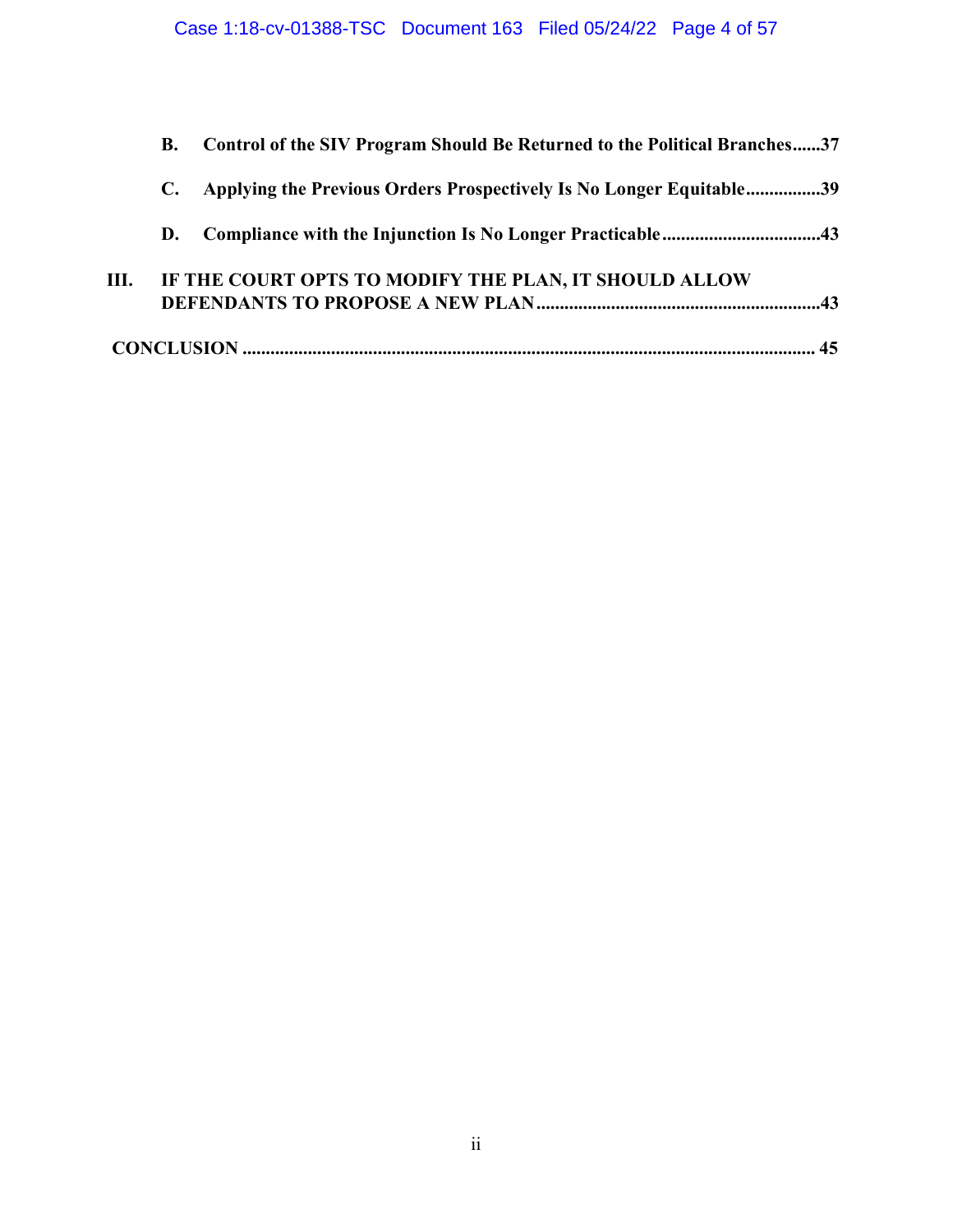# TABLE OF AUTHORITIES

### CASE LAW

| Ackermann v. United States,                                         |    |
|---------------------------------------------------------------------|----|
| Action on Smoking & Health v. Dep't of Labor,                       |    |
| *Afghan & Iraqi Allies v. Pompeo,                                   |    |
| Air Line Pilots Ass'n, Int'l v. Civil Aeronautics Bd.,              |    |
| Am. Council of the Blind v. Mnuchin,                                |    |
| Am. Hosp. Ass'n v. Burwell,                                         |    |
| Bankers Mortg. Co. v. United States,                                |    |
| Cobell v. Jewell,                                                   |    |
| Cobell v. Norton,                                                   |    |
| *Cobell v. Norton,                                                  |    |
| Ctr. for Sci. in the Pub. Int. v. United States Food & Drug Admin., |    |
| Cutler v. Hayes,                                                    | 25 |
| Dastagir v. Blinken,                                                |    |
|                                                                     |    |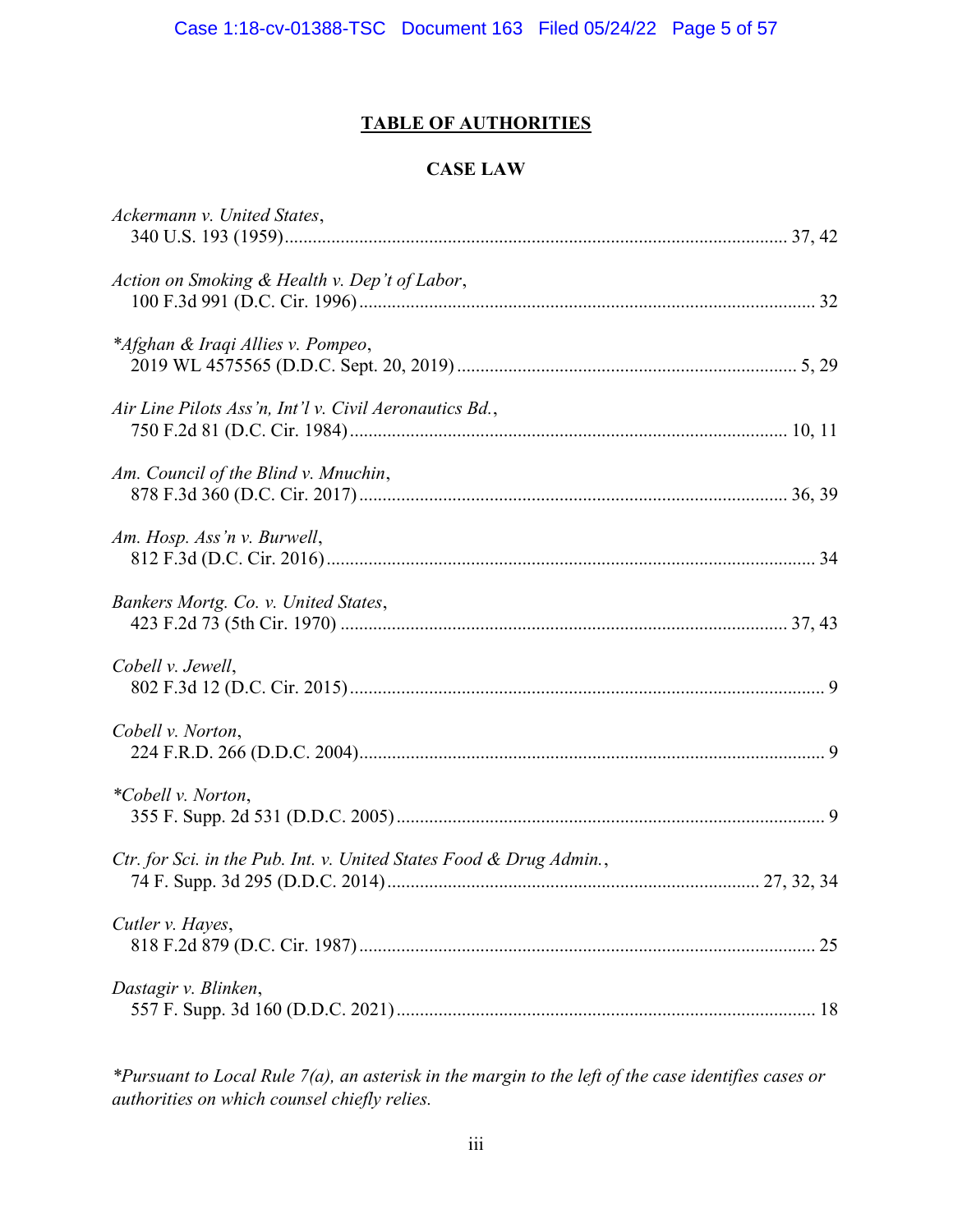# Case 1:18-cv-01388-TSC Document 163 Filed 05/24/22 Page 6 of 57

| <b>EMR</b> Network v. FCC,              |
|-----------------------------------------|
| FEC v. Rose,                            |
| Good Luck Nursing Home, Inc. v. Harris, |
| Grand Canyon Air Tour Coal. v. FAA,     |
| Harisiades v. Shaughnessy,              |
| Heath v. De Courcy,                     |
| *Horne v. Flores,                       |
| In re Aiken Cnty.,                      |
| In re Am. Fed'n of Gov't Emps.,         |
| In re Am. Rivers & Idaho Rivers United, |
| *In re Barr Labs., Inc.,                |
| In re Pearson,                          |
| In re Pub. Emps. for $Env't$ ,          |
| In re United Mine Workers,              |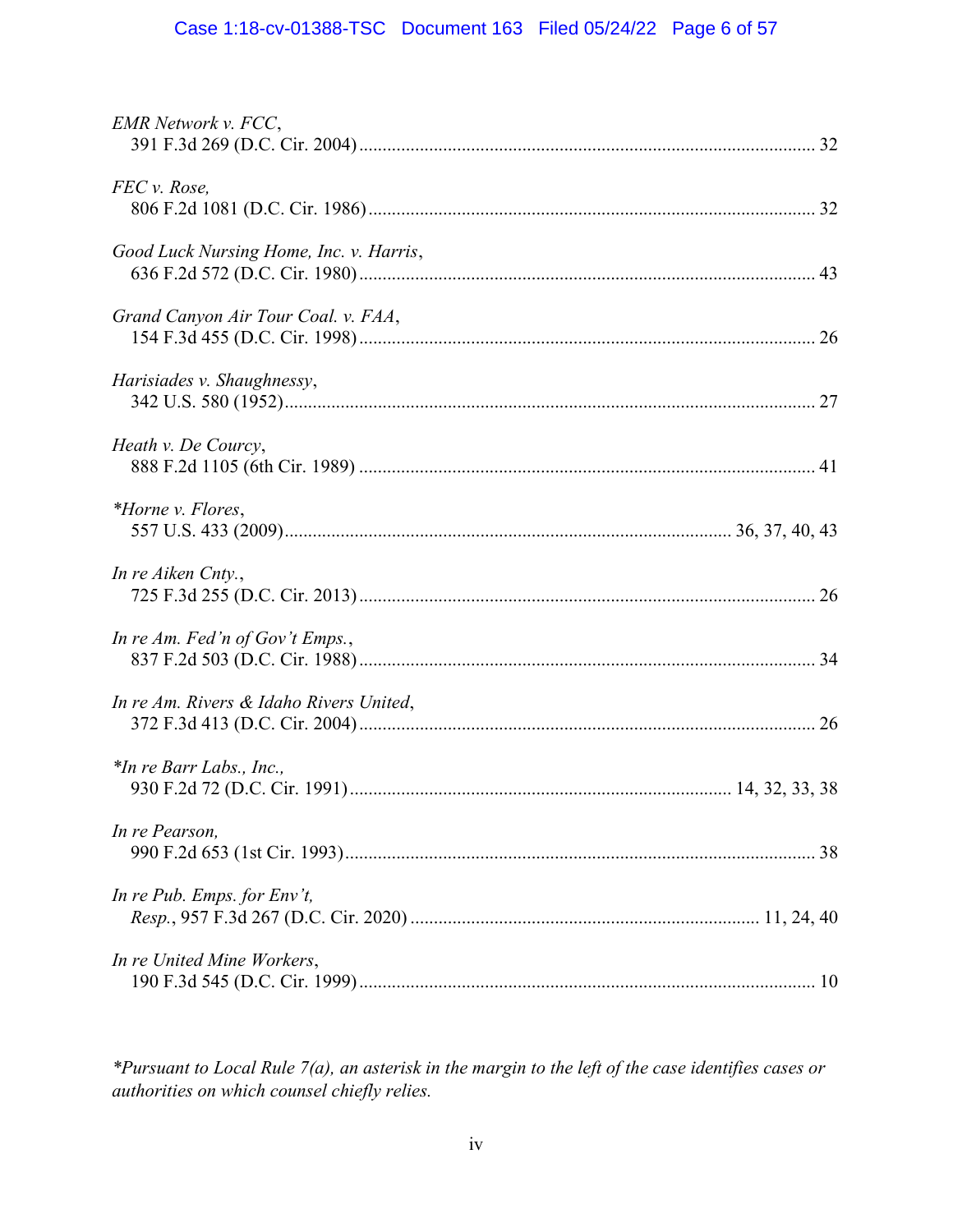# Case 1:18-cv-01388-TSC Document 163 Filed 05/24/22 Page 7 of 57

| INS v. Miranda,                                                                                          |
|----------------------------------------------------------------------------------------------------------|
| Jolly v. Listerman,                                                                                      |
| Jud. Watch v. Dep't of Army,                                                                             |
| Khan v. Blinken,                                                                                         |
| Klapprott v. United States,                                                                              |
| Liberty Fund, Inc. v. Chao,                                                                              |
| *Mashpee Wampanoag Tribal Council, Inc. v. Norton,                                                       |
| *Mathews v. Diaz,                                                                                        |
| Murway v. Blinken,                                                                                       |
| Muwekma Tribe v. Babbitt,                                                                                |
| Nine Iraqi Allies Under Serious Threat Because of Their Faithful Serv. to the United States v.<br>Kerry, |
| Palakuru v. Renaud,                                                                                      |
| Petties ex rel. Martin v. D.C.,                                                                          |
| Potomac Elec. Power Co. v. ICC,                                                                          |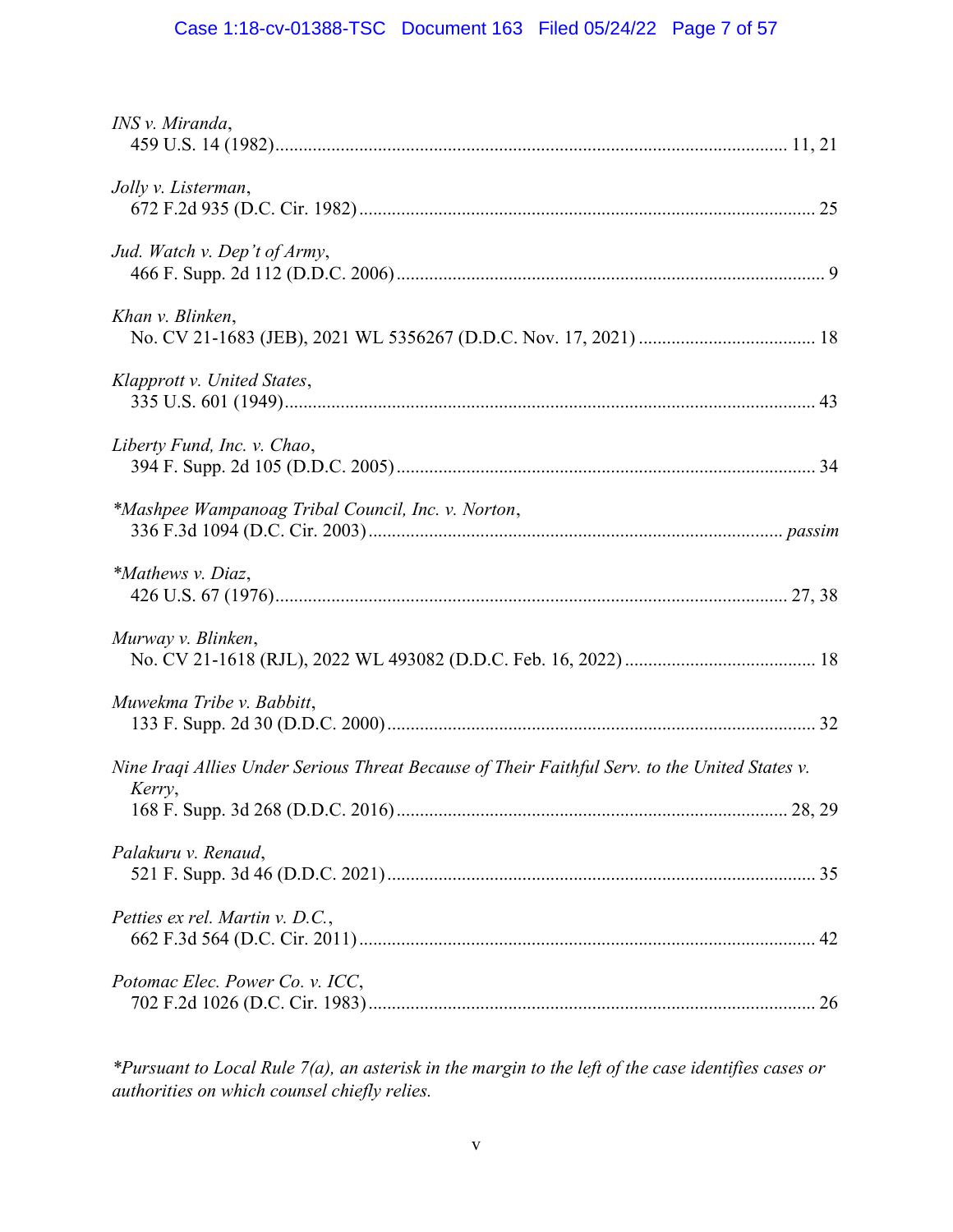# Case 1:18-cv-01388-TSC Document 163 Filed 05/24/22 Page 8 of 57

| <b>FEDERAL STATUTES</b>                                     |
|-------------------------------------------------------------|
| Zaman v. U.S. Dep't of Homeland Sec.,                       |
| Uranga v. USCIS,                                            |
| United States v. W. Elec. Co.,                              |
| United States v. Maria,                                     |
| United States v. All Assets Held at Bank Julius Baer & Co., |
| Trump v. Hawaii,                                            |
| <i>*Telecomm. Rsch. &amp; Action Ctr. v. FCC,</i>           |
| Skalka v. Kelly,                                            |
| Sierra Club v. Thomas,                                      |
| *Rufo v. Inmates of Suffolk Cnty. Jail,                     |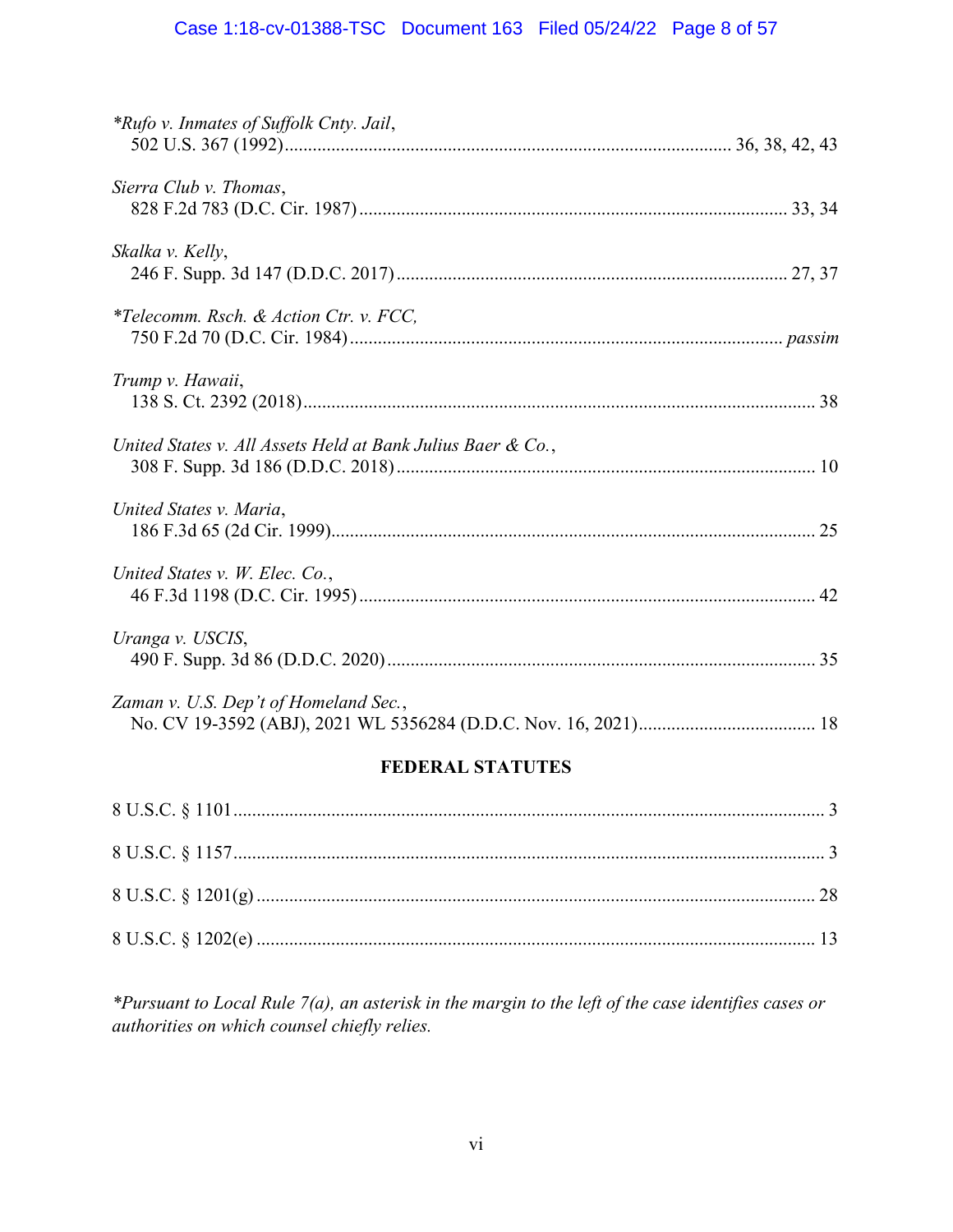## FEDERAL REGULATIONS

| <b>PUBLIC LAW</b>                       |  |  |  |
|-----------------------------------------|--|--|--|
|                                         |  |  |  |
|                                         |  |  |  |
|                                         |  |  |  |
|                                         |  |  |  |
| <b>FEDERAL RULES OF CIVIL PROCEDURE</b> |  |  |  |
|                                         |  |  |  |
|                                         |  |  |  |

## FEDERAL REGISTER

## MISCELLANEOUS

| U.S. DOS, Report to Congress on Joint Department of State/Department of Homeland Security  |  |
|--------------------------------------------------------------------------------------------|--|
| Report: Status of the Afghan Special Immigrant Visa Program (Jan., 2022),                  |  |
| https://travel.state.gov/content/dam/visas/SIVs/Afghan-Public-Quarterly-Report-Q1-January- |  |
|                                                                                            |  |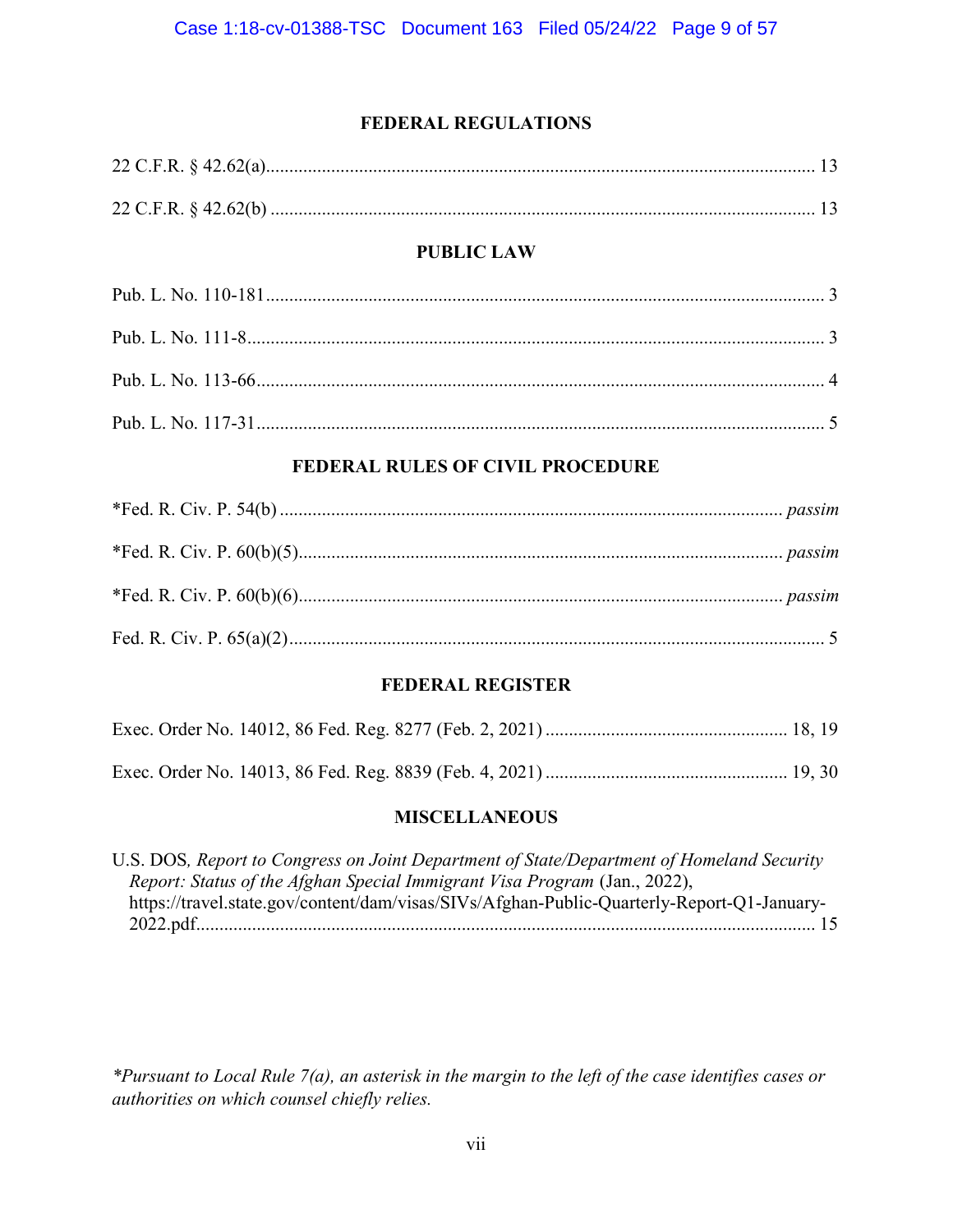| U.S. DOS, Report to Congress on Process by which Applications for Special Immigrant Visas<br>under Special Immigrant Status for Certain Iraqis Are Processed Section 1218 (g) of the<br>National Defense Authorization Act of 2014 (P.L.113-66) (Jan., 2022),<br>https://travel.state.gov/content/dam/visas/SIVs/Iraqi-Public-Quarterly-Report-Q1-January- |  |
|------------------------------------------------------------------------------------------------------------------------------------------------------------------------------------------------------------------------------------------------------------------------------------------------------------------------------------------------------------|--|
|                                                                                                                                                                                                                                                                                                                                                            |  |
| U.S. DOS, <i>Visas</i> (2022),                                                                                                                                                                                                                                                                                                                             |  |
| U.S. DOS, Special Immigrant Visas for Afghans - Who Were Employed by/on Behalf of the U.S.<br>Government (2022),                                                                                                                                                                                                                                           |  |
| https://travel.state.gov/content/travel/en/us-visas/immigrate/special-immg-visa-afghans-                                                                                                                                                                                                                                                                   |  |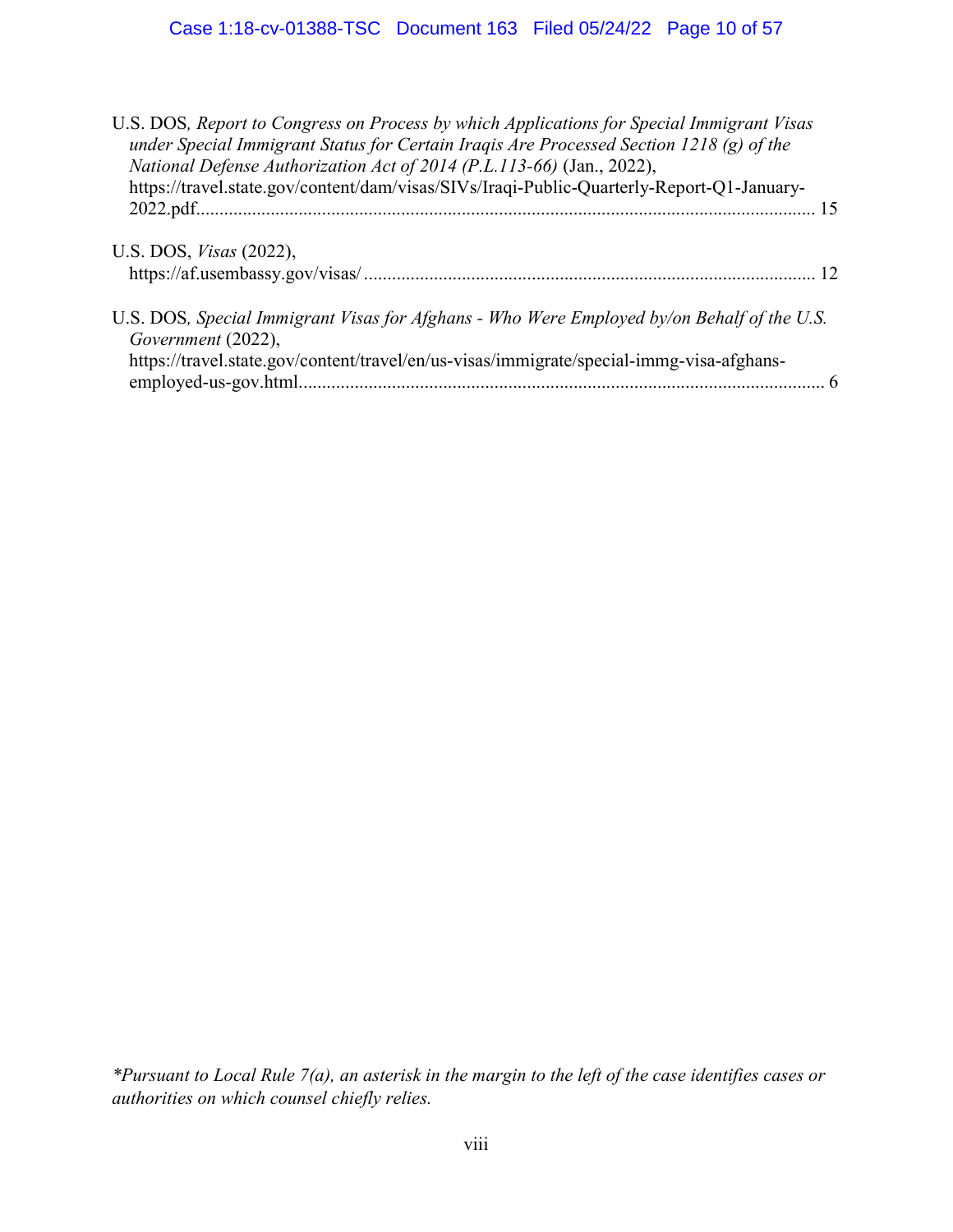# GLOSSARY OF ABBREVIATIONS

| <b>AAPA</b>  | Afghan Allies Protection Act of 2009                                  |
|--------------|-----------------------------------------------------------------------|
| <b>APA</b>   | Administrative Procedure Act                                          |
| <b>ASIV</b>  | Afghan Special Immigrant Visa Unit                                    |
| <b>BIA</b>   | Bureau of Indian Affairs                                              |
| CAC          | <b>Consular Compound Access Control</b>                               |
| CA/CST       | Department of State's Office of Consular Systems and<br>Technology    |
| <b>COM</b>   | Chief of Mission                                                      |
| <b>ESSAA</b> | Emergency Security Supplemental Appropriations Act,<br>2021           |
| <b>FDA</b>   | Food and Drug Administration                                          |
| <b>NVC</b>   | National Visa Center                                                  |
| <b>RCIA</b>  | Refugee Crisis in Iraq Act of 2007                                    |
| <b>RFE</b>   | Request for Evidence                                                  |
| <b>SCOPS</b> | <b>USCIS's Service Center Operations Directorate</b>                  |
| <b>SIV</b>   | Afghan and Iraqi Special Immigrant Visa                               |
| <b>TRAC</b>  | Telecomm. Rsch. & Action Ctr. v. FCC, 750 F.2d 70 (D.C.<br>Cir. 1984) |
| <b>USCIS</b> | U.S. Citizenship and Immigration Services                             |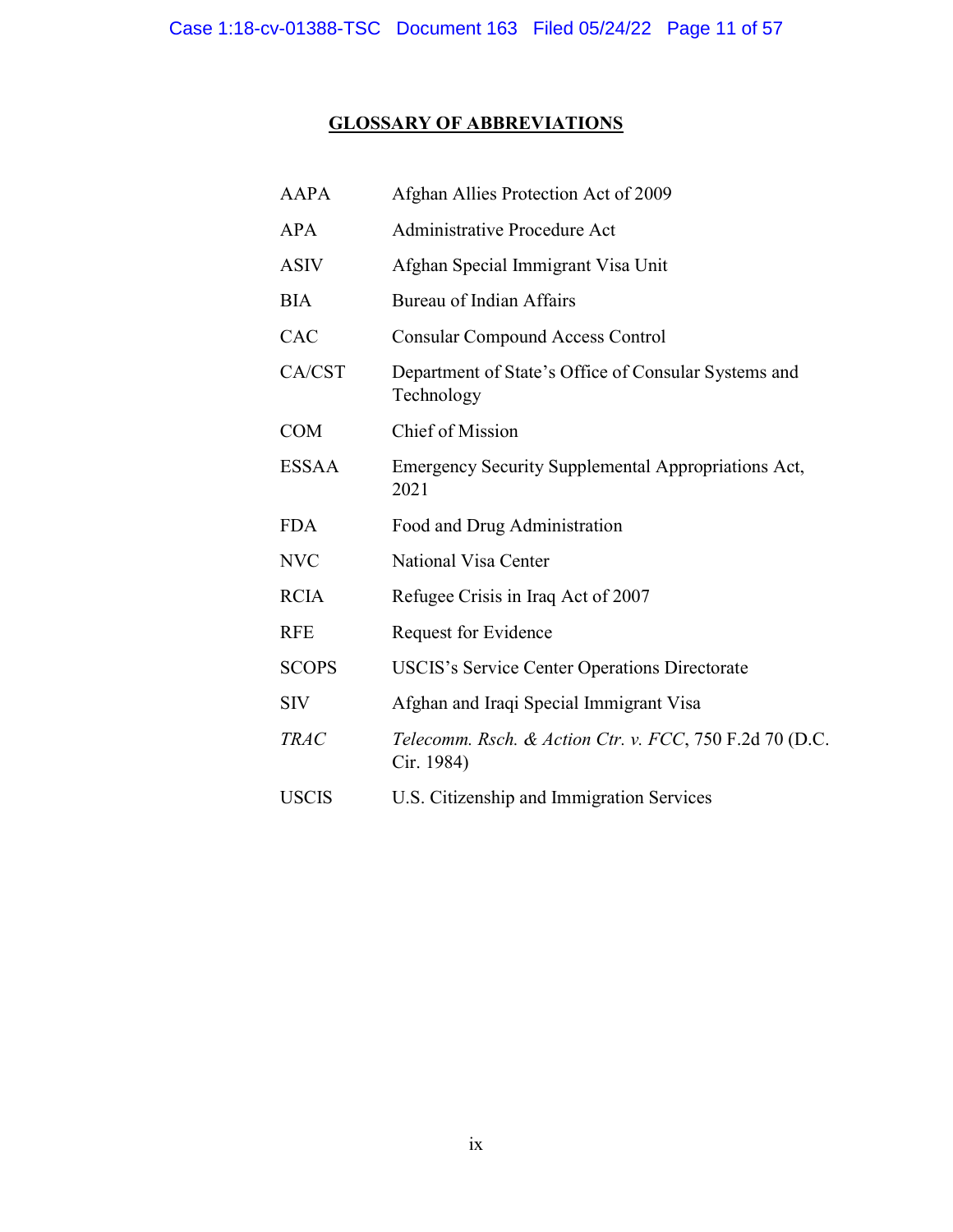#### INTRODUCTION

The circumstances that gave rise to this case have changed dramatically since the Court issued its orders finding unreasonable delay and adopting an adjudication plan for the processing of Special Immigrant Visa ("SIV") cases. The centerpiece of that plan for Afghan SIV applicants was an immigrant visa interview of the Afghan national principal applicant and their derivatives at the U.S. Embassy in Kabul. But since the Court last addressed substantive issues in this case, the Taliban seized control of Afghanistan and the United States suspended operations at its embassy in Kabul, rendering it impossible to provide visa services in Afghanistan. The Taliban takeover also precipitated a humanitarian crisis that has exponentially increased inquiries and submissions to the Defendant agencies from those attempting to flee the country. For example, the Department of State's National Visa Center ("NVC") received 352,476 SIV-related inquiries in August 2021 and September 2021 alone, more than it received over the course of almost six years from March 2015 to December 2020. Defendants are committed to processing SIV cases, and indeed (as explained below) have surged resources to do so. But Defendants are now largely dependent on each applicant's ability and resources to travel outside of Afghanistan to complete their visa application interviews at another U.S. Embassy or consular post. Meanwhile, the Taliban continues to hinder Department of State efforts to facilitate relocation flights for Afghan nationals, including Afghan SIV applicants.

The Taliban takeover in Afghanistan is not the only major development that has affected the SIV program. Defendants' operations worldwide have been affected by the COVID-19 pandemic, which for two years has substantially curtailed their ability to conduct in-person operations, including immigrant visa interviews. The U.S. Embassy in Baghdad has been subject to a continuing security crisis over the last two years, which has prevented the full reopening of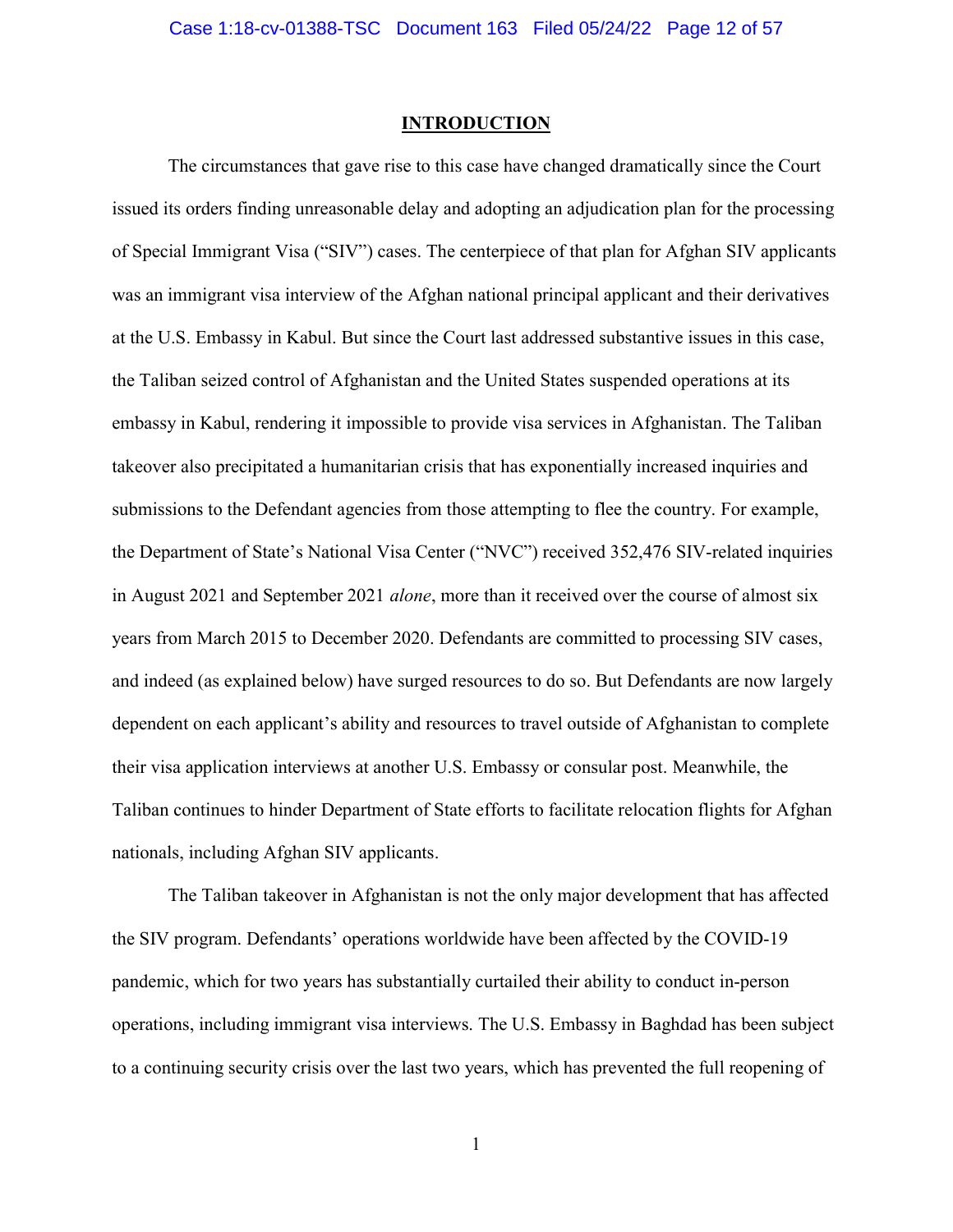#### Case 1:18-cv-01388-TSC Document 163 Filed 05/24/22 Page 13 of 57

the embassy and consequently the embassy's ability to conduct immigrant visa interviews for most applicants in Iraq.

All of this has come at a time when Congress has *expanded* eligibility for SIVs, thus significantly increasing the number of applications that Defendants must review. Despite all of these challenges, Defendants have demonstrated their ongoing commitment to improving the SIV program to reduce wait times and prioritize resources. As explained below and in the accompanying declarations, Defendants have increased staffing, streamlined individual processing steps, made technological improvements, and rotated temporary duty staff to support third-country processing, among other efforts. But the fact remains that Defendants are managing Afghan and Iraqi SIV programs unrecognizable from those that existed in 2019 and 2020.

Under current circumstances, Defendants are not unreasonably delaying the processing of SIV applications. Whatever might have been the case in 2019 and 2020, the attached declarations show that Defendants, fully cognizant of the situation facing many SIV applicants, are moving as expeditiously as possible to adjudicate the significantly increased number of SIV applications. In fact, and as discussed more below, Defendants have already reduced the total average processing time for an Afghan SIV application to 587 days in the most recent quarter of the fiscal year.

For these reasons and those explained further below, the Court should exercise its authority under Rule 54(b) to revise its interlocutory summary judgment decisions on Counts 1 and 2 of the Amended Complaint, enter judgment for Defendants, and vacate the Court's corresponding remedy, the Approved Adjudication Plan (the "Plan"). Alternatively, should the Court find that its summary judgment decision and corresponding Plan do not fall under the purview of Rule 54(b), the Court should still relieve Defendants of the Court's orders under Rule 60(b)(5) because "applying [the Court's orders] prospectively is no longer equitable" and under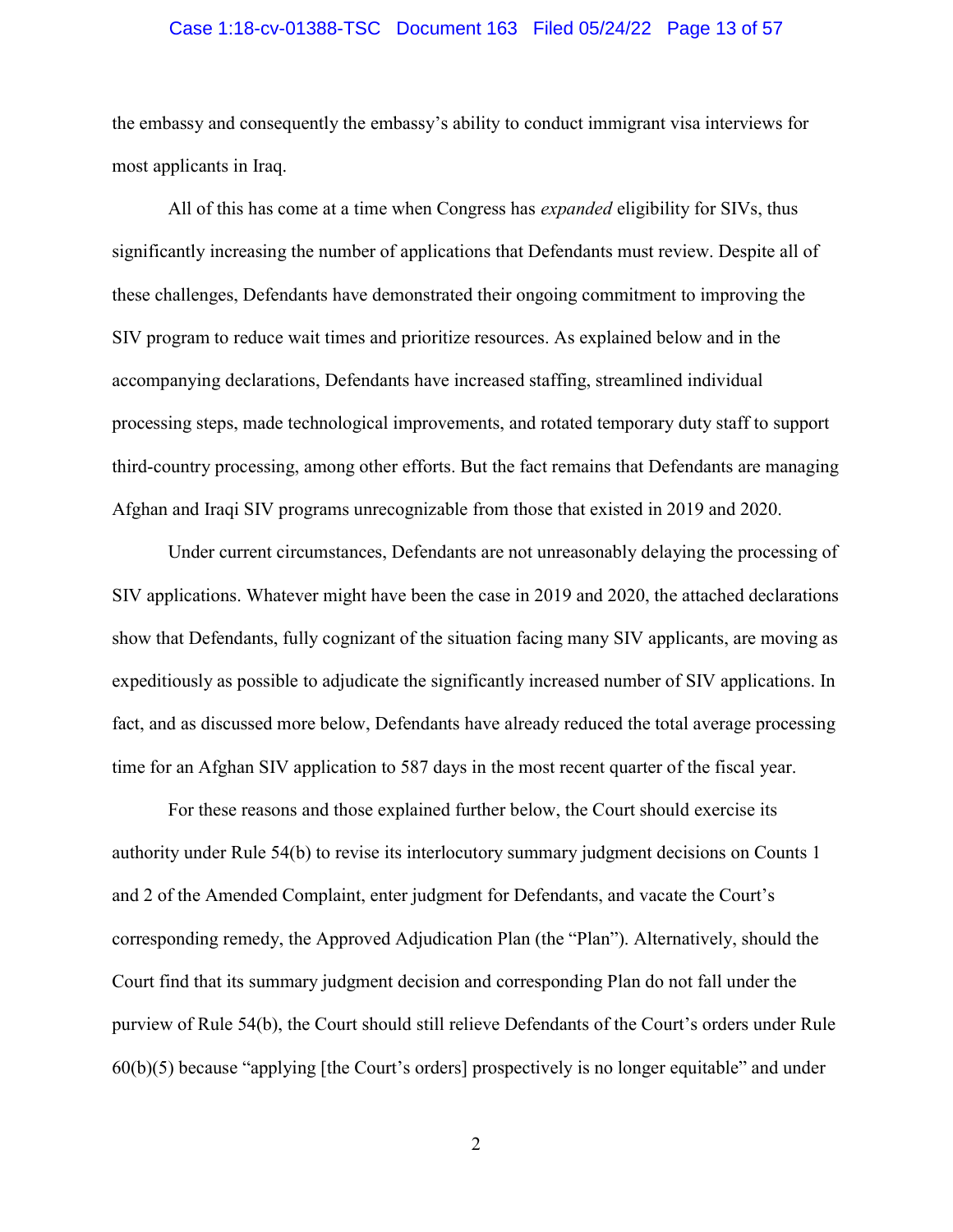Rule 60(b)(6) for "any other reason that justifies relief." Finally, if the Court concludes that terminating the injunction is not warranted, Defendants request that the Court modify the injunction and permit Defendants to propose within 30 days of resolution of this motion a new plan for promptly processing and adjudicating the applications of current class members.

# LEGAL AND PROCEDURAL BACKGROUND

# I. AFGHAN AND IRAQI SPECIAL IMMIGRANT VISA PROGRAM

Certain Afghan and Iraqi nationals who have worked for or on behalf of the U.S. government in their home countries, and who experienced threats because of their service, are eligible for SIVs entitling them to apply for admission into the United States. Refugee Crisis in Iraqi Act of 2007 ("RCIA"), Pub. L. No. 110-181, § 1244, 122 Stat. 395 (2006), codified as amended in 8 U.S.C. § 1157 note; Afghan Allies Protection Act of 2009 ("AAPA"), Pub. L. No. 111-8, § 602, 123 Stat. 807 (2009), codified as amended in 8 U.S.C. § 1101 note. Congress established a 14-step process for an Afghan or Iraqi national to obtain an SIV. See ECF No. 113- 1. As part of that process,<sup>2</sup> the applicant must submit three distinct applications to be reviewed

 $\overline{a}$ 

4) The COM adjudicates the application.

 $2$  In September 2019, the 14 steps were:

<sup>1)</sup> The applicant submits to the NVC an application for approval by the COM. Application materials must include a "statement of credible threat" detailing the ongoing threat to the applicant as a result of the applicant's service and a letter of recommendation from a supervisor attesting to the applicant's "faithful and valuable service."

<sup>2)</sup> NVC reviews the documentation for completeness.

<sup>3)</sup> NVC sends the application materials to the COM in either Afghanistan or Iraq.

<sup>5)</sup> NVC informs the applicant of the result. If COM approval is denied, the applicant has 120 days to appeal.

<sup>6)</sup> If COM approval is granted, the applicant submits to U.S. Citizenship and Immigration Services ("USCIS") a I-360 petition for categorization as a special immigrant.

<sup>7)</sup> USCIS adjudicates the I-360 petition.

<sup>8)</sup> If the petition is approved, NVC requests standard documentation for the immigrant visa from the applicant.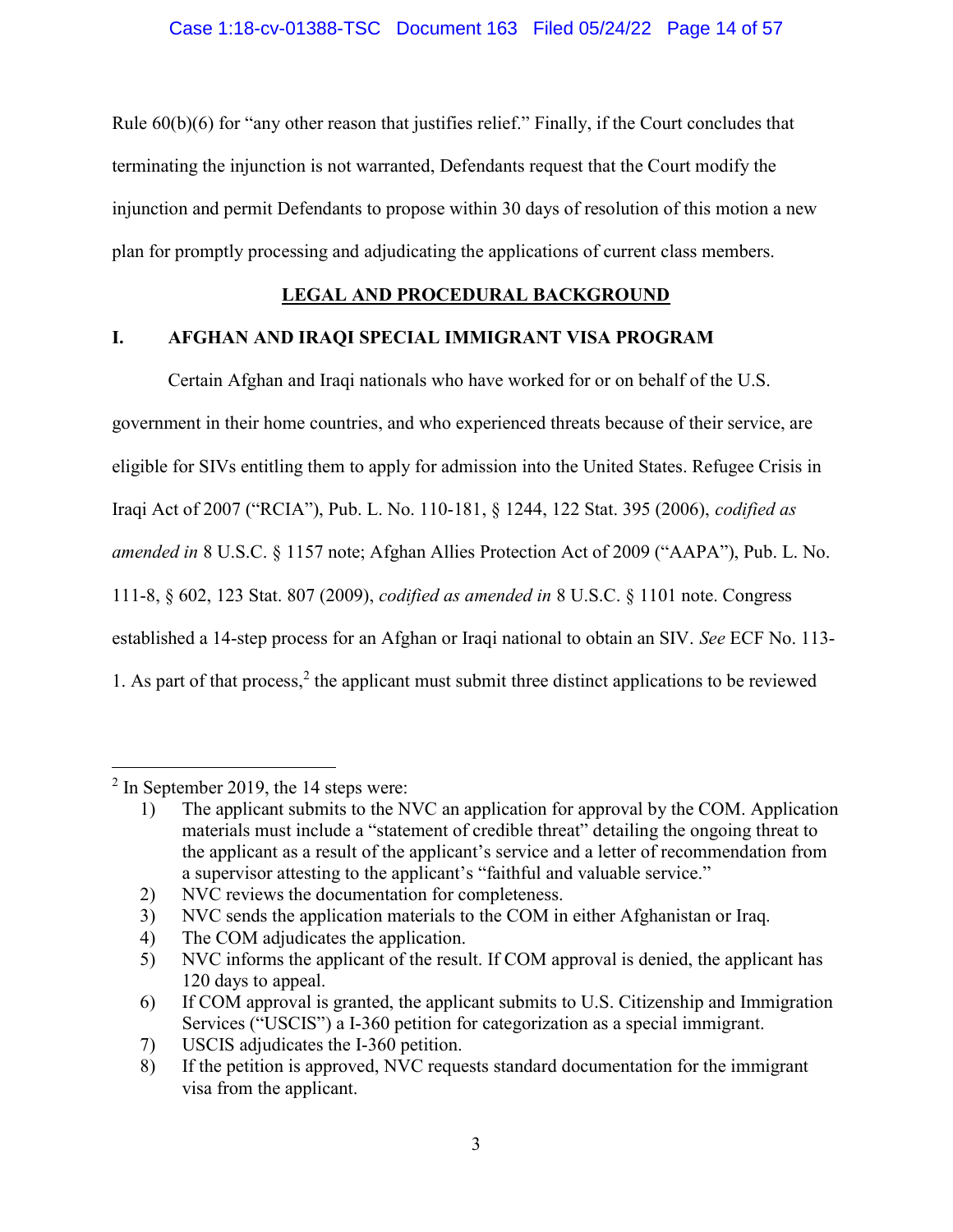#### Case 1:18-cv-01388-TSC Document 163 Filed 05/24/22 Page 15 of 57

and decided by three distinct governmental entities, each accompanied by supporting documentation: (1) an application for Chief of Mission ("COM") approval; (2) a Form I-360 petition; and (3) a visa application. Id.

Congress has amended the RCIA and AAPA several times. In 2013, Congress created four new positions to help coordinate and oversee the SIV program. Congress required the Secretaries of State and Homeland Security to each designate a "senior coordinating official." National Defense Authorization Act for Fiscal Year 2014, Pub. L. No. 113-66, 127 Stat 672 (Dec. 26, 2013). Congress also directed the Secretary of State to designate an "Afghan Special Immigrant Visa Coordinator" and an "Iraqi Special Immigrant Visa Coordinator" in the U.S. Embassies in Kabul and Baghdad, respectively. AAPA § 602(b)(2)(D)(ii)(II); RCIA § 1244(b)(2)(D)(ii). In 2020, the Department of State designated such officials, and both the Department of State and the Department of Homeland Security additionally designated a respective Senior Coordinating Official for the Iraqi and Afghan Special Immigrant Visa Programs, for a total of four coordinating roles. Defendants each made further changes to the Senior Coordinating Official designations in 2021. ECF No. 101-1; ECF No. 139.

See Plan 2–7 (ECF No. 113-1) (recognizing these steps).

 $\overline{a}$ 

<sup>9)</sup> The applicant submits that documentation along with an immigrant-visa application to NVC.

<sup>10)</sup> NVC reviews the documentation for completeness and eligibility.

<sup>11)</sup> NVC determines that the applicant is documentarily eligible, it contacts the applicant to schedule an interview at the embassy in Afghanistan or Iraq.

<sup>12)</sup> The applicant attends an interview conducted by a consular officer at the embassy.

<sup>13)</sup> If the application is otherwise qualified, the applicant's case may undergo background checks.

<sup>14)</sup> If the applicant's case clears background checks, the applicant is directed to obtain a medical exam. Once submitted, the Department of State reviews the medical exam results and issues the immigrant visa if the applicant is eligible.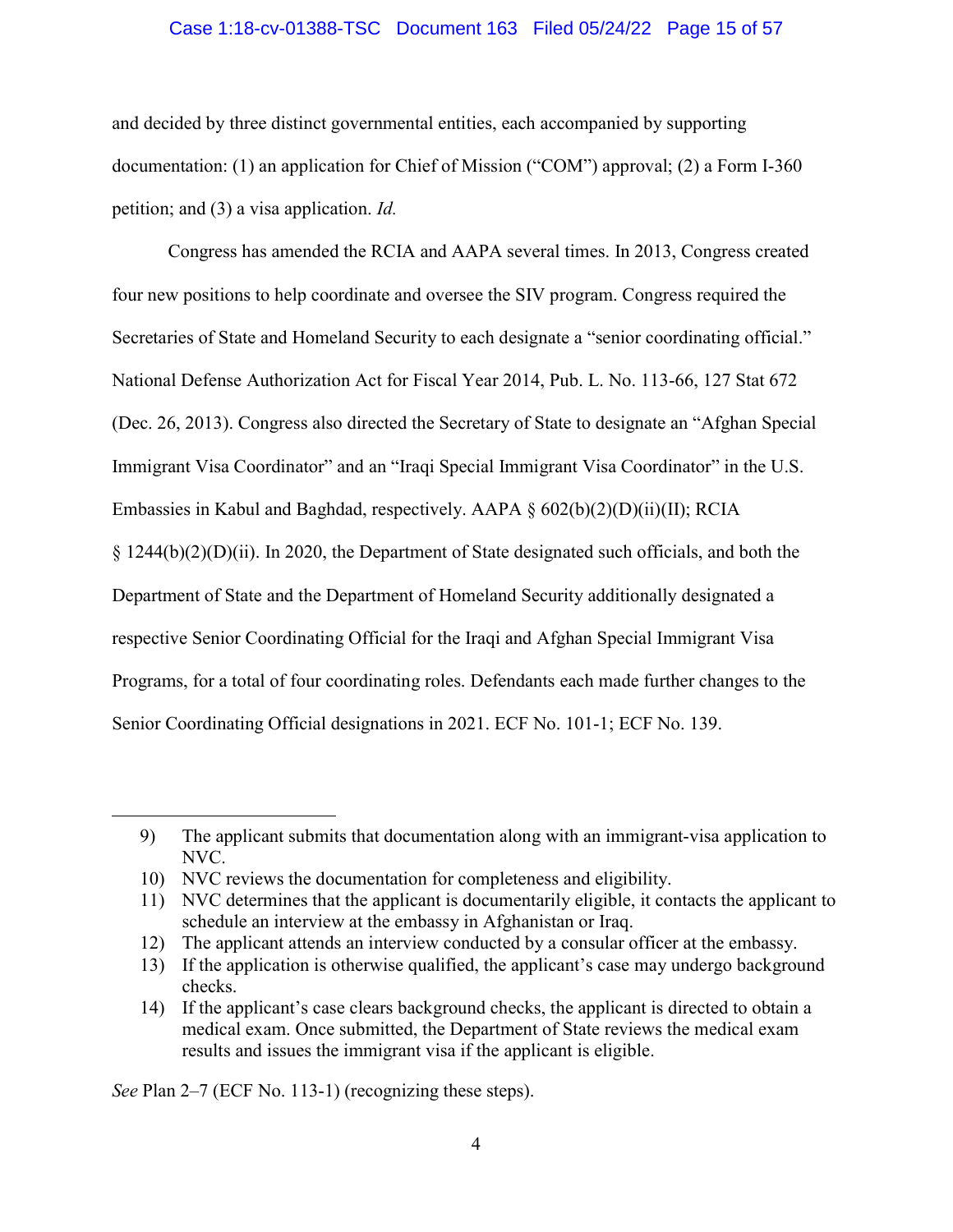#### Case 1:18-cv-01388-TSC Document 163 Filed 05/24/22 Page 16 of 57

In July 2021, and as discussed in greater detail *infra*, Congress once again materially amended the Acts, including by making explicit that "all steps, including Chief of Mission approval, under the control of the respective departments incidental to the issuance of [SIVs] . . . should be completed not later than 9 months" after the date on which an applicant has submitted all required materials to complete an application for an SIV. Emergency Security Supplemental Appropriations Act, 2021 ("ESSAA"), Pub. L. No. 117-31, tit. IV, 135 Stat 309. Congress also modified certain employment criteria, substantially broadening those eligible to apply for SIVs: In particular, Congress reduced from two years to one year the period of qualifying employment and removed the previous requirement that those applicants have performed "sensitive and trusted" activities. Id.  $\S 401(a)$ . Congress also required a new comprehensive report on the SIV program to be delivered in July 2022. Id. § 401(c).

#### II. PROCEDURAL BACKGROUND

In July 2018, Plaintiffs filed an amended, five-count, putative class-action complaint. Am. Compl. (ECF No. 23). In Count 1, Plaintiffs seek a declaration that the government has failed to satisfy its non-discretionary duty to adjudicate their SIV applications within 9 months. Id. ¶¶ 68–71. Count 2 seeks an order under the Administrative Procedure Act ("APA") "compelling [the government] to adjudicate their SIV applications." *Id.*  $\P$  72–77. Count 3 seeks a writ of mandamus to adjudicate their SIV applications, and Counts 4 and 5 seek the government's appointment of SIV coordinators. Id. ¶¶ 78–92.

Plaintiffs moved for a preliminary injunction in September 2018, and the Court heard argument in July 2019. ECF Nos. 34, 72. In September 2019, the Court consolidated that motion with the trial on the merits under Fed. R. Civ. P. 65(a)(2), and granted summary judgment to Plaintiffs on Counts 1 and 2. Afghan & Iraqi Allies v. Pompeo, 2019 WL 4575565 at \*1 (D.D.C.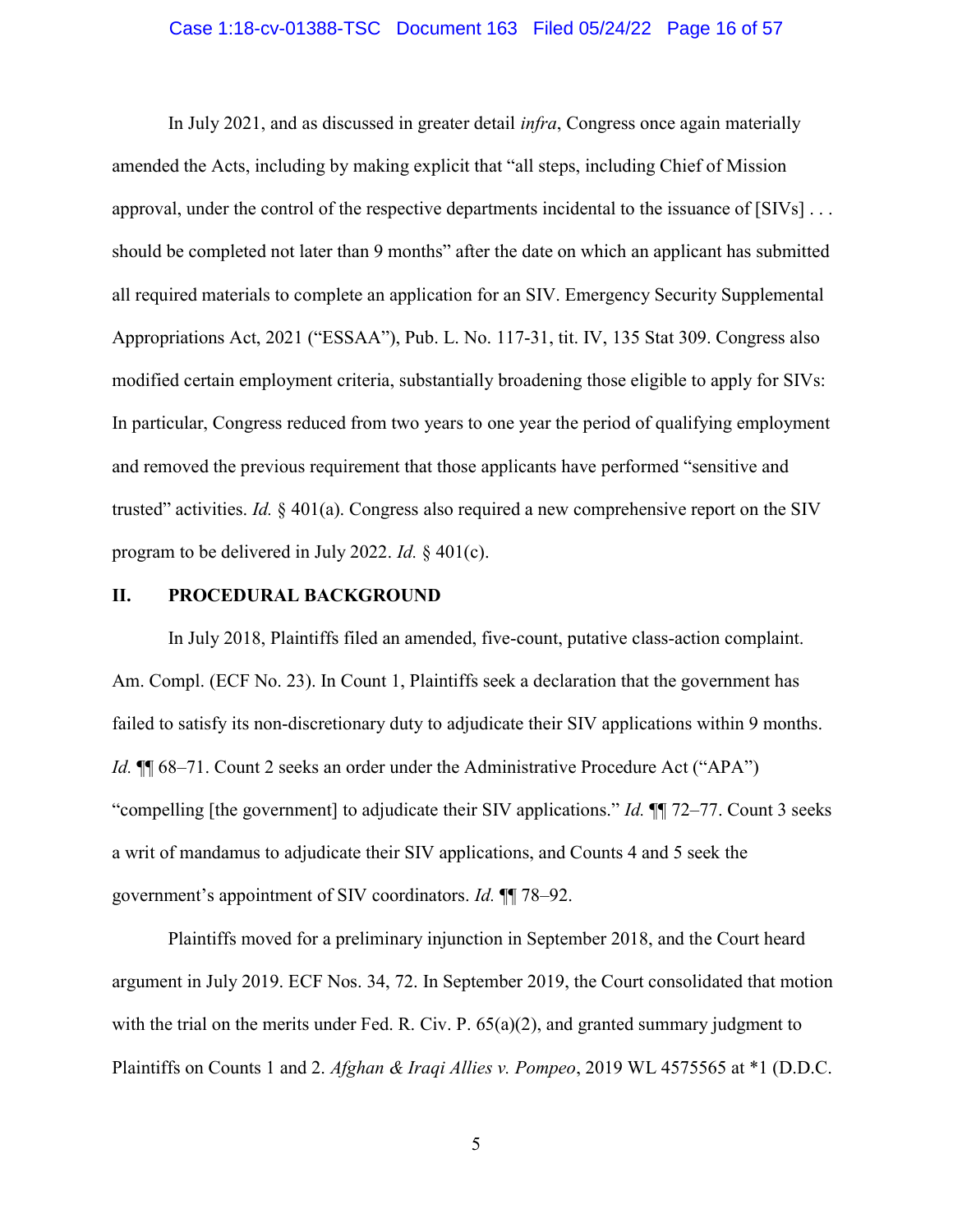#### Case 1:18-cv-01388-TSC Document 163 Filed 05/24/22 Page 17 of 57

Sept. 20, 2019). Applying the six *TRAC* factors, the Court determined that Plaintiffs were entitled to relief because Defendants' timelines for processing and adjudicating SIV applications were unreasonable. Id. at \*5 (citing Telecomm. Rsch. & Action Ctr. v. FCC ("TRAC"), 750 F.2d 70, 80 (D.C. Cir. 1984)). The Court ordered Defendants to submit a plan for the prompt adjudication of SIV applications.<sup>3</sup> *Id.* at \*11. After rejecting Defendants' proposed adjudication plan, on April 15, 2020, the Court ordered the parties to propose an adjudication plan consistent with its summary judgment order. ECF No. 106. On June 14, 2020, the Court approved the Plan which provided relief to class members waiting in government-controlled steps for nine months or longer as of May 21, 2020. ECF No. 113.

The Plan imposes two general requirements on Defendants. First, the Plan provides a timing benchmark for each of the 14 steps of the SIV process. For example, at Step 2, NVC must complete review within 15 days of receipt of a COM application to determine whether the applicant submitted all of the required items for COM review. Plan at 2 (ECF No. 113-1). Second, the Plan requires Defendants to submit regular quarterly progress reports that tag and track the specific class members to whom the Plan applies through the steps of the SIV process.<sup>4</sup> Id. at 7–8. These progress reports must identify the number of class members within each step

 $\overline{a}$ 

 $3$  On February 5, 2020, the Court certified a class of "all people who have (1) applied for an Afghan or Iraqi SIV pursuant to the [AAPA or RCIA], by submitting an application for COM approval, and (2) whose applications have been awaiting government action for longer than 9 months." ECF No. 89 at 1.

<sup>&</sup>lt;sup>4</sup> The Plan imposes reporting obligations that are significantly more burdensome than those imposed by Congress. The AAPA and RCIA require Defendants to submit detailed congressional reports every quarter, as discussed in further detail in Argument section I.D. These congressional reports assess the average processing times within each step of the SIV program and address whether Defendants are meeting the nine-month benchmark under the AAPA and RCIA. See, e.g., https://travel.state.gov/content/travel/en/us-visas/immigrate/special-immg-visaafghans-employed-us-gov.html. The Plan, however, established benchmarks for each of the 14 steps of the SIV process and requires Defendants to report on their progress in meeting those benchmarks, as well as an explanation for why any benchmark is not met. ECF No. 113-1.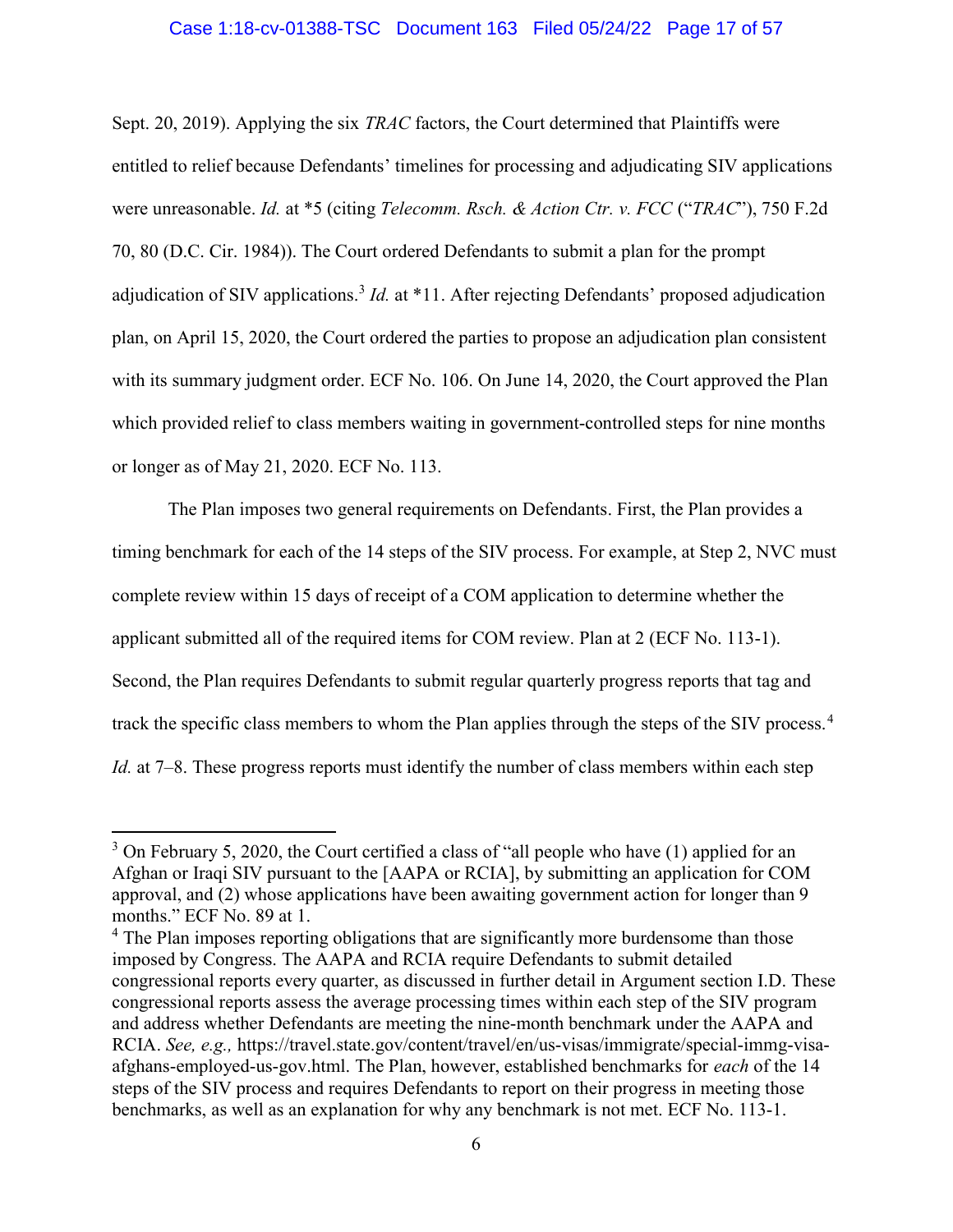#### Case 1:18-cv-01388-TSC Document 163 Filed 05/24/22 Page 18 of 57

during the relevant reporting period and the movement of those individuals between those steps. See id. If Defendants' performance does not meet the target timeframe for any step, the report must "explain why Defendants' performance did not meet the target timeframe and, if appropriate," include "actions to be taken to bring performance back in line with the performance standard." See id. Since the Plan was entered, Defendants have submitted four quarterly progress reports, most recently in July 2021, after which the parties stipulated to stay proceedings and the Plan to pursue settlement discussions. See ECF No. 144; see also Am. Joint Stipulation & Proposed Stipulated Order (ECF No. 147). The Court has since continued the stay pending further order of the Court.

### III. GLOBAL EVENTS AND PROGRAM IMPROVEMENTS SINCE SEPTEMBER 20, 2019

Significant changed circumstances over the last two years—including the United States' withdrawal from Afghanistan, the fall of Kabul, and the suspension of operations at U.S. Embassy Kabul—have fundamentally altered the SIV program and Defendants' implementation of it. Because of the ongoing humanitarian crisis in Afghanistan, the Department of State is facing an unprecedented surge of inquiries and submissions to the NVC inbox that services SIV applicants. For example, Defendants received more inquiries and submissions to that NVC inbox in August 2021 and September 2021 alone than they received over the course of almost six years before. Ex. A, Declaration of Maren Brooks ("Brooks Decl.") ¶ 66. And as of May 10, 2022, approximately 41,581 applications were pending at the pre-COM phase, up from 7,996 applications as of September 30, 2019. See id. ¶ 67.

Not only have new applications and inquiries inundated the agencies, the suspension of operations at Embassy Kabul has rendered it impossible for the Department of State to complete visa application interviews in Afghanistan for those SIV applicants in the final steps of the Plan.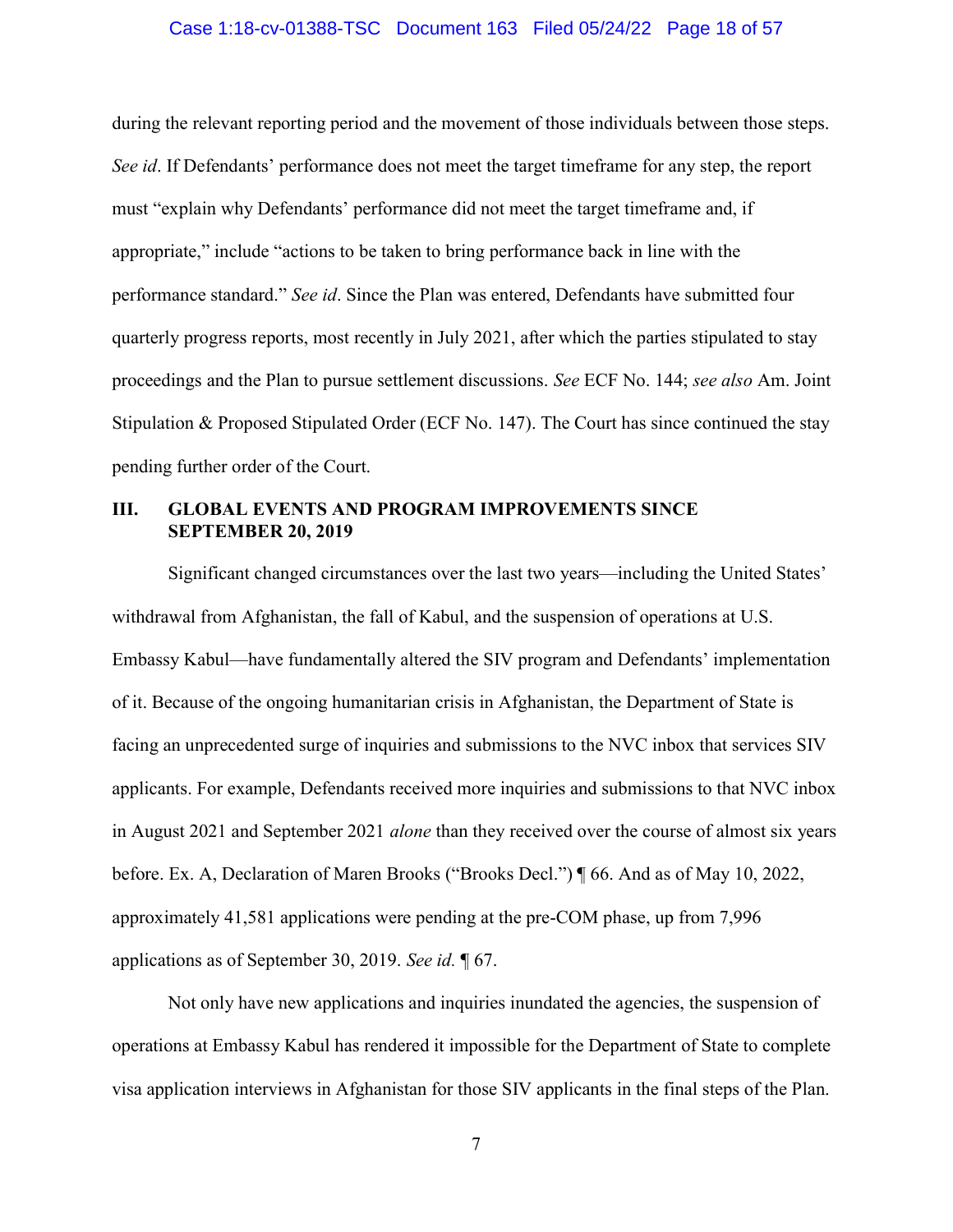#### Case 1:18-cv-01388-TSC Document 163 Filed 05/24/22 Page 19 of 57

Applicants must now travel to a U.S. Embassy or consular post in a third country to complete their immigrant visa interview for Plan Steps 11 through 14. Whether and when such travel occurs depends on numerous factors outside of Defendants' control, including each applicant's willingness and ability to travel, third-country cooperation, and inconsistent and changing Taliban restrictions on movement. Brooks Decl. ¶¶ 45–63. Nevertheless, the Department of State continues to prioritize Afghan SIV applicants that are able to appear at any immigrant visa processing post outside of Afghanistan and to complete all other steps of the process that do not require an in-person appearance. Id. ¶¶ 49–50.

The COVID-19 pandemic and the current security situation in Iraq have presented additional challenges to SIV processing. In particular, pandemic-related delays in rebuilding U.S. Embassy Baghdad's consular compound, and ongoing threats and attacks, have prevented that embassy from fully reopening for public consular services necessary to complete immigrant visa processing for most Iraqi SIV applicants. See Ex. B, Declaration of Daniel Mickelson ("Mickelson Decl.")  $\P$ [ $\le$  3–8.

Despite all of these challenges, Defendants have been working assiduously to improve the SIV program's efficiency. Defendants have increased staffing at all SIV program offices, assigned temporary duty staff to support third-country SIV processing, made technological improvements to streamline the COM and I-360 phases of the Plan, and simplified various steps at the COM phase to reduce the burdens on applicants. See Brooks Decl. ¶¶ 21–22. Despite the extraordinary and sudden increase in demand, these measures have improved processing times in such areas as the COM approval phase and expanded the NVC's ability to process the flood of inquiries and submissions. See, e.g,, id. ¶ 8.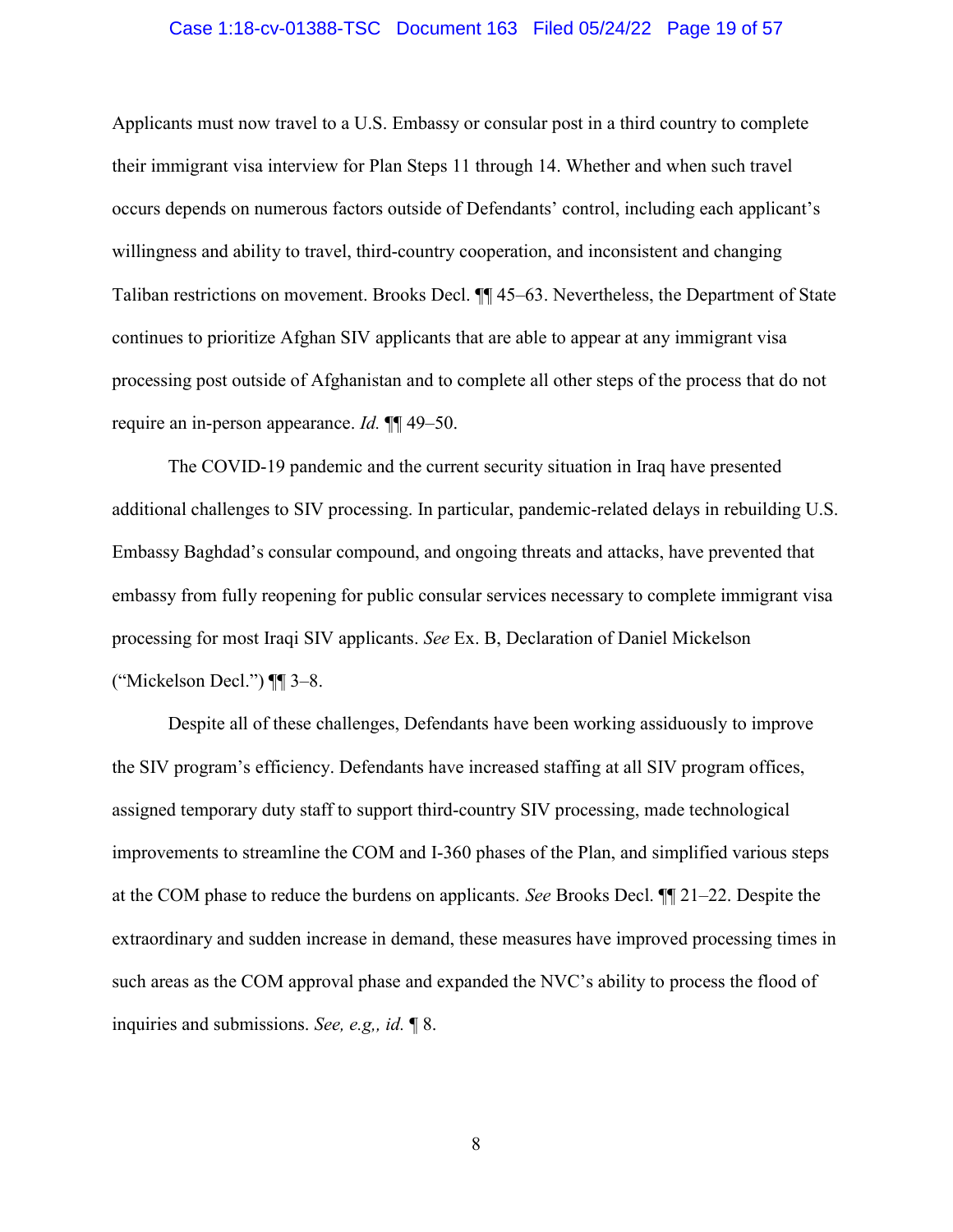#### ARGUMENT

The confluence of global events, process changes, and resource investments made by the political branches have placed the SIV program in a materially different posture as compared to two years ago. Applying the TRAC factors to the current circumstances, Defendants are processing SIV applications in a reasonable amount of time and thus continued judicial supervision of the SIV program is unnecessary. Changed circumstances therefore warrant revising the Court's September 2019 interlocutory order and the corresponding remedy pursuant to Rule 54(b) or, in the alternative, Rule 60(b)(5) and (b)(6). Should the Court find that modification of the Plan is instead appropriate, Defendants request the opportunity to propose a modified plan by 30 days of the resolution of this motion.

## I. THE COURT SHOULD REVISE ITS UNDUE DELAY DETERMINATION AND VACATE THE INJUNCTION TO ACCOUNT FOR CHANGED LAW AND FACTS UNDER RULE 54(b)

#### A. Legal Standard under Rule 54(b)

A district court may revise "any order or other decision, however designated, that adjudicates fewer than all of the claims….at any time before the entry of" final judgment. Fed. R. Civ. P. 54(b). Courts may reconsider an interlocutory order under Rule 54(b) "as justice requires," Cobell v. Norton, 224 F.R.D. 266, 272–73 (D.D.C. 2004), including when "a controlling or significant change in the law or facts [has occurred] since the submission of the issue to the court." Jud. Watch v. Dep't of Army, 466 F. Supp. 2d 112, 123 (D.D.C. 2006) (internal citation omitted). Because reconsideration of an interlocutory order does not implicate the same finality and judicial resource concerns as the reconsideration of a final order, the Rule 54(b) standard is "more flexible" than Rule 59(e), which governs the reconsideration of final judgments. Cobell v. Jewell, 802 F.3d 12, 25 (D.C. Cir. 2015). The court has discretion to grant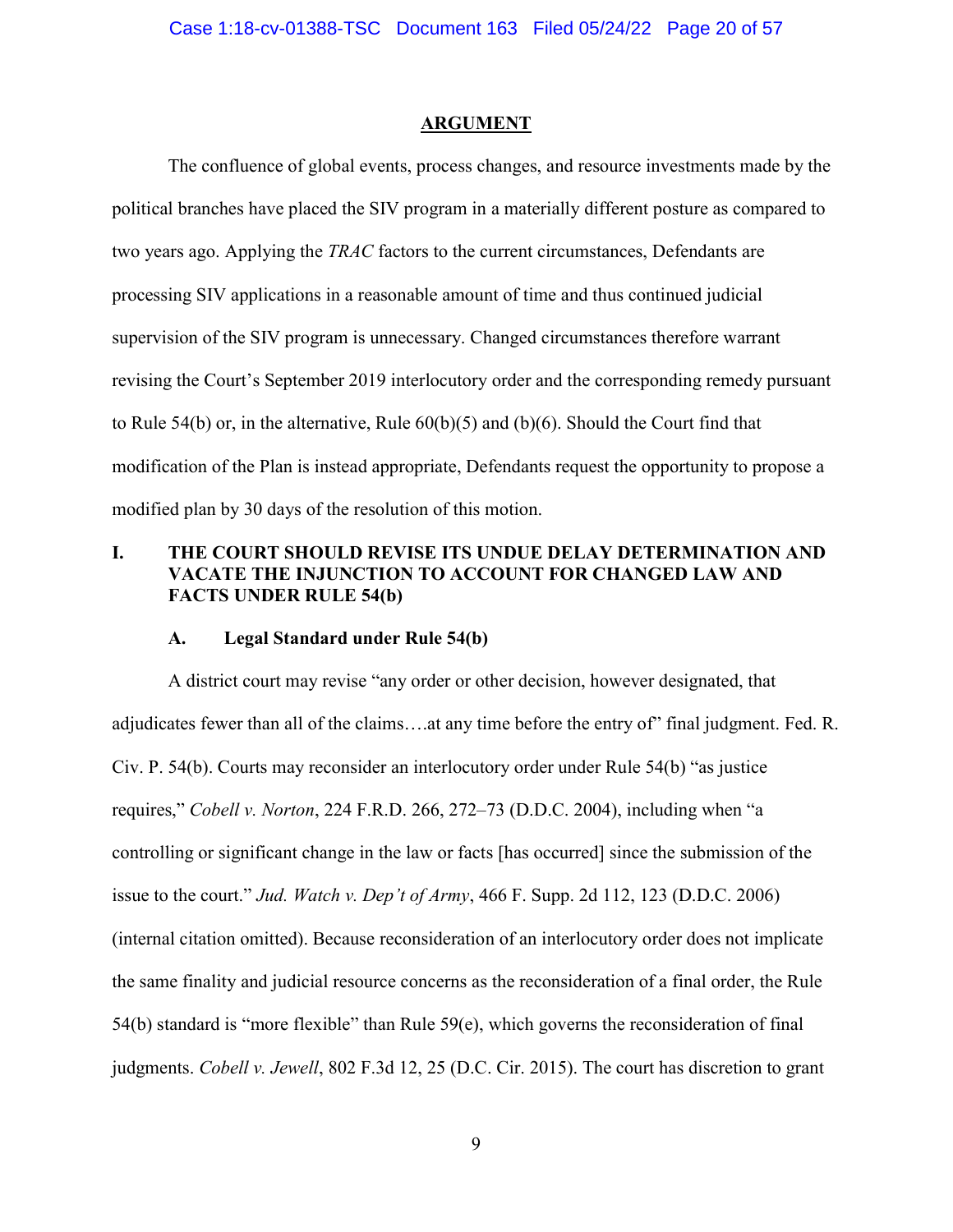#### Case 1:18-cv-01388-TSC Document 163 Filed 05/24/22 Page 21 of 57

reconsideration under Rule 54(b) so long as there are "good reasons for doing so." United States v. All Assets Held at Bank Julius Baer & Co., 308 F. Supp. 3d 186, 193 (D.D.C. 2018) (citing Cobell v. Norton, 355 F. Supp. 2d 531, 540 (D.D.C. 2005)).

#### B. There Are Good Reasons to Revise the TRAC Analysis

As a threshold matter, Rule 54(b) applies here because this Court's summary judgment decision and order of September 20, 2019, and the corresponding injunction, are each interlocutory. The Court has not entered final judgment in this case; it granted partial summary judgment and entered relief only as to Counts 1 and 2 of the Amended Complaint and did not enter judgment on any other counts. See Order (Sept. 20, 2019) (ECF No. 76). Rule 54(b) therefore permits the Court to revise its previous undue delay determination and to relieve Defendants from the Plan.

Given the significantly changed circumstances since this Court entered its order, it is appropriate for the Court to grant relief under Rule 54(b). The undue delay determination and remedial order entered by the Court were directly tied to circumstances that no longer exist. The D.C. Circuit has made clear that equitable relief under the APA's unreasonable-delay provision "is an extraordinary remedy [and requires] similarly extraordinary circumstances to be present before we will interfere with an ongoing agency process." In re United Mine Workers, 190 F.3d 545, 549 (D.C. Cir. 1999). Thus, courts will not intervene into an agency's administration of a program unless the agency's delay is "so egregious" as to warrant relief. TRAC, 750 F.2d at 79. The D.C. Circuit has identified six factors relevant to that determination:

- 1) [T]he time agencies take to make decisions must be governed by a rule of reason;
- 2) [W]here Congress has provided a timetable or other indication of the speed with which it expects the agency to proceed in the enabling statute, that statutory scheme may supply content for this rule of reason;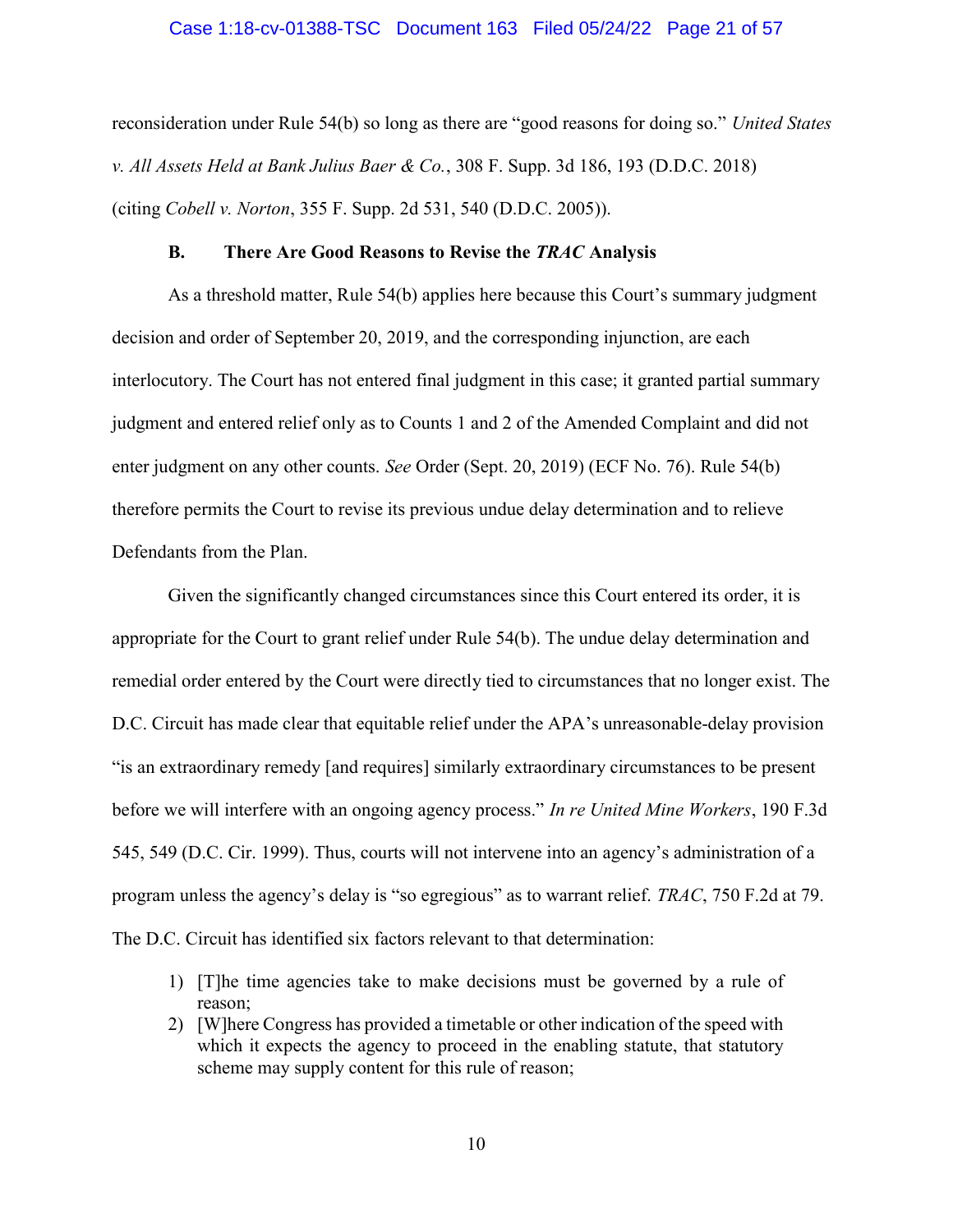- 3) [D]elays that might be reasonable in the sphere of economic regulation are less tolerable when human health and welfare are at stake;
- 4) [T]he court should consider the effect of expediting delayed action on agency activities of a higher or competing priority;
- 5) [T]he court should also take into account the nature and extent of the interests prejudiced by delay; and
- 6) [T]he court need not find any impropriety lurking behind agency lassitude in order to hold that agency action is unreasonably delayed.

Id. at 80 (citations and quotations omitted). No one factor is determinative, and "[e]ach case must be analyzed according to its own unique circumstances." Air Line Pilots Ass'n, Int'l v. Civil Aeronautics Bd., 750 F.2d 81, 86 (D.C. Cir. 1984). The first factor, however, which asks whether the agency's adjudication conforms to a rule of reason, carries the most weight. In re Pub. Emps. for Env't Resp., 957 F.3d 267, 273–74 (D.C. Cir. 2020) ("Time is the first and most important factor.") (alteration omitted).

## C. Factors 1 and 2 Favor Defendants Because The Agencies' Implementation of the SIV Program Is Reasonable Given the Circumstances

The first and second *TRAC* factors are typically considered together and ask whether the agency's timeline conforms to a "rule of reason," which may be informed by the agency's underlying statutory scheme. See Pub. Emps. for Env't Resp., 957 F.3d at 273-74. The rule of reason is flexible and takes into account changes in agency policy or practice, new information that may become relevant, and the factors that contribute to the agency delay. Id. at 273; see also e.g., INS v. Miranda, 459 U.S. 14, 18 (1982). The rule of reason "will depend in large part ... upon the complexity of the task at hand, [and] the significance (and permanence) of the outcome." Mashpee Wampanoag Tribal Council, Inc. v. Norton, 336 F.3d 1094, 1102 (D.C. Cir. 2003) (explaining that the rule of reason "cannot be decided in the abstract").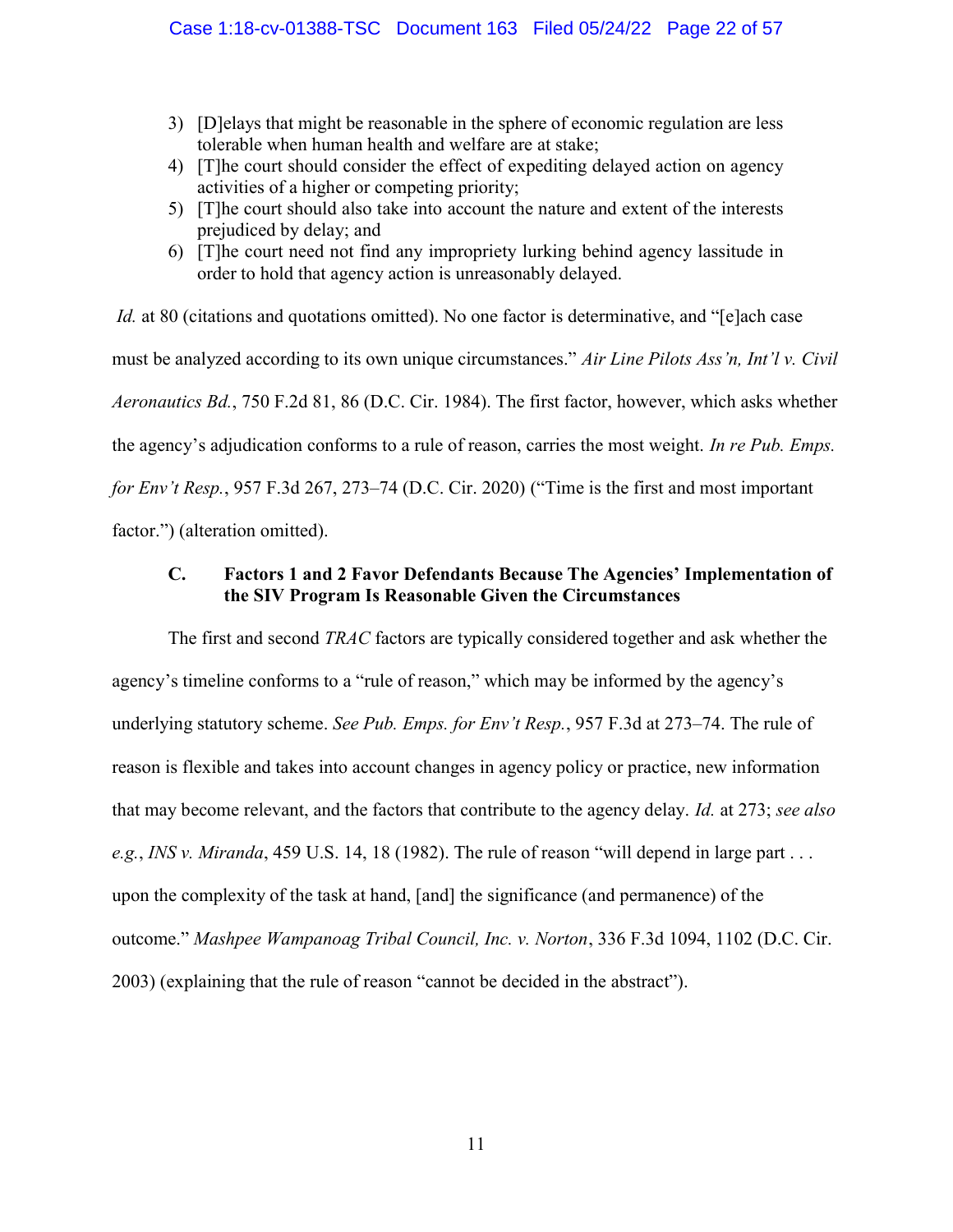#### Case 1:18-cv-01388-TSC Document 163 Filed 05/24/22 Page 23 of 57

These factors strongly favor Defendants. Neither the governing law nor the facts are the same today as they were when the Court last considered Plaintiffs' claims, and Defendants' processing times are reasonable under the present, significantly changed circumstances.

### i. Global Events, Embassy Operations, and COVID-19 Pandemic

In April 2021, the Taliban launched an offensive against the Afghan government, quickly advancing as Afghan government forces collapsed. See Ex. C, Declaration of Mark R. Evans ("Evans Decl.") ¶¶ 2, 6–8. By August 2021, the Taliban once again controlled a vast majority of Afghan territory and had recaptured the capital city of Kabul. *Id.* 16. These circumstances had a significant impact on Afghan SIV processing. See id. ¶¶ 3–4, 20. Nonetheless, Embassy Kabul continued to process SIV applications at an accelerated rate through August 2021. See id. ¶ 5.

On July 14, 2021, the United States launched Operation Allies Refuge to provide U.S. facilitated departures from Afghanistan for Afghan SIV applicants and their eligible family members. Brooks Decl. ¶ 36. The U.S. military facilitated flights from Kabul until August 31, 2021, when the United States completed its withdrawal of troops from Afghanistan. Evans Decl. ¶¶ 18, 21. Embassy Kabul suspended operations that same day—meaning SIV immigrant visa applications (or any other visa application) could no longer be processed in-country. See id. ¶ 22; https://af.usembassy.gov/visas/. In this effort, the United States conducted one of the biggest airlifts in history, relocating approximately 120,000 individuals. Evans Decl. ¶ 18. Of these, more than 3,000 were Afghan SIV holders and an additional estimated 30,000 were or are eligible to apply for SIVs. Id.

Because of these events in Afghanistan, NVC received an unprecedented volume of inquiries and submissions in late 2021. Brooks Decl. ¶ 64. In August 2021, NVC received 235,196 inquiries or submissions, followed by another 117,280 in September 2021, and then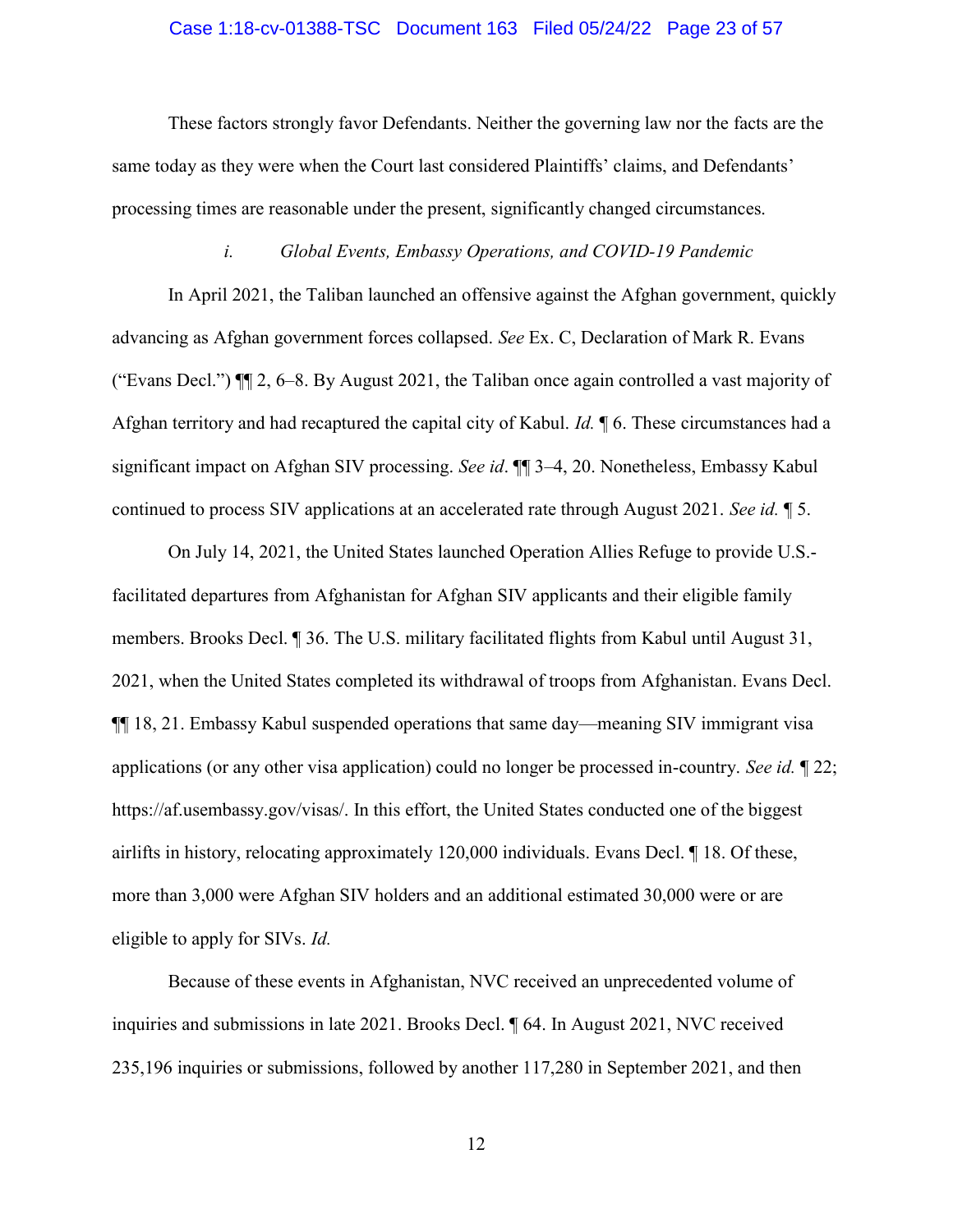80,417 in October 2021. Id. ¶ 65. In total, NVC received more than 530,000 COM SIV inquiries from August 2021 through December 2021, almost half of which arrived in the last two weeks of August 2021. Ex. D, Declaration of Peggy Petrovich ("Petrovich Decl.") ¶ 7. By comparison, in August 2020, NVC received 3,818 inquiries or submissions, followed by 4,721 in September 2020, and 3,611 in October 2020. Brooks Decl. ¶ 66. Indeed, NVC received more email inquiries in August and September 2021 (352,476 inquiries) than it did during the preceding almost six years combined, from March 2015 to December 2020 (325,378). Id. The sustained surge of incoming emails from August to December 2021 represents an 816% increase in monthly volume of case inquiries requiring processing (comparing the average number of inquiries received monthly between these two periods). Petrovich Decl. ¶ 7. Further illustrating the scale of the sudden increase in workload, between August 1 and December 31, 2021, the number of new SIV cases created by NVC nearly quadrupled to 25,903, roughly 5,180 a month, which represents a monthly increase of 443 percent over the months prior to the evacuation. Id.  $\llbracket 9$ .

The Taliban's return to power in Afghanistan required the suspension of operations, including visa services, at Embassy Kabul. Defendants' ability to process immigrant visas of any classification (including SIVs) now depends on each applicant's ability to travel to and appear before a consular officer at an immigrant visa processing post in another location outside of Afghanistan. See Evans Decl. ¶ 41; 8 U.S.C. § 1202(e), 22 C.F.R. §§ 42.62(a)–(b) (setting forth personal appearance requirement for visa application interview and signing and execution of a visa application before a consular officer). The Department of State and other U.S. government components have undertaken significant diplomatic efforts to facilitate safe passage of Afghans and others seeking to depart Afghanistan. See id.  $\P$  28–35. Nevertheless, Taliban restrictions and third-country requirements consistently impede Defendants' effort to support travel from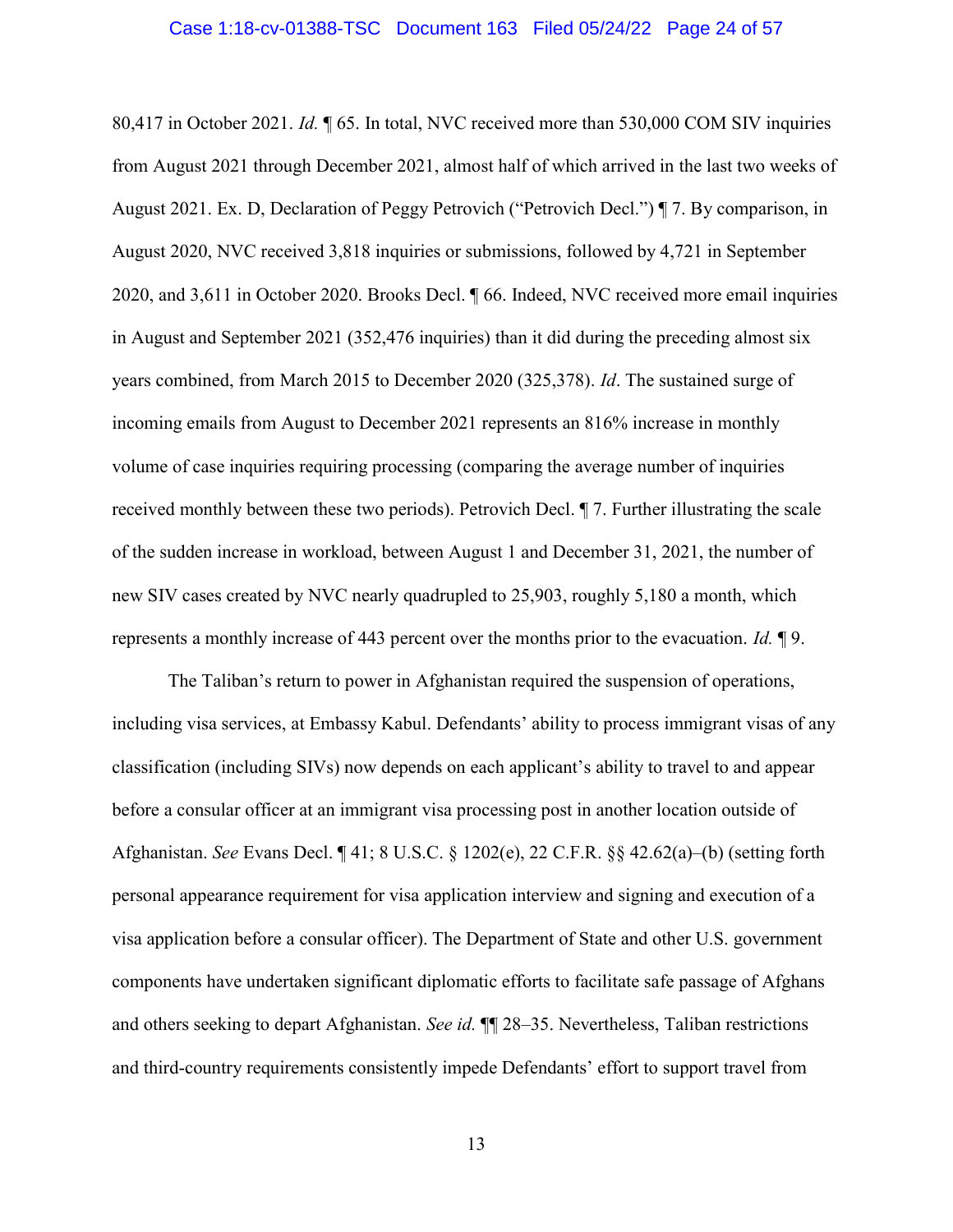#### Case 1:18-cv-01388-TSC Document 163 Filed 05/24/22 Page 25 of 57

Afghanistan to third-country locations for visa processing. Id. ¶¶ 28–29. For example, in early September 2021, the Taliban refused to permit flights to depart Afghanistan, claiming that some passengers did not have required documentation. Id. ¶ 30. And in December 2021, a disagreement between Qatar and the Taliban temporarily paused U.S. efforts to facilitate flights. Id. ¶ 32; see id. ¶ 33–40 (itemizing disruption in U.S.-facilitated flight efforts by Taliban). These challenges to U.S.-facilitated flight efforts implicate Plan Steps 11 through 14 as Defendants' ability to process SIVs now depends on an applicant's ability to appear before an immigrant-visa post in another location outside of Afghanistan. *Id.* 141.

Any rule-of-reason analysis must account for these changed circumstances. In Mashpee *Wampanoag Tribal Council,* 336 F.3d at  $1100-01$ , the Mashpee applied to the Bureau of Indian Affairs ("BIA") for recognition as an Indian tribe. In overturning the district court's determination of undue delay in adjudication, the D.C. Circuit emphasized that a recent increase in applications exacerbated the BIA's shortage of resources to undertake the "extremely complex and labor-intensive task" of tribal recognition, with no corresponding increase in appropriations from Congress. Id. at 1100. The D.C. Circuit criticized the district court for failing to account for the agency's "limited resources" and "competing priorities," noting that there was no evidence the agency had treated the Mashpee differently from anyone else or that idle agency officials "'[were just] twiddling their thumbs."" Id. (quoting In re Barr Labs., Inc., 930 F.2d 72, 75 (D.C.) Cir. 1991)).

Here as well, Defendants are confronted with a huge increase in applications implicating a complex and sensitive task. Defendants nonetheless have quickly responded to this increased demand by surging resources, including investing in technological improvements. Defendants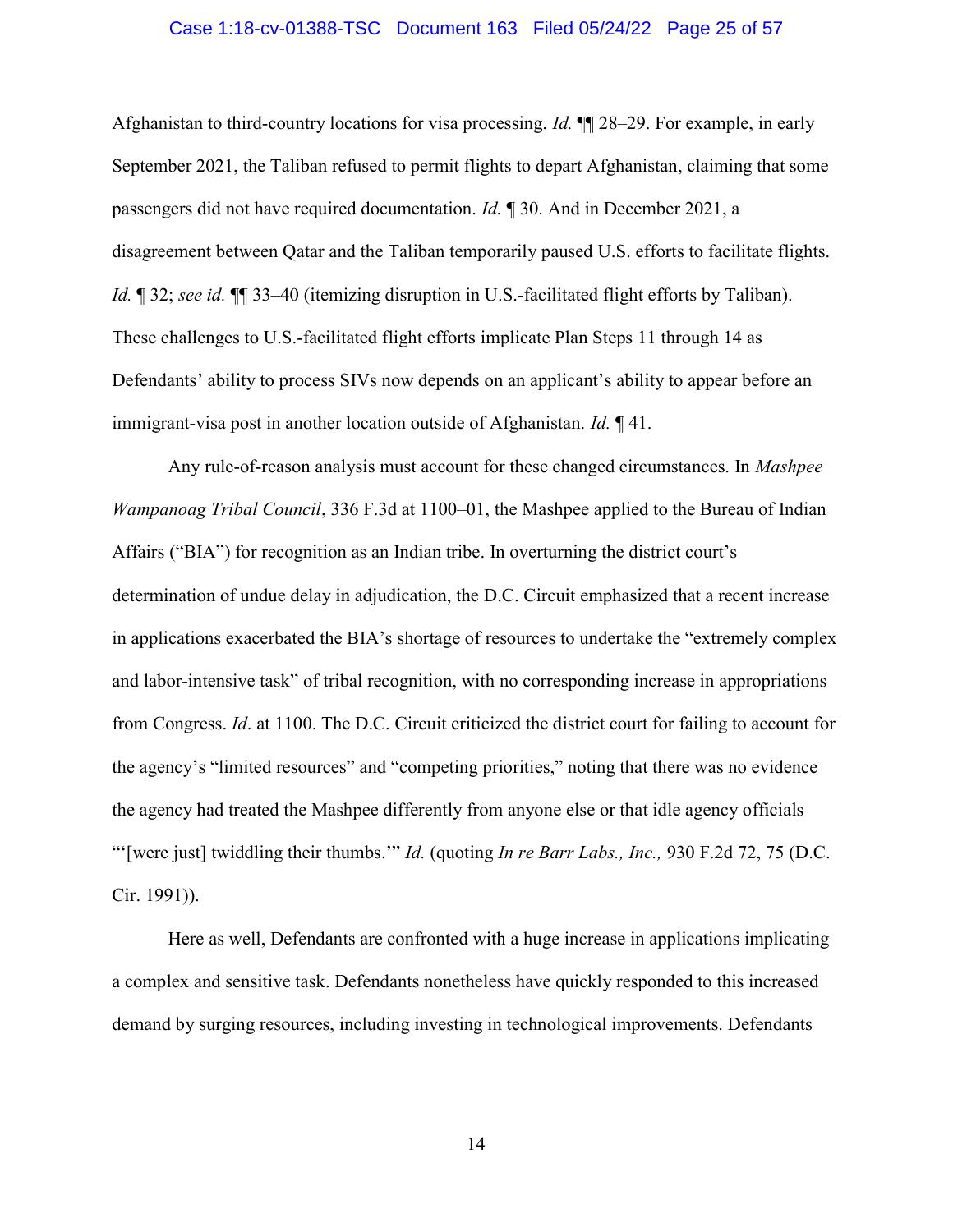#### Case 1:18-cv-01388-TSC Document 163 Filed 05/24/22 Page 26 of 57

significantly increased staffing at NVC, the Department of State's Afghan SIV ("ASIV") Unit,<sup>5</sup> and USCIS's Service Center Operations Directorate ("SCOPS"). See, e.g., Brooks Decl. ¶ 21; Ex. E, Declaration of Melissa A. Schubert ("Schubert Decl.") ¶ 4; Petrovich Decl. ¶ 11; Ex. F, Declaration of Connie L. Nolan Decl. ("Nolan Decl.") ¶ 6; Ex. G, Declaration of Neal R. Vermillion ("Vermillion Decl.") ¶ 8. The agencies' technological improvements streamlined management of incoming SIV inquiries and workflow and have already increased productivity by 20 to 25 percent. Petrovich Decl. ¶ 12; see also Ex. H, Declaration of Evelyn Martin ("Martin Decl.") ¶ 20 (discussion of USCIS's Tableau platform to improve labor intensive reporting). NVC also leveraged U.S. Mission in Brazil staff to respond to more than 120,000 emails between August and October 2021. Petrovich Decl. ¶ 11.

These resource investments and changes bore results. Notwithstanding the critical challenges, COM adjudication rates have increased significantly. ASIV completed processing on 1,616 COM applications in October 2021, 1,632 in November 2021, and 3,059 in December 2021. Brooks Decl. ¶ 22. And "within the first quarter of Fiscal Year 2022, ASIV processed 6,307 COM applications in total." Id. This is a striking increase; comparatively, in the second quarter of 2020, a total of 997 COM decisions were rendered, and in the third quarter of 2020, a total of 1,841 COM decisions were rendered. Id.

Defendants have also reduced the total average processing time to 734 days for the Afghan SIV program and 440 days for the Iraqi SIV program in the first quarter of Fiscal Year 2022. See https://travel.state.gov/content/dam/visas/SIVs/Afghan-Public-Quarterly-Report-Q1- January-2022.pdf; https://travel.state.gov/content/dam/visas/SIVs/Iraqi-Public-Quarterly-Report-

 $\overline{a}$ 

<sup>&</sup>lt;sup>5</sup> The ASIV Unit is a team of contractors and U.S. direct-hire employees dedicated exclusively to processing COM approvals, affecting Plan Steps 1 through 4. Brooks Decl. ¶ 21.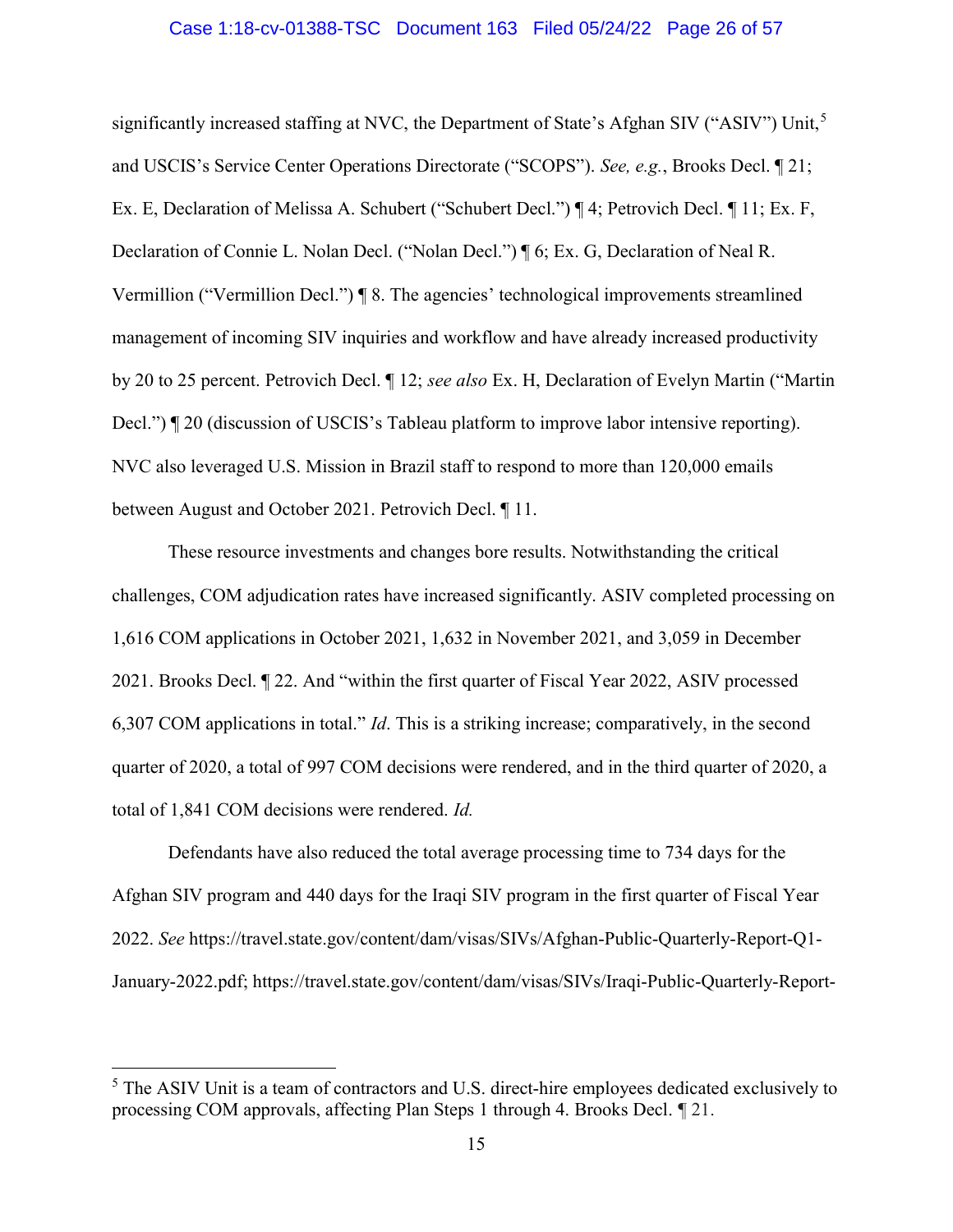#### Case 1:18-cv-01388-TSC Document 163 Filed 05/24/22 Page 27 of 57

Q1-January-2022.pdf. Defendants further reduced this number for the Afghan SIV program in the second quarter down to 587 days. Vermillion Decl. ¶ 13. This is a significant acceleration from the 2.5- to 5-year average processing time the court found in 2019, which was the average processing time for COM approval alone, whereas the accelerated average times provided above cover the COM approval phase, the I-360 petition phase, and immigrant visa processing. See ECF No. 75 at 4. But even these new processing times overestimate the time taken under Defendant-controlled steps, given limitations in Defendants' ability to track when certain actions may be within the control of applicants or third parties. See Petrovich Decl. ¶ 5; Schubert Decl. ¶ 13; Vermillion Decl. ¶ 14. These reductions in processing times are particularly impressive given the new and massive demands on the Afghan SIV program since August 2021. The Court's analysis must account for these changes, as whether delay is unreasonable "cannot be decided in the abstract, by reference to some number of months or years beyond which agency inaction is presumed to be unlawful." Mashpee Wampanoag Tribal Council, 336 F.3d at 1102. The analysis instead must "depend in large part . . . upon the complexity of the task at hand, the significance (and permanence) of the outcome, and the resources available to the agency." Id.

The Court's undue delay analysis should also take account of security complications in Iraq that were not present when the Court issued its ruling in September 2019. See Mickelson Decl. ¶ 3. On December 31, 2019, Iranian-backed militias assaulted Embassy Baghdad and caused severe damage to the Baghdad Embassy Compound's three primary access points, rendering the Consular Compound Access Control ("CAC") and both alternate CACs unusable. Id. In January and February 2020, Embassy Baghdad suffered threats and indirect fire attacks, preventing locally employed staff from working at the embassy during that period. Id. ¶ 5. In response to these attacks and the COVID-19 pandemic (see infra), on March 25, 2020, the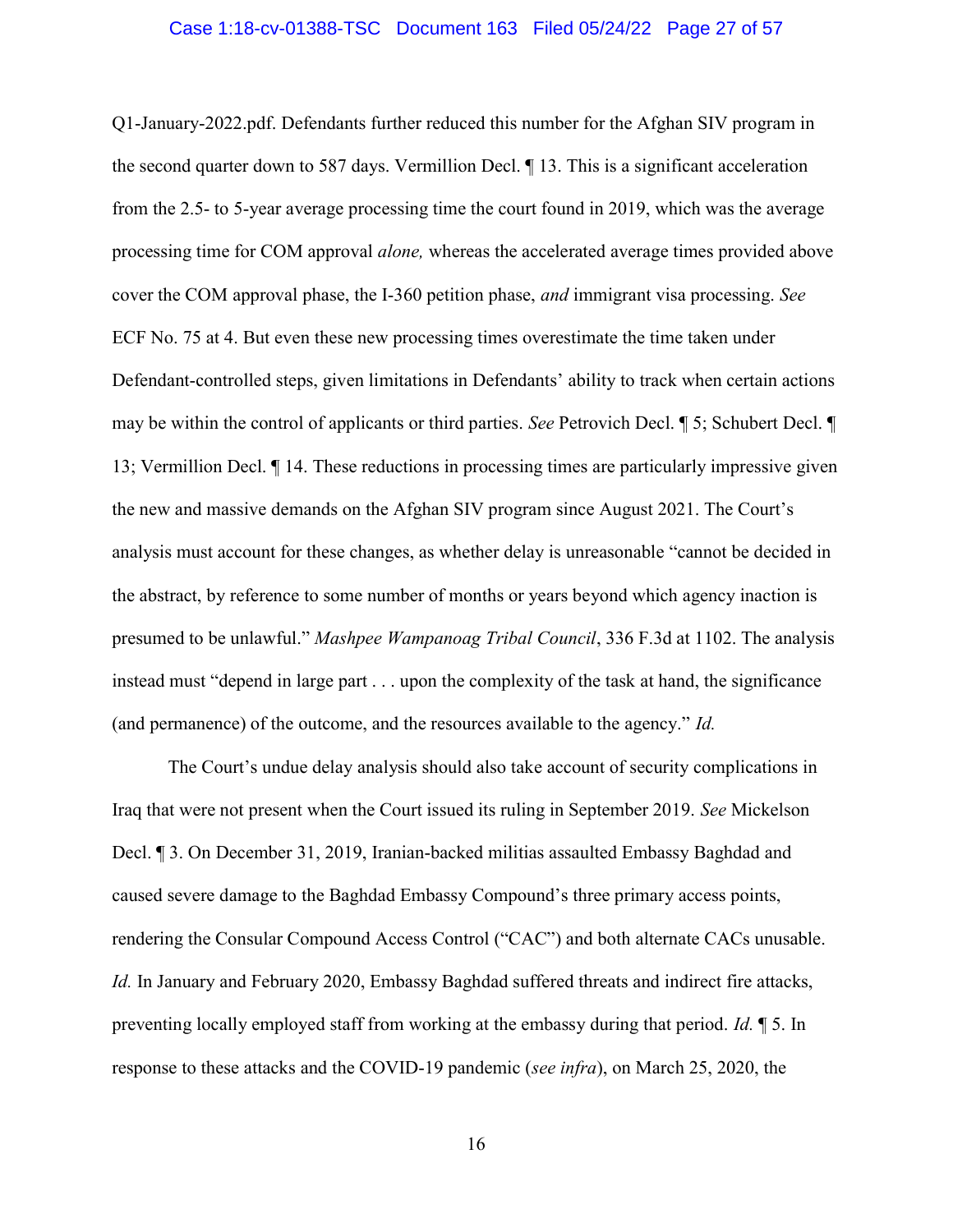#### Case 1:18-cv-01388-TSC Document 163 Filed 05/24/22 Page 28 of 57

Department of State ordered the departure of designated U.S. government employees from Embassy Baghdad and the Baghdad Diplomatic Support Center. Id. ¶ 27. As a result, from March 2020 until June 2021, Embassy Baghdad staffing was primarily limited to one U.S. citizen consular officer and one locally employed staff member. *Id*.  $\P$  27–28. The embassy has not reopened for routine in-person appearances, and the Department of State's ordered departure remains in place. *Id.* 127.

This security situation prevents Embassy Baghdad from resuming public consular services, including the processing of SIV applicants who must physically appear before a consular officer. Id. ¶ 14; see id. ¶¶ 15–20 (discussion of Department of State's Travel Advisory, regular terrorist and insurgent attacks, and International Zone impediments). Embassy Baghdad suffers regular rocket fire by terrorist and insurgent groups; most recently, four rockets targeted the embassy in January 2022. Id. ¶ 20. To ensure that SIV processing could continue notwithstanding Baghdad's dire security situation, Defendants used Consulate Erbil and Embassy Ankara to help prioritize Iraq SIV cases, including by providing priority interview appointments at Embassy Ankara. Id. ¶¶ 8, 33, 38–47. But applicants must be able and willing to travel to Ankara to complete application processing, a factor not within Defendants' control.

The rule of reason must also take into account the serious operational consequences of the global pandemic, which has complicated and delayed visa processing throughout the world. At the COVID-19 pandemic's onset, Defendants temporarily suspended routine visa services at all U.S. embassies and consulates worldwide, resulting in an unprecedented "backlog" of visa applications. Brooks Decl. ¶¶ 25–32. The COVID-19 pandemic drastically reduced the number of U.S. officials and locally employed staff who could safely conduct business at a consular section on any given day. *Id.*  $\mathbb{I}$  26. Although many services have resumed, Defendants are now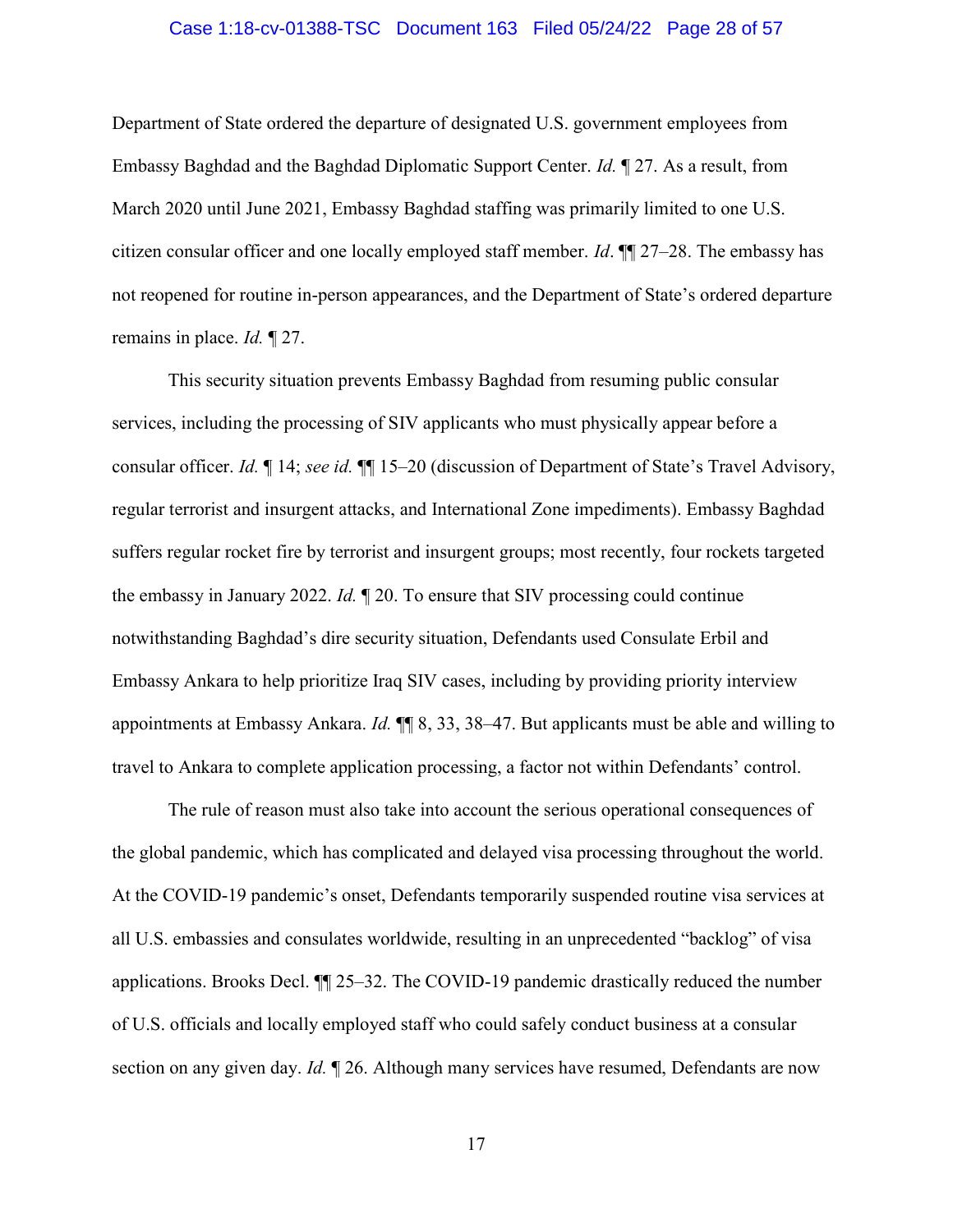#### Case 1:18-cv-01388-TSC Document 163 Filed 05/24/22 Page 29 of 57

working through the backlog and navigating ongoing restrictions. See id. These operational challenges due to the COVID-19 pandemic further demonstrate that Defendants' processing times are reasonable. Murway v. Blinken, No. CV 21-1618 (RJL), 2022 WL 493082, at \*3 (D.D.C. Feb. 16, 2022); see, e.g., Khan v. Blinken, No. CV 21-1683 (JEB), 2021 WL 5356267, at \*3 (D.D.C. Nov. 17, 2021) ("Given that courts have countenanced far longer processing delays under pre-pandemic circumstances, the Court finds no basis to conclude that the Government's timeline for adjudicating [plaintiff]'s application lacks reason, especially given the logistical challenges that COVID-19 has imposed."); Zaman v. U.S. Dep't of Homeland Sec., No. CV 19- 3592 (ABJ), 2021 WL 5356284, at \*6 (D.D.C. Nov. 16, 2021) ("The significant public health considerations impacting consular staff and the suspension of visa activities in Bangladesh are circumstances well beyond the agency's control, and they weigh in favor of defendants on the first two TRAC factors."); Dastagir v. Blinken, 557 F. Supp. 3d 160, 166 (D.D.C. 2021) ("Issues like a pandemic and local government restrictions . . . offer sufficient rhyme and reason to explain the Government's response time.") (citation, quotations, and alterations omitted).

In sum, demand surges and ongoing logistical challenges occasioned by these historic events represent significant changes since September 2019 that must be taken into account in addressing Plaintiffs' unreasonable delay claim. As in Mashpee Wampanoag Tribal Council, Defendants are acting reasonably in the face of serious logistical and resource constraints. Recognizing these complexities, Congress has given the agencies broad latitude to manage their workloads and prioritize resources without burdening the agencies with unnecessary intervention beyond quarterly reporting. For example, Congress in the ESSAA requires a singular report detailing information such as the total number of Afghan SIVs issued, average processing times, the number of pending applications at different phases, and the estimated number of potentially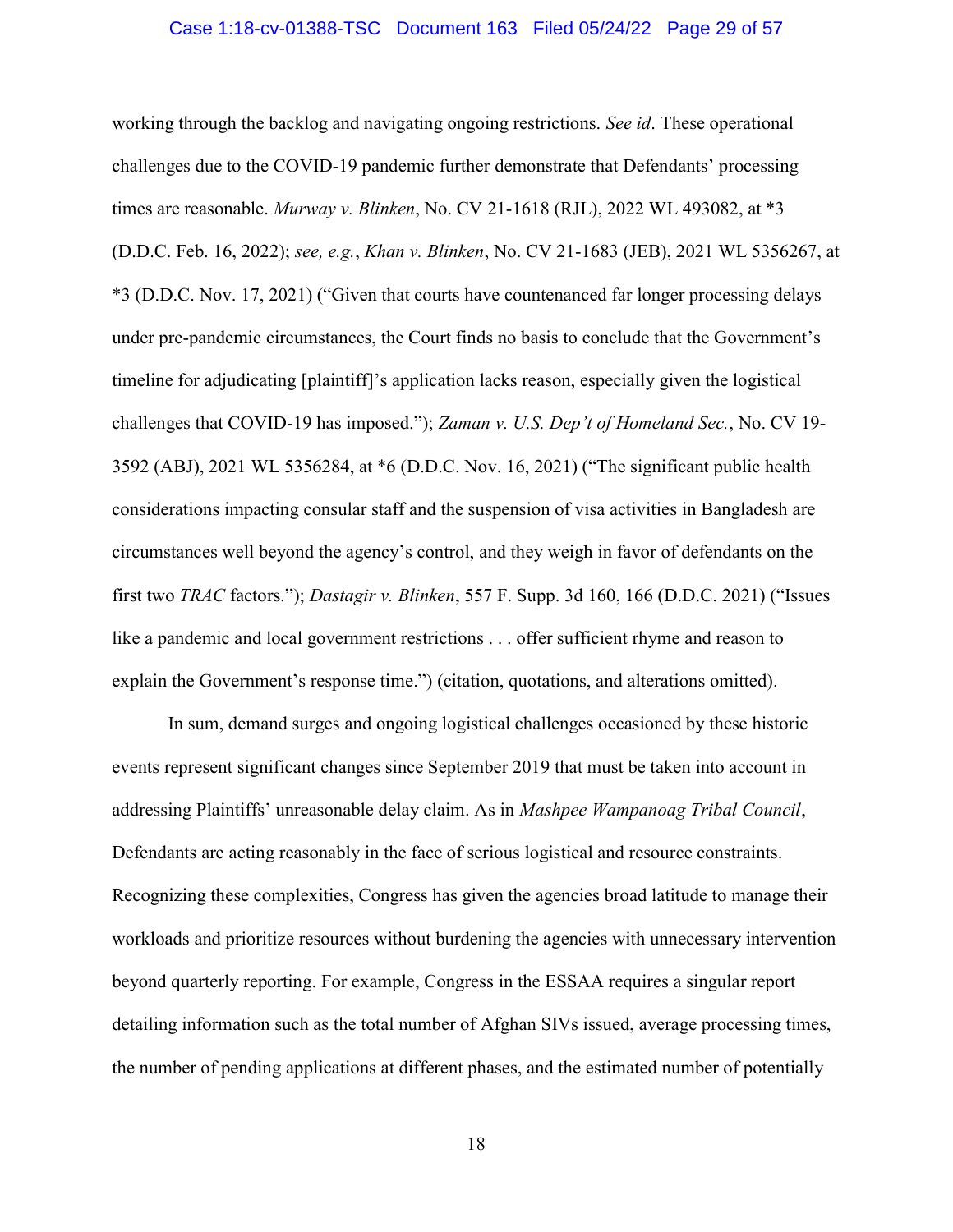#### Case 1:18-cv-01388-TSC Document 163 Filed 05/24/22 Page 30 of 57

eligible individuals who have yet to apply. ESSAA  $\S$  401(c). And Congress and the Executive Branch are actively engaged in oversight and management of the SIV program. See infra. The Court should take a similarly flexible approach that provides broad latitude to the agencies and that accounts for significant global events and processing changes undermining Plaintiffs' claim of undue delay.

### ii. Major Improvements to the SIV Program in Response to Executive Orders and Statutory Changes

Within two weeks of taking office, President Biden signed Executive Order 14,012. That Executive Order requires the Secretary of State, the Attorney General, and the Secretary of Homeland Security to conduct a comprehensive review to "identify barriers that impede access to immigration benefits and fair, efficient adjudications of these benefits and make recommendations on how to remove these barriers, as appropriate and consistent with applicable law." Exec. Order 14,012 § 3(a)(i). Executive Order 14,012 requires these officials to submit a plan to the President describing the steps their respective agencies will take to advance the policies identified in the Executive Order, and to follow up with a progress report on implementation. Id. §§ 3(b)–(c). Further, on February 4, 2021, President Biden signed Executive Order 14,013, which provides that "the Secretary of State, in consultation with the Secretary of Defense and the Secretary of Homeland Security, shall complete a review of the Iraqi and Afghan SIV programs and submit a report to the President with recommendations to address any concerns identified." Exec. Order 14,013 § 3(a). This report must include, inter alia, an assessment of whether there are undue delays in meeting statutory benchmarks for timely adjudication of SIV applications, including due to insufficient staffing levels; a plan to track the progress of Senior Coordinators; and a directed review of the procedures for COM approval of applications. See id.  $\S$  3(a)–(e). In response to these Executive Orders, Defendants implemented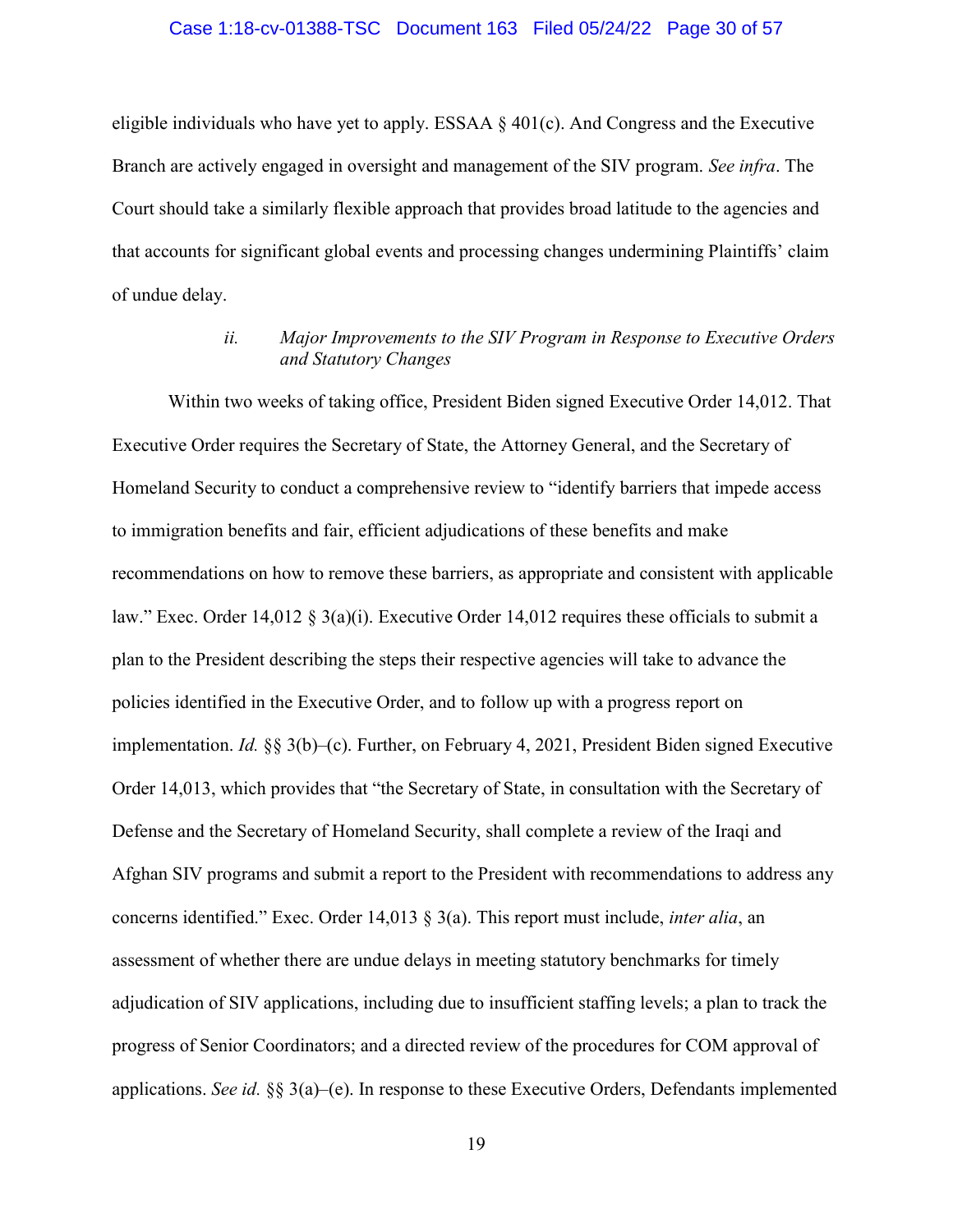#### Case 1:18-cv-01388-TSC Document 163 Filed 05/24/22 Page 31 of 57

a host of changes (see infra) fundamentally transforming the SIV program from what the Court evaluated when it issued the Plan.

Additionally, a legislative amendment via the ESSAA signed into law on July 31, 2021 significantly broadened SIV eligibility, triggering a surge of applications from newly eligible applicants and taxing available processing resources. See Brooks Decl. ¶ 16. The ESSAA reduced, from two years to one year, the period of qualifying employment, and removed the previous requirement that those applicants have performed "sensitive and trusted" activities. ESSAA § 401(a). The ESSAA also explicitly included the COM approval phase in the ninemonth period,  $\S$  401(a)(3), and expanded the COM appeals framework by permitting applicants to submit one written appeal for each COM denial and allowing written appeals to be submitted more than 120 days after a denial, at the Secretary of State's discretion. Id. § 401(a)(1)(B). The amendment also recognized Defendants' authority to "adopt[] appropriate measures to prevent the spread of communicable diseases, including COVID-19, to the United States." *Id.*  $\S$  402(f). Finally, the amendment increased the number of Afghan SIVs available for Defendants to issue, from 26,500 to 34,500. Id.  $\frac{8}{401(a)(2)}$ . Sections 402(a)–(c) of the ESSAA further authorized the Secretaries of State and Homeland Security to issue jointly a blanket waiver of the medical exam requirement for Afghan SIVs prior to the issuance of an immigrant visa or admission to the United States, which the Secretaries did on August 12, 2021. Brooks Decl. ¶¶ 12–13.

The ESSAA's eligibility changes increased the pool of potentially eligible Afghan SIV applicants significantly. Id.  $\P$  16. The medical exam waiver fundamentally changed the SIV program for those inside Afghanistan, affecting Plan Step 14. Id. The surge of new applications—and the resources required for Defendants to adjust their processing procedures to account for changes to the statutory scheme—provides further context undermining any claim of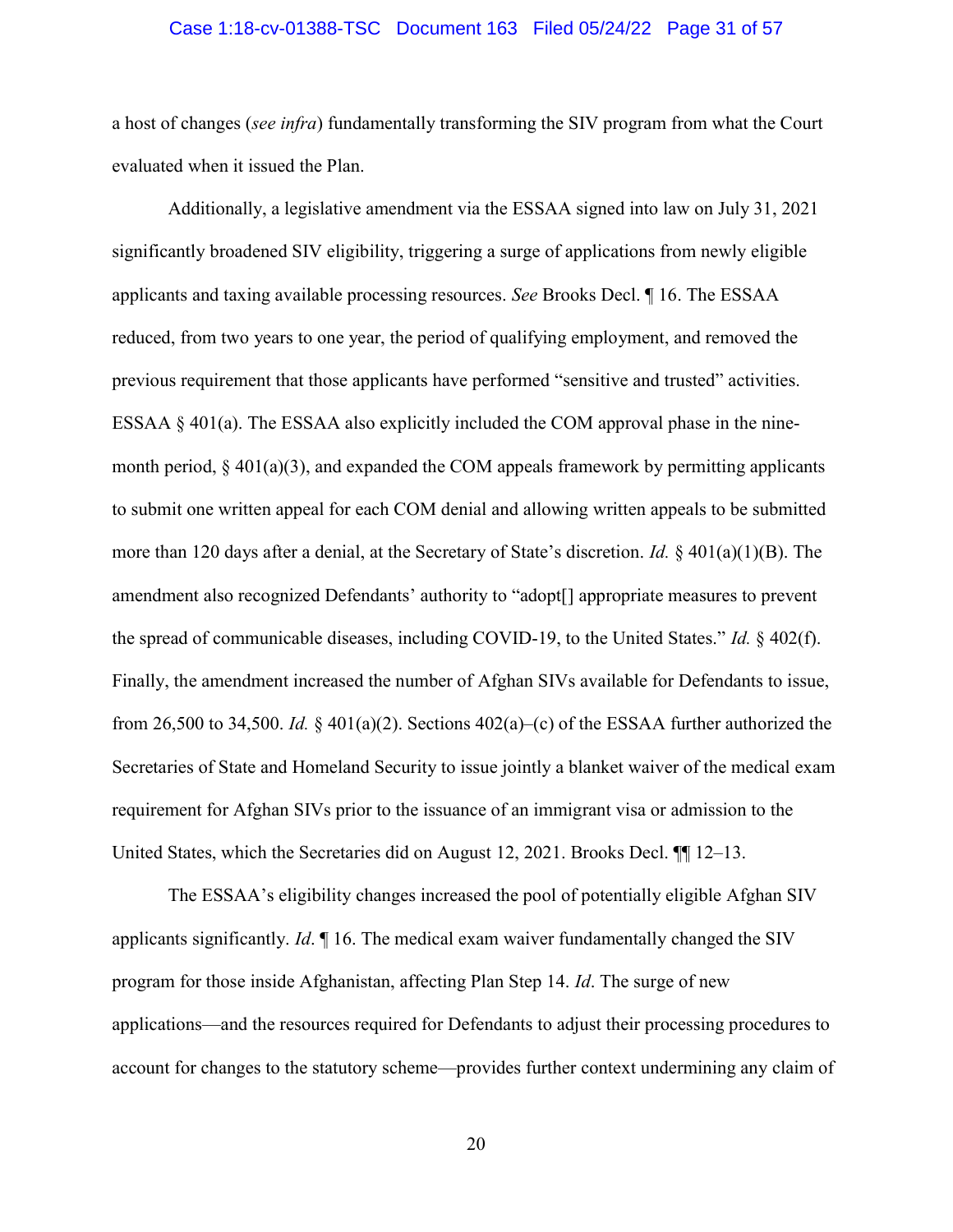#### Case 1:18-cv-01388-TSC Document 163 Filed 05/24/22 Page 32 of 57

egregious delay. See Miranda, 459 U.S. at 18 (recognizing that "[b]oth the number of applications received . . . and the need to investigate their validity may make it difficult for the agency to process an application" promptly).

Defendants responded to these Executive and Legislative changes—and the significantly increased workloads they created—by improving the SIV program at every stage. See Brooks Decl. ¶ 21. Described in greater detail in the accompanying declarations, these improvements include:

1. Increased staffing to process SIV applications at the NVC, the ASIV Unit, the Visa Office ("VO"), and USCIS's SCOPS. By July 2021, NVC increased the SIV Unit's total staffing by a factor of seven. Brooks Decl. ¶ 21. NVC projects that by summer 2022, it will have approximately 140 staff either fully trained as SIV case processers or in training. Petrovich Decl. ¶ 11. By July 2021, the Department of State had added 34 additional staff for the ASIV Unit, for a total of 42 staff; as of May 2022, the ASIV Unit had 46 total staff. Brooks Decl. ¶ 21. USCIS SCOPS also implemented a series of measures designed to shift resources to train and assign additional officers and contractors to support the SIV adjudicative process. Nolan Decl. ¶¶ 5–6. In addition to the five trained adjudicators, NSC has trained an additional 16 adjudicators who are available to supplement the team when there is an increase in Form I-360 filings. Id. ¶ 6.

2. Technological improvements that increased the ASIV Unit's efficiency in reviewing COM applications. Previously, each COM decision letter underwent an individual conversion to a PDF file and was then uploaded manually to a database. Schubert Decl. ¶¶ 5–8. This process was time and labor-intensive, especially as applied across hundreds of COM applications. Id.  $\oint$  6. In August 2021, the Department of State's Office of Consular Systems and Technology ("CA/CST") assisted the ASIV Unit in developing a software modification that allows ASIV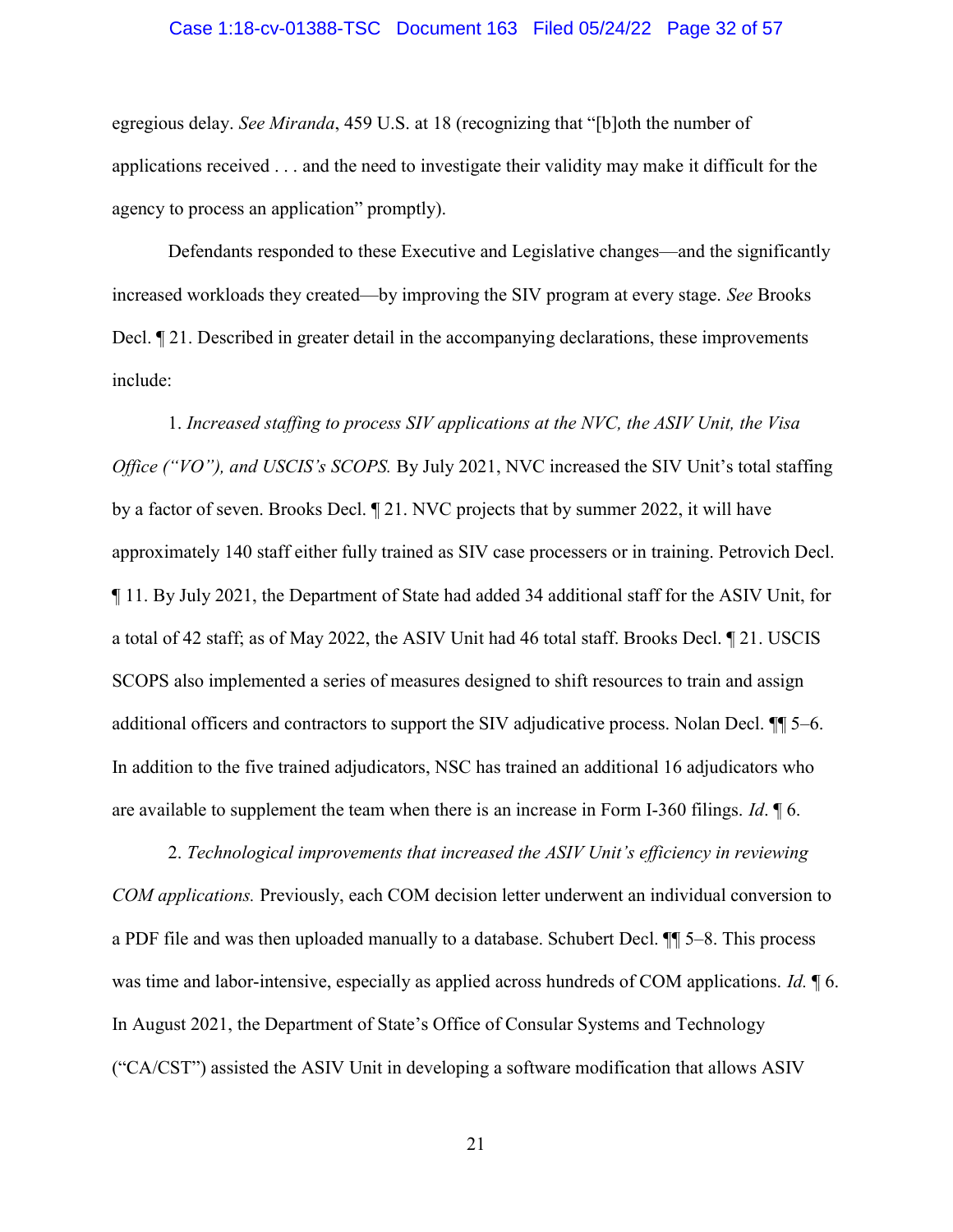#### Case 1:18-cv-01388-TSC Document 163 Filed 05/24/22 Page 33 of 57

Unit staff to automatically batch upload large selections of COM decision letters to the database in a matter of seconds. Id. ¶¶ 6–7.

3. Increase in COM application intake frequency. Brooks Decl. ¶ 21; Schubert Decl. ¶ 10. Starting in July 2021, the ASIV Unit increased its intake of new cases from a monthly timeframe to a twice-per-week timeframe. Schubert Decl. ¶ 10. This increased the rate of COM adjudications and improved processing times at Plan Step 4. Id.

4. Streamlined COM processing for U.S. government agencies who employed SIV applicants and provide letters of recommendation on their behalf. The Department of State established a framework that expeditiously verifies the employment details of SIV applicants who worked for or on behalf of other U.S. government agencies where that agency is able to verify employment. Id. ¶ 10. This process eliminates the verification stage of processing on the part of the ASIV Unit, and greatly enhances the speed of the data entry and analysis stages of the COM approval process. Id.

5. Dissolution of the COM Committee. On August 19, 2021, the Chief of Mission in Afghanistan dissolved the COM committee. *Id.*  $\parallel$  10. This change eliminated an unnecessary step in the process, and COM applications are now reviewed by the ASIV Unit and then submitted directly to the COM designee for a decision. *Id*. This change decreased the time required for a COM decision by approximately two weeks, improving processing times at Plan Step 4. Id.

6. Technological upgrades that eliminate Plan Step 5. During the first quarter of Fiscal Year 2022, the Department of State upgraded its system to allow for applicants to be notified automatically by e-mail once their COM cases receive a decision, rendering the time spent on this activity negligible and Step 5 obsolete. Defendants have notified Congress of the elimination of this Step and their intention to no longer report on it to Congress. Petrovich Decl. ¶ 2.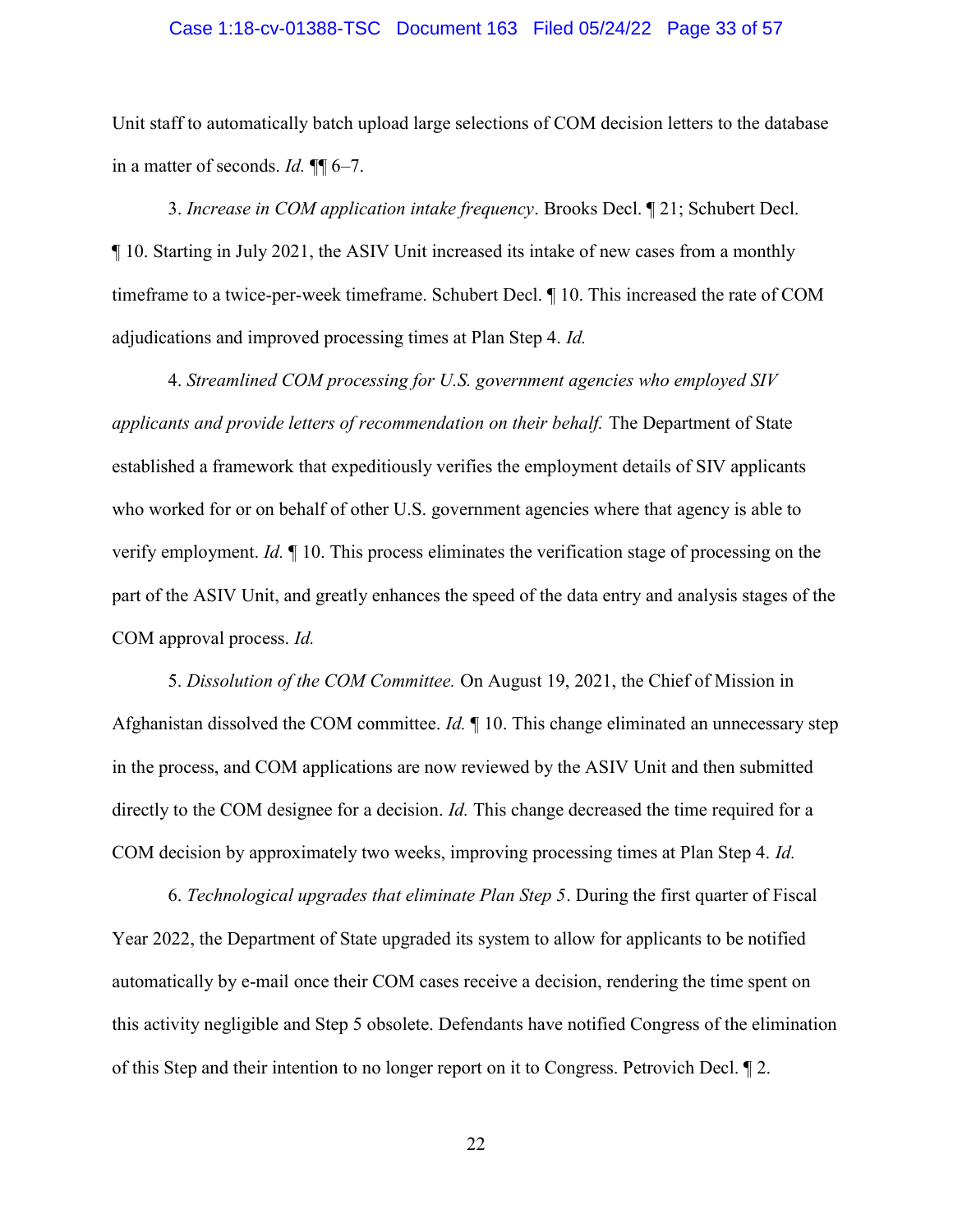#### Case 1:18-cv-01388-TSC Document 163 Filed 05/24/22 Page 34 of 57

7. Expeditious resolution for applicants in administrative processing. After an applicant is interviewed by a consular officer at Plan Step 12, the applicant may be refused a visa and placed into administrative processing to resolve any questions on the applicants' SIV eligibility as part of Plan Step 13. See Vermillion Decl. ¶ 11; ECF No. 113-1. In August 2021, the Department of State streamlined this process for applicants placed in administrative processing. Vermillion Decl. ¶ 12. In the fourth quarter of fiscal year 2021, administrative processing for 87% of Afghan SIVs was completed within 30 days. Id.

8. Operational changes to I-360 review. USCIS SCOPS established a process by which adjudicators conduct a prima facie review of Form I-360 visa petitions to identify those petitions that are documentarily complete and ready to proceed to adjudication. Martin Decl. ¶ 11. USCIS has expanded coordination with the Department of State on COM approvals, which has facilitated COM verifications and authenticity determinations. Id. ¶ 13. I-360 adjudicators now have more information about the authenticity of the associated COM approvals that are included in an applicant's submission. Id.  $\blacksquare$  16. Further, if a petition is submitted without documentation of the required COM approval, USCIS adjudicators can now check a list provided by the Department of State to verify that the applicant successfully met that eligibility requirement, allowing the adjudicator to move forward with adjudication, rather than issue a Request for Evidence ("RFE") as has been done in the past. *Id*.  $\P$  14. This process has decreased the number of RFEs issued to petitioners and increased adjudication efficiency at Step 7. Id. ¶ 17.

These resource initiatives and streamlining measures have significantly increased the number of SIV applications that Defendants have processed. See Brooks Decl. ¶ 21. For example, Embassy Kabul increased the rate of SIV issuances from approximately 100 visas per week in March 2021 to more than 800 per week in August 2021, before Embassy Kabul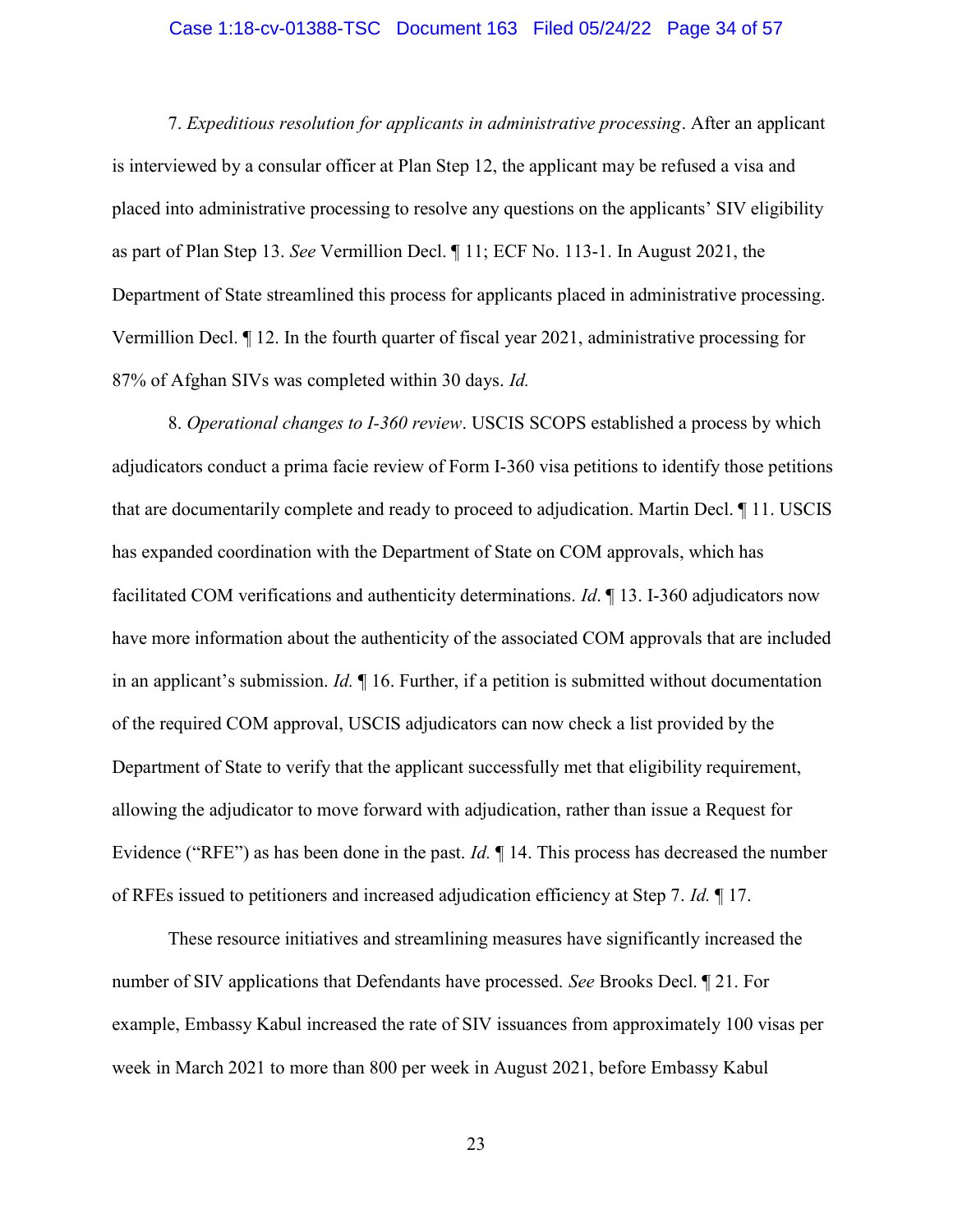suspended operations on August 31, 2021. *Id.*  $\mathbb{I}$  22; *see supra*. Embassy Kabul accomplished this increased workload despite COVID-19 restrictions and serious security threats, until Taliban control of Afghanistan precipitated the suspension of the Embassy's operations. Additionally, in the first quarter of Fiscal Year 2022, the ASIV Unit processed 6,307 COM applications in total. Brooks Decl. ¶ 22. This is a substantial increase from the prior average rate of COM decisions, as demonstrated in the following table.

| <b>Fiscal Year/ Quarter</b>   | <b>Number of COM applications</b><br>processed by ASIV/NVC |
|-------------------------------|------------------------------------------------------------|
| FY 2020 Q3                    | 997                                                        |
| FY 2020 Q4                    | 1,841                                                      |
| FY 2021 Q1                    | 3,273                                                      |
| FY 2021 Q2                    | 2,032                                                      |
| FY 2021 Q3                    | 1,837                                                      |
| FY 2021 Q4                    | 5,349                                                      |
| FY 2022 Q1                    | 6,307                                                      |
| January 2022 – April 26, 2022 | 6,638                                                      |

Comparison of Number of COM Applications Processed by ASIV

Brooks Decl. ¶ 22; see Schubert Decl. ¶ 11 (chart analyzing the increase and rate for COM application processing). And notwithstanding the workload increase, USCIS continues to process I-360 petitions with an average processing time of 30 to 45 days. See Martin Decl. ¶ 12; Nolan Decl. ¶¶ 7–15.

#### iii. The Statutory Benchmark Does Not Supplant the Flexible Rule of Reason

Although Congress, in the ESSAA, supplied a nine-month benchmark for processing SIV applications, that timeline does not supersede the rule-of-reason analysis required by TRAC. Although a statutory scheme may supply context for the rule of reason, TRAC makes clear that the mere existence of a statutory timeline does not require or warrant judicial intervention whenever that timeline is not met; courts must still consider whether any delay is "unreasonable" given all the surrounding circumstances. Thus, Factor 2 takes account of any timetable or other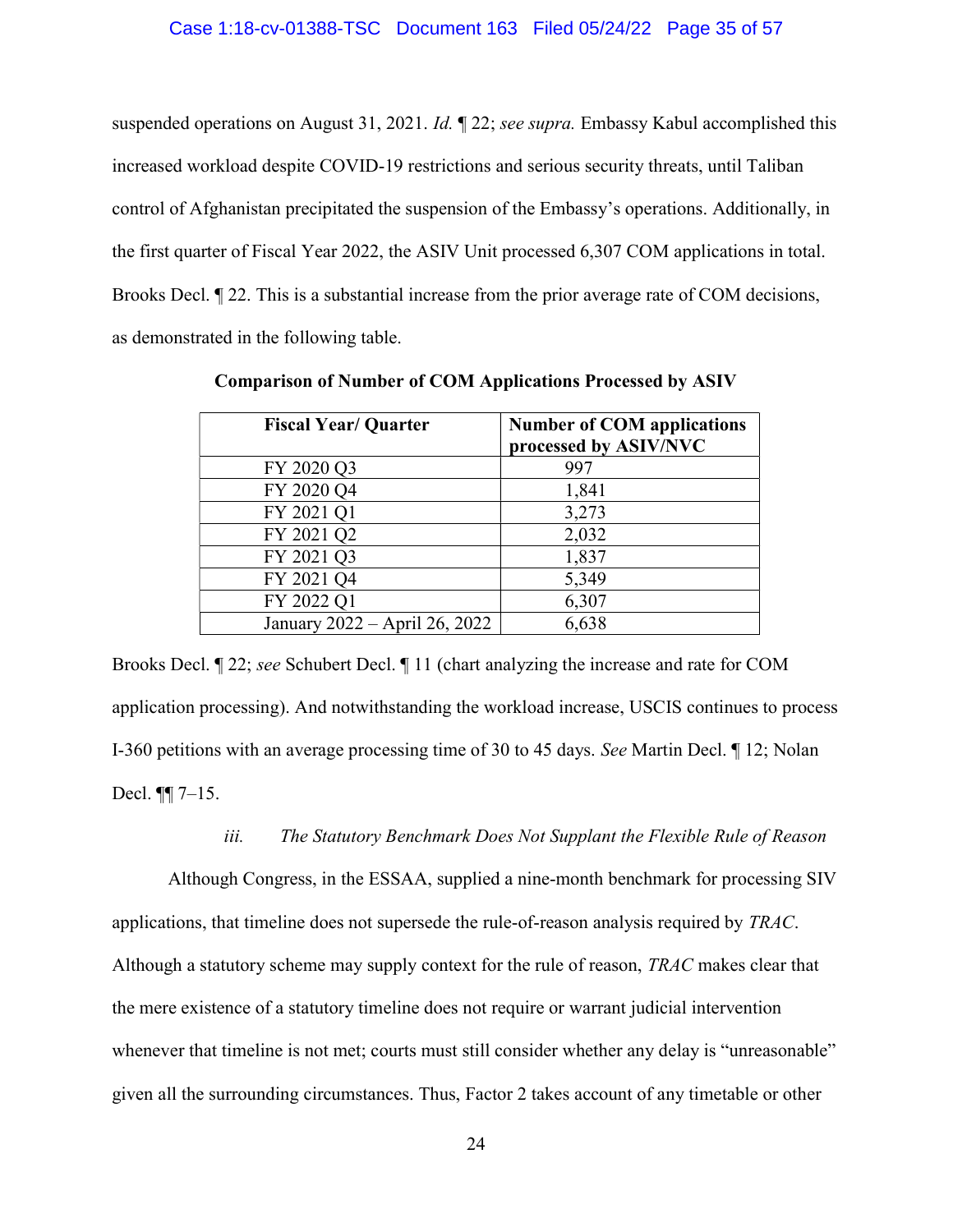#### Case 1:18-cv-01388-TSC Document 163 Filed 05/24/22 Page 36 of 57

indication of the speed with which Congress expects the agency to proceed, TRAC, 750 F.2d at 80, but such timetables are not dispositive; the rule of reason is flexible, accommodating changes in agency policy or practice, new information that may become relevant, and the possibility that one adjudication may impact another.

Here, the reasonableness inquiry does not end with the ESSAA's explicit inclusion of the COM approval phase in the nine-month period. ESSAA  $\S 401(a)(3)$ . Both courts and Congress have often recognized that agencies may not be able to meet a statutory timetable—even if they are making extraordinary efforts to do so. That is why courts look to the totality of the circumstances to determine whether an agency's delay is unreasonable, not just to statutory timeframes. In *Cutler v. Hayes*, 818 F.2d 879, 897 (D.C. Cir. 1987), the D.C. Circuit reversed a district court decision that took issue with the Food and Drug Administration's ("FDA") failure to identify a deadline for agency action to enforce certain drug classification safety mandates, and held that the district court was required to evaluate all the TRAC factors, including consideration of congressional timelines and the rule of reason, to determine whether the agency's delay was unreasonable and warranted judicial intervention. Id. at 897. Moreover, the D.C. Circuit emphasized that the court should, in the absence of bad faith, "consider the agency's explanation, such as administrative necessity, insufficient resources, or the complexity of the task confronting the agency." Id. at 898.

So too here, the statutory timeframe does not end the inquiry, especially because the RCIA and AAPA provide only that the agencies "should" complete processing under the specified terms. RCIA § 1242(c)(1); AAPA §  $602(b)(4)(A)$  ("[A]ll steps, including Chief of Mission approval . . . should be completed not later than 9 months"). "Should" denotes discretion. Jolly v. Listerman, 672 F.2d 935, 945 (D.C. Cir. 1982) ("The use of the word 'should'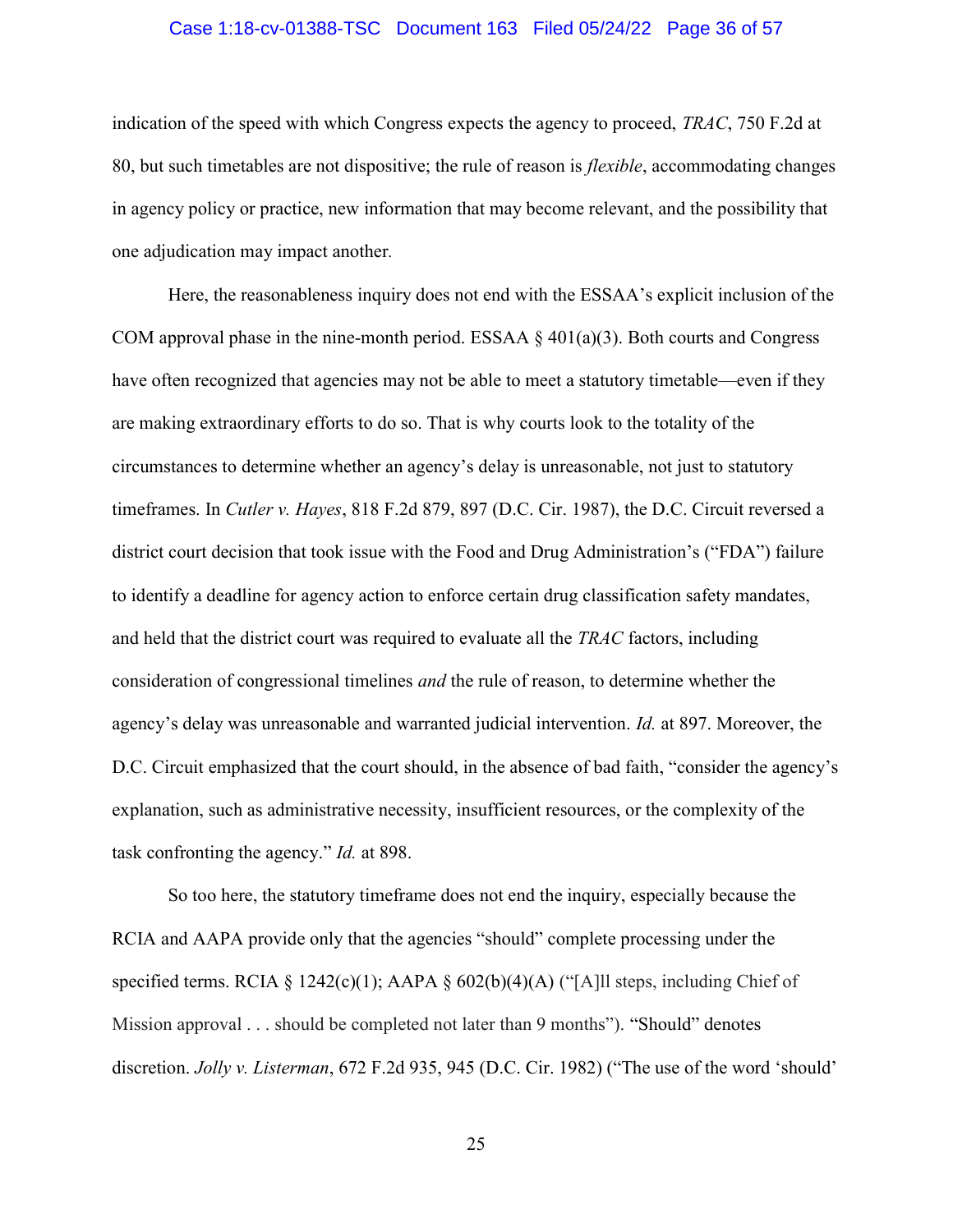#### Case 1:18-cv-01388-TSC Document 163 Filed 05/24/22 Page 37 of 57

. . . detracts significantly from any claim that this guideline is more than merely precatory."); United States v. Maria, 186 F.3d 65, 71 (2d Cir. 1999) ("'[S]hould' implies, suggests, and recommends, but does not require."). This evinces Congress's recognition that this timeline might be unattainable despite the agencies' best efforts. In fact, if there is ever a time when "should" means "should," it is in the context of the extraordinary circumstances confronting Defendants over the last two years.

That is why courts have emphasized that, under *TRAC*, "[t]here is no per se rule as to how long is too long to wait for agency action." In re Am. Rivers & Idaho Rivers United, 372 F.3d 413, 419 (D.C. Cir. 2004). The D.C. Circuit "has not hesitated to deny [*TRAC* claims] even when an agency has missed a statutory deadline by far more than  $\dots$  two years." In re Aiken Cnty., 725 F.3d 255, 268 (D.C. Cir. 2013) (Garland, C.J., dissenting); see also, e.g., Mashpee Wampanoag Tribal Council, 336 F.3d at 1100–01 (vacating and remanding the district court's determination that a five-year delay was unreasonable); Grand Canyon Air Tour Coal. v. FAA, 154 F.3d 455, 477–78 (D.C. Cir. 1998) (declining to order agency action notwithstanding a tenyear delay in issuing a rule and a 20-year delay in achieving the rule's statutory objective); cf. Potomac Elec. Power Co. v. ICC, 702 F.2d 1026, 1035 (D.C. Cir. 1983) (eight-year delay unreasonable); TRAC, 750 F.2d at 81 (delays of approximately five years and two years by the agency did not warrant mandamus, but prompted the Court to retain jurisdiction). Here, the agencies face dramatically changed circumstances that have led to a huge upsurge in SIV applications, but they have also directed resources to address that upsurge. And Defendants have reduced the average total processing time for an Afghan SIV application to 734 days in the first quarter of Fiscal Year 2022 and 587 days in the second quarter, and an Iraqi SIV application to 440 days as of first quarter Fiscal Year 2022, supra at 15–16, which is a far cry from the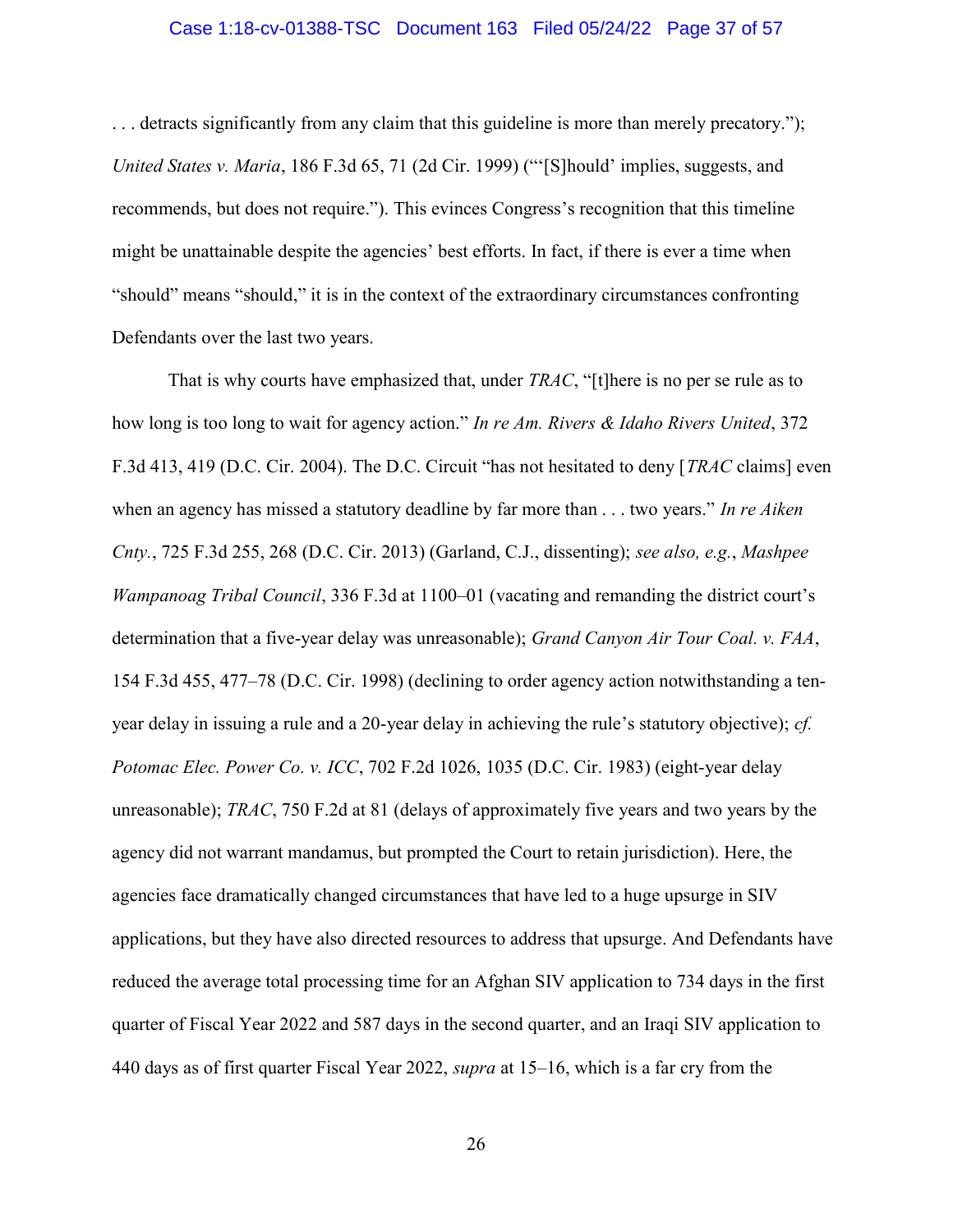#### Case 1:18-cv-01388-TSC Document 163 Filed 05/24/22 Page 38 of 57

unreasonable delay evaluated in the aforementioned cases. Reference to the statutory timeframe alone is insufficient, and Factors 1 and 2 favor Defendants.

### D. Factors 3 and 5 Favor Defendants Because Delays in Processing SIVs Are Not Egregious Where the Program Implicates Foreign Affairs, Immigration, and National Security Decision-Making

Factors 3 and 5, both of which consider the nature of the interests implicated by any agency delay, overlap in this case. "The third looks to whether human health and welfare are at stake—in which case compulsion is more justified—and the fifth assesses the nature and extent of the interests prejudiced by delay." Ctr. for Sci. in the Pub. Int. v. United States Food & Drug Admin., 74 F. Supp. 3d 295, 304 (D.D.C. 2014) (internal quotation marks omitted). Without question, delays in processing SIVs implicate questions of safety and danger to those applicants the statutes intend to protect. Defendants take very seriously the risks posed to SIV applicants and the importance of timely processing applications. See, e.g., Brooks Decl. ¶ 49 (discussion of Defendants' relocation efforts' dependence on Taliban cooperation); see supra at 13–14, 16–17 (discussion of Taliban impediments for Afghan SIVs and terrorist attacks at Embassy Baghdad).

Partly because of the sensitivity and importance of the SIV program, Factors 3 and 5 must also consider whether judicial management represents "a substantial intrusion" into the workings of the political branches entrusted to manage immigration policies. Skalka v. Kelly, 246 F. Supp. 3d 147, 154 (D.D.C. 2017) (dismissing undue delay challenge to policy choice to suspend visa investigations where "[c]ompelling agency action otherwise would insinuate the Court into the agencies' judgment about whether they could accurately adjudicate these cases"); see Harisiades v. Shaughnessy, 342 U.S. 580, 588–89 (1952) (recognizing that "any policy toward aliens is vitally and intricately interwoven with contemporaneous policies in regard to the conduct of foreign relations" and that "[s]uch matters are so exclusively entrusted to the political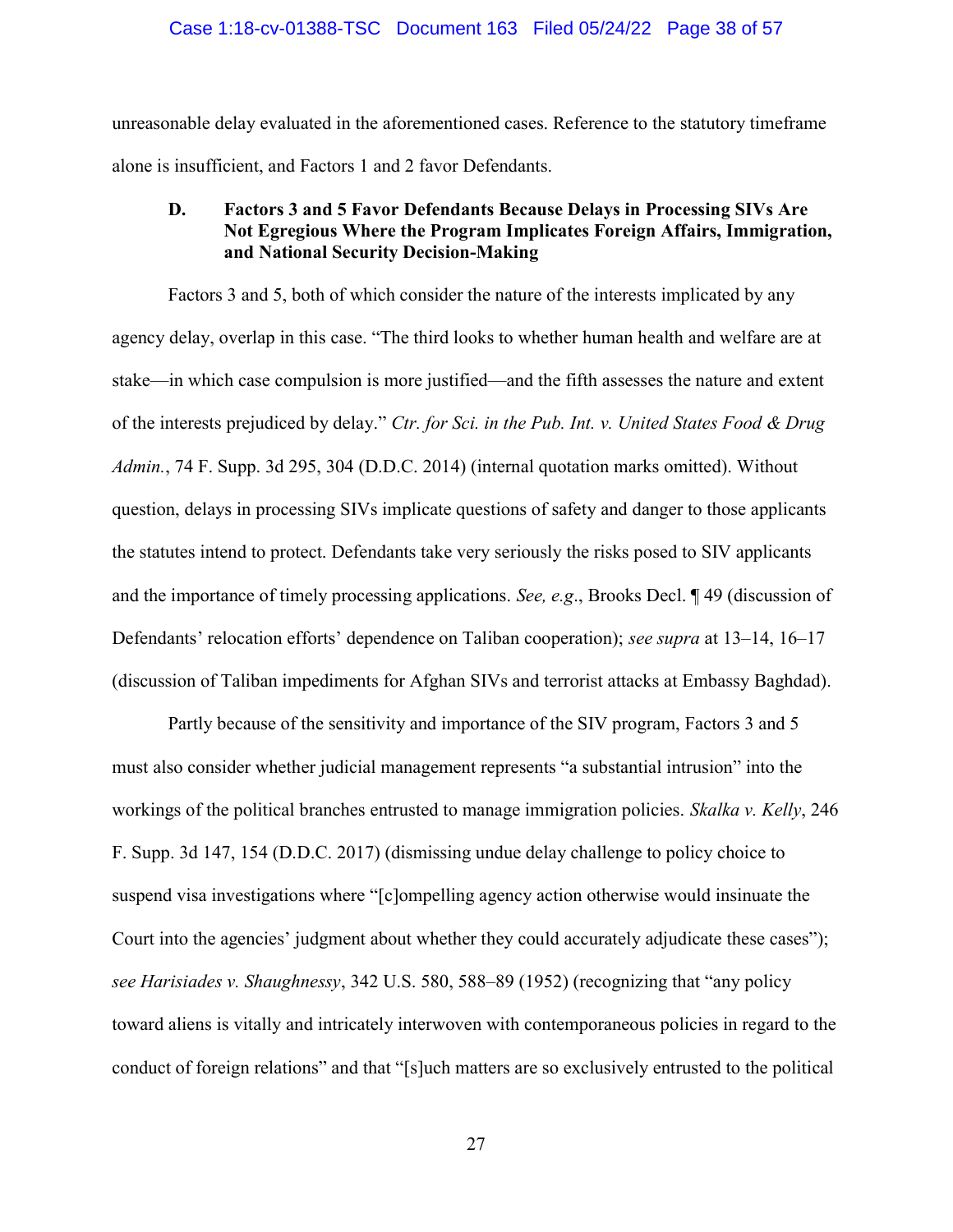#### Case 1:18-cv-01388-TSC Document 163 Filed 05/24/22 Page 39 of 57

branches of government as to be largely immune from judicial inquiry or interference."). Immigration policy involves "changing political and economic circumstances" that are best suited for Legislative or Executive decisionmaking. Mathews v. Diaz, 426 U.S. 67, 81 (1976). Thus, the Court must consider the complex considerations inherent to foreign affairs, immigration, and national security. See Nine Iraqi Allies Under Serious Threat Because of Their Faithful Serv. to the United States v. Kerry, 168 F. Supp. 3d 268, 297 (D.D.C. 2016) (in SIV delay case, acknowledging that "[w]hat efforts are reasonable will depend upon 'complex concerns involving security and diplomacy' far beyond the expertise of the Court—but squarely within that of the Secretary") (citations omitted).

The SIV application process implicates significant considerations of security and foreign relations. As shown, supra, processing SIV applications has been significantly complicated by the security situations in Afghanistan and Iraq. Those challenges cannot be resolved simply by devoting more resources to visa processing, although Defendants are certainly doing so; but Defendants cannot deploy a visa processing function in countries where the security and foreignrelations situation precludes it. In addition, SIV applications by their very nature involve complex security issues. Congress has required Defendants to subject each SIV applicant to intensive background checks and screening. See RCIA  $\S$  1244(a)(4); AAPA  $\S$  602(b)(1)(D) (requiring that each applicant "clear[] a background check and appropriate screening, as determined by the Secretary of Homeland Security"). Further, once applicants reach the visa application stage, the amount of time needed for administrative processing for those SIV applications refused under Immigration and Nationality Act Section 221(g), 8 U.S.C. § 1201(g), varies based on several factors, including whether the required administrative processing is security-related, the nature and complexity of the issue requiring resolution, and whether third-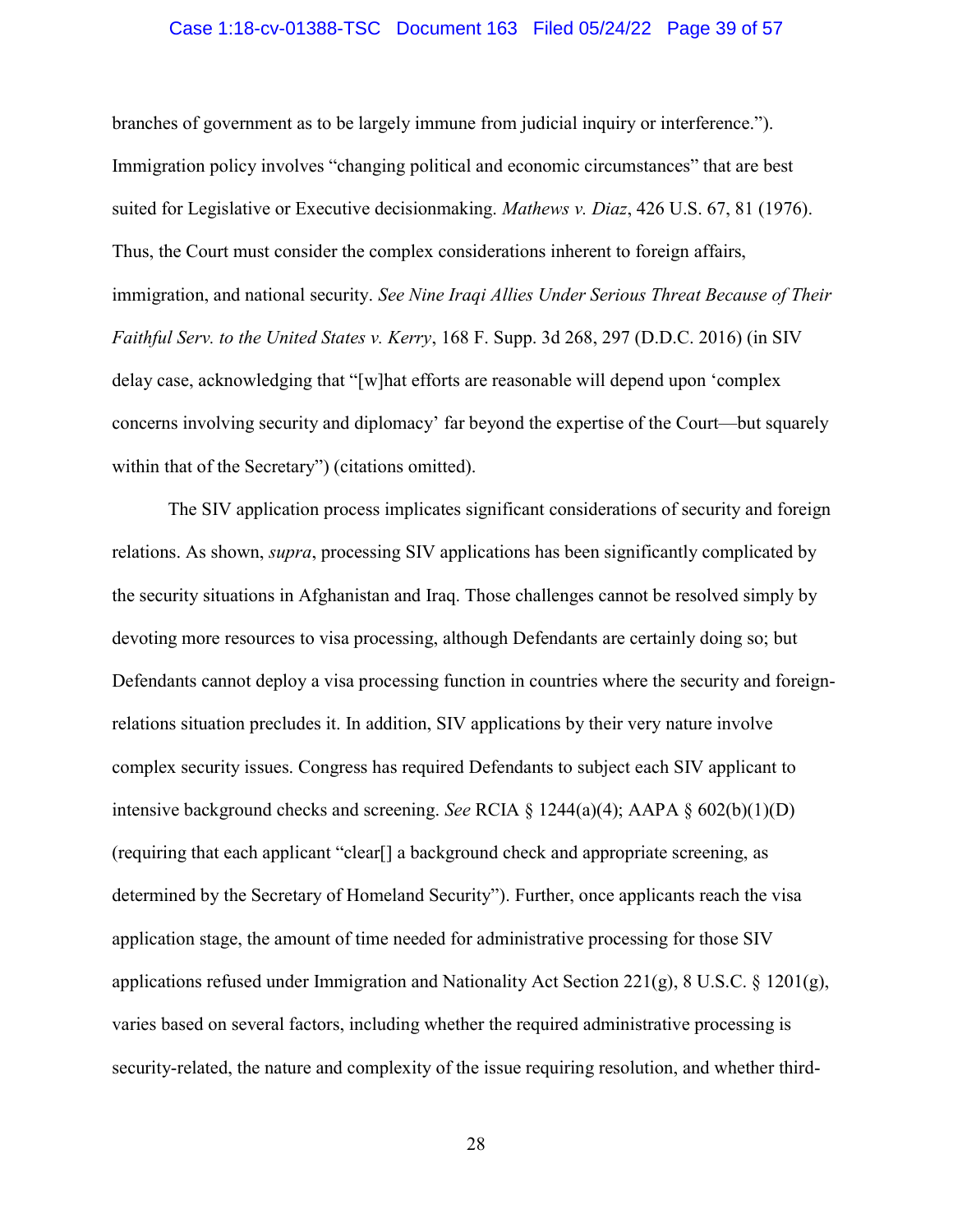#### Case 1:18-cv-01388-TSC Document 163 Filed 05/24/22 Page 40 of 57

party government agencies are engaged as part of national security vetting. Vermillion Decl. ¶ 11; Plan at 6–9. Nevertheless, the Department of State has streamlined the process by requesting third-party agencies to expedite review on all SIV cases. Vermillion Decl. ¶ 12. At base, Factors 3 and 5 counsel judicial restraint where—as here—a claim implicates complex national security and diplomatic concerns. Nine Iraqi Allies, 168 F. Supp. 3d at 297.

Factors 3 and 5 also favor the government because resource intensive monitoring of and reporting on the SIV process may actually hinder Defendants' ability to quickly process applications, thus injuring Plaintiffs' interests. The Plan requires Defendants to track individual class members manually throughout multiple government IT systems. Petrovich Decl. ¶ 15. The Plan also requires Defendants to submit quarterly reports tracking these class members through each of the 14 steps of the process (some of which are now obsolete) and assess performance against the benchmarks for each step; these quarterly reports are in addition to the quarterly reports required by Congress to similarly assess the agencies' performance as compared to the nine-month benchmark. In addition, the Plan requires the parties to meet and confer on Defendants' performance reporting if Plaintiffs on a good faith basis do not believe that Defendants' explanation or revised plan for adjudicating applications is sufficient.

The resources devoted to reporting under the Plan and this meet-and-confer obligation are significant. In July 2021 (when the last quarterly progress report in this litigation was filed), "State Department staff reported that they expended approximately 141 hours per week on litigation-related efforts, with an additional 40 hours expended in the two weeks prior to the submission of the Progress Report. A significant portion of these are hours which could otherwise be dedicated to SIV processing." Brooks Decl. ¶ 73; see also id. ¶¶ 71–77 (outlining dedicated hours to the SIV program). At USCIS, progress reporting alone requires one first-line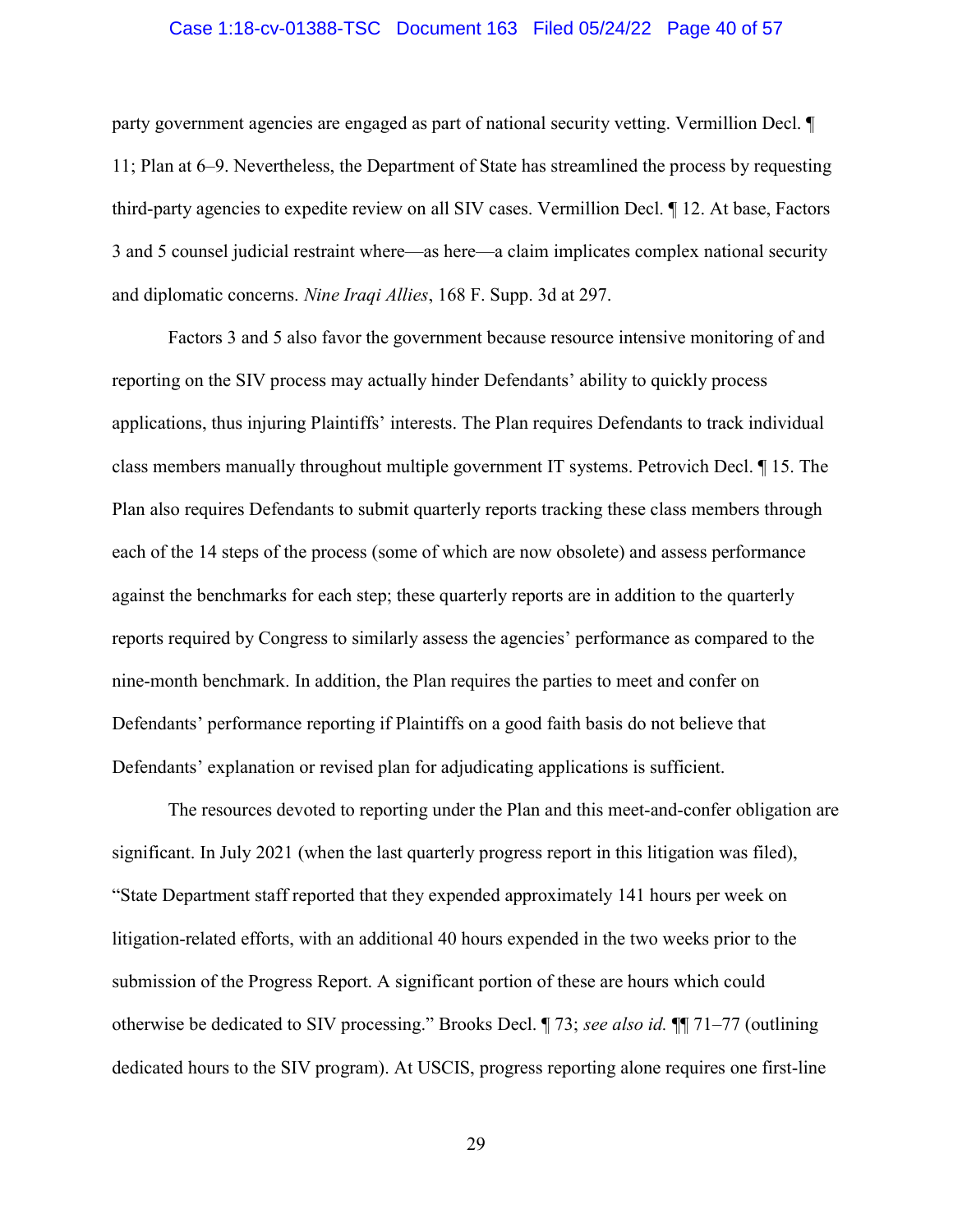#### Case 1:18-cv-01388-TSC Document 163 Filed 05/24/22 Page 41 of 57

supervisor and three adjudicating officers to manually update and evaluate data related to the progress report, averaging a total of 90 hours per week. Martin Decl. ¶ 6. Time dedicated to the progress report follow-up by the supervisor or the adjudicator diverts resources from expeditiously processing I-360 petitions. Id. ¶ 8; see id. ¶¶ 7–9 (outlining the duties of USCIS employees with respect to progress report demands). This is at odds with the Court's intention that the Plan would not "unduly intrud[e] into Defendants' province." 2019 WL 4575565, at \*11. Similarly, Plaintiffs foreswore "an opportunity to comment necessarily on how [Defendants] choose to achieve certain interim benchmarks." Mot. Prelim. Inj. Hr'g. Tr. 52:22–23 (July 26, 2019) (ECF No. 72).

Finally, the performance of the SIV program has not escaped Executive and Legislative attention. Quite the contrary; since 2019, the Executive and the Legislative Branches have been actively involved in restructuring the SIV program to improve the processing of SIV applications. Executive Order 14,013 ordered Defendants to complete a review of the SIV programs and to submit a report that includes an assessment of whether there are undue delays in meeting statutory benchmarks for timely adjudication of SIV applications, a plan to track the progress of Senior Coordinators, and a directed review of the procedures for COM approval of applications. Exec. Order 14,013  $\S$  3(a)–(e). These efforts have produced measurable improvements in SIV processing. See Brooks Decl. ¶¶ 21–22. As discussed above, Embassy Kabul increased the rate of SIV issuances from approximately 100 visas per week in March 2021 to more than 800 per week in August 2021, before Embassy Kabul suspended operations on August 31, 2021. Id.  $\mathbb{I}$  22; see supra at 21–23 (significant changes to SIV processing in summer 2021). In the first quarter of Fiscal Year 2022, the ASIV Unit processed 6,307 COM applications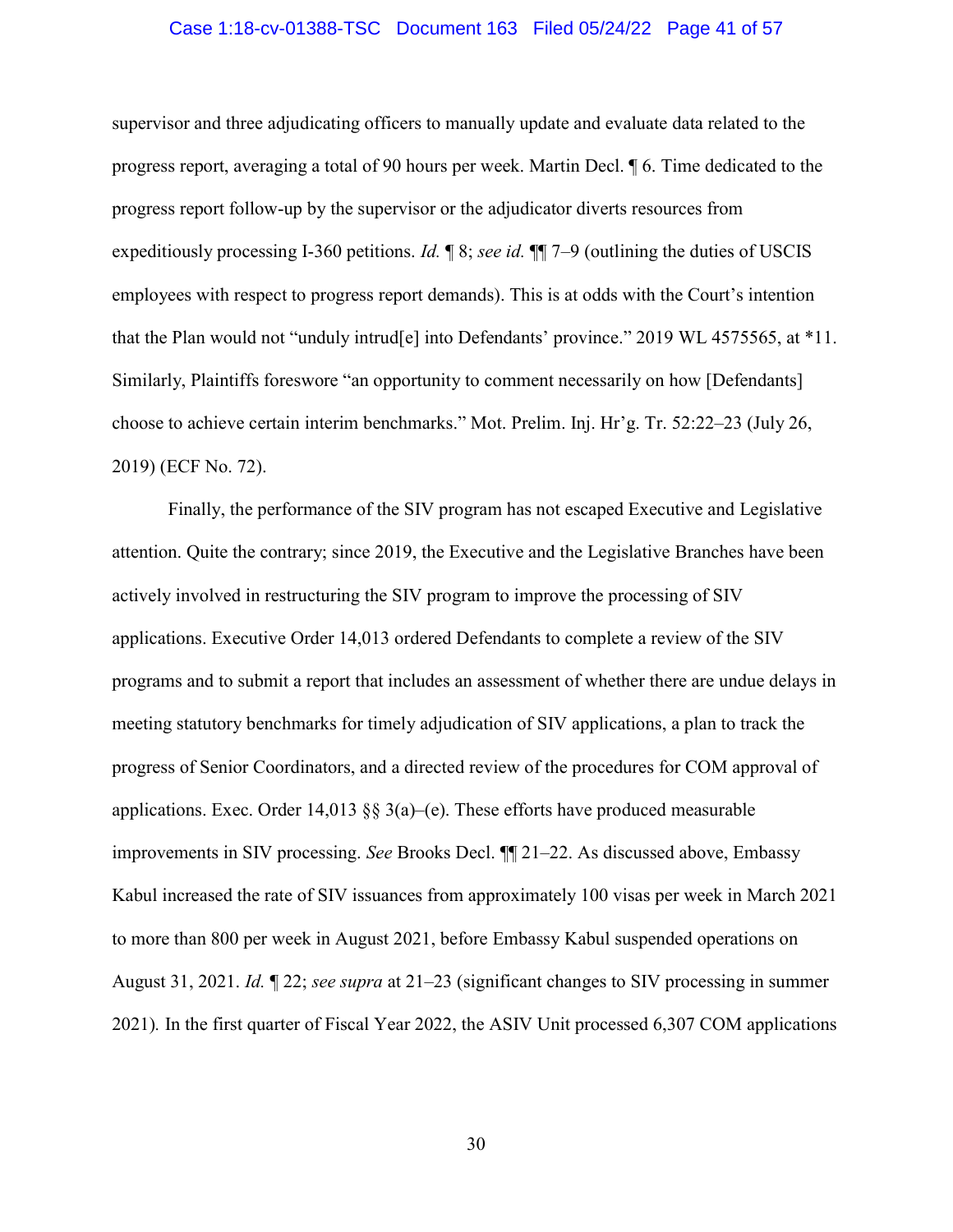in total. Brooks Decl. ¶ 21. This is a substantial increase from the prior average number of decisions. Likewise, as NVC Director Petrovich sets out:

Since September 2019, the Department and NVC have surged staff and other resources to support more expeditious processing of Afghan and Iraqi SIV cases at both the pre-Chief of Mission (pre-COM) and pre-visa application stages of the process. At the time of the court's injunction in September 2019, the SIV unit at NVC was staffed by 9 case processors. Beginning with training in May 2021, the Department surged 54 additional processors to the SIV unit so that, by August 2021, there were 63 processors focused on SIV case processing. This represents a 700 percent increase in staffing for SIV cases processing at NVC and reflects the high priority of the SIV program.

Petrovich Decl. ¶ 5.

These substantial changes demonstrate the continuing commitment to, and priority that

Defendants place on, Plaintiffs' welfare, and the significant efforts and resources that they have

dedicated to this end. Plaintiffs' safety interest is better served without ongoing judicial

monitoring that largely duplicates congressional oversight and does not add to program

improvements and unnecessarily drains available resources.

Even if Factors 3 and 5 favor Plaintiffs, those factors cannot be considered in isolation.

See Mashpee Wampanoag Tribal Council, 336 F.3d at 1100. Where "competing priorities"

weigh in an agency's favor, courts have "refused to grant relief, even though all the other factors

considered in TRAC favored it." Id. Factors 3 and 5 do not support a finding of unreasonable

delay and continued judicial intervention.

### E. Factor 4 Favors Defendants Because Compelling the Agencies to Transfer Further Resources to SIV Processing Would Adversely Affect the Agencies' Ability to Act on Competing Priorities

Factor 4 considers how compelling agency action would affect "agency activities of a higher or competing priority." TRAC, 750 F.2d at 80; see also Mashpee Wampanoag Tribal Council, 336 F.3d at 1101–02 (district court erred by disregarding the importance of "competing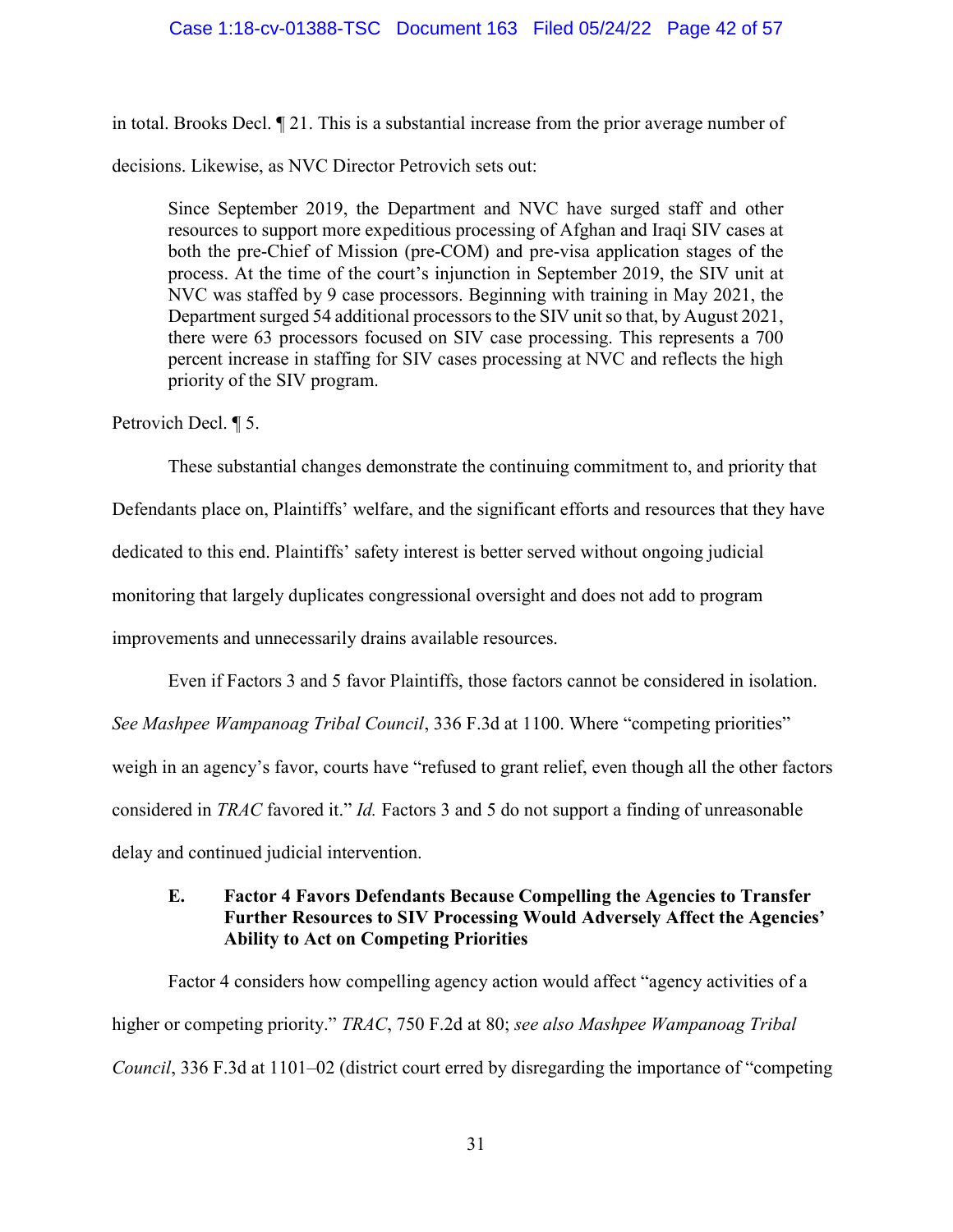#### Case 1:18-cv-01388-TSC Document 163 Filed 05/24/22 Page 43 of 57

priorities" for limited resources in finding a five-year delay in agency action constituted unreasonable delay). Courts recognize that agencies constantly need to shift resources to respond to other pressing concerns; "[i]f, for example, an order compelling agency action will serve only to delay other important [ ] matters, then the delay in question may be considered reasonable." Muwekma Tribe v. Babbitt, 133 F. Supp. 2d 30, 40 (D.D.C. 2000) (citing FEC v. Rose, 806 F.2d 1081, 1091 (D.C. Cir. 1986) (finding delay reasonable in part because order compelling action would only delay other pending matters)).

The D.C. Circuit has emphasized that in cases alleging unreasonable agency delay, agencies should have a primary role in determining how to direct their scarce and finite resources. See Barr Labs., 930 F.2d at 76 ("The agency is in a unique—and authoritative position to view its projects as a whole, estimate the prospects for each, and allocate its resources in the optimal way."); see also EMR Network v. FCC, 391 F.3d 269, 273 (D.C. Cir. 2004) ("[P]riority-setting in the use of agency resources . . . is least subject to second-guessing by courts."). Even where an agency fails to meet a statutory deadline for action, courts hesitate to reset agency priorities. See, e.g., Action on Smoking & Health v. Dep't of Labor, 100 F.3d 991, 994–95 (D.C. Cir. 1996).

In Ctr. for Sci. in the Pub. Int., 74 F. Supp. 3d at 296, this district court evaluated an undue delay challenge by a citizens' group that had petitioned the FDA to initiate rulemaking requiring mercury recommendations for certain seafood consumption. While acknowledging the plaintiffs' important health and safety concerns because "[m]ercury is toxic, especially to young children and developing fetuses," the court declined to impose a judicial remedy. Id. Rather, the court determined that by virtue of its very mission, FDA routinely faces difficult decisions about how to prioritize safety initiatives and "[d]ue to its expertise, the Administration must be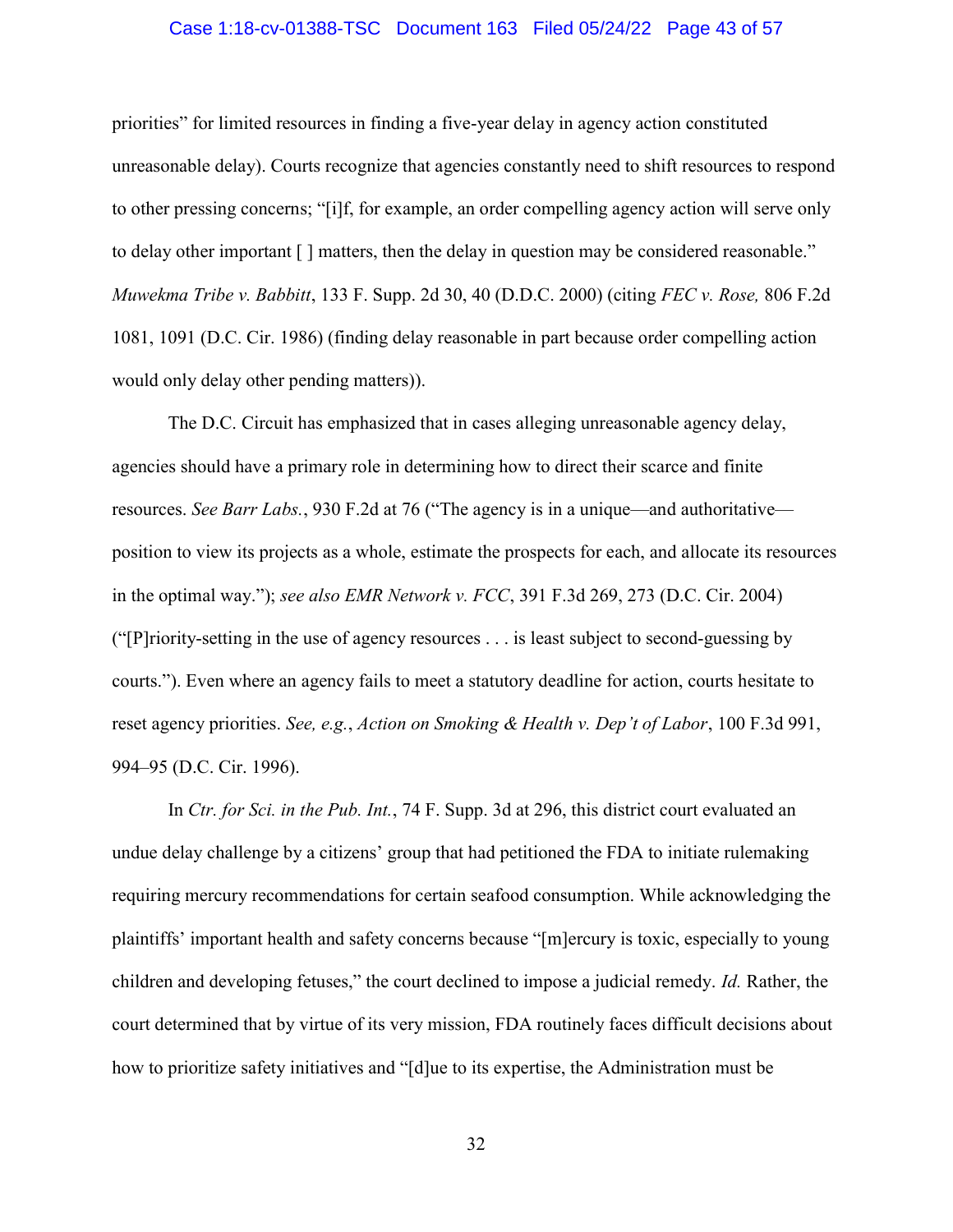#### Case 1:18-cv-01388-TSC Document 163 Filed 05/24/22 Page 44 of 57

permitted flexibility in navigating the tough choices that come along with its expansive safety docket." Id. at 305 (citing Sierra Club v. Thomas, 828 F.2d 783, 798 (D.C. Cir. 1987) (noting EPA's "very broad mandate" but "finite resources")). The court thus declined to second-guess FDA's "unique—and authoritative—position to view its projects as a whole, estimate the prospects for each, and allocate its resources in the optimal way." Id. (quoting Barr Labs., 930 F.2d at 76) (refusing mandamus relief even where FDA had violated a statutory deadline, because so doing, although beneficial to the plaintiff, would likely impose offsetting burdens on other parties equally worthy of agency action).

 Likewise here, the agencies must balance critical, competing priorities. During and after the Taliban's seizure of Afghanistan, the agencies dedicated enormous resources to help vulnerable Afghans, including but not limited to SIV applicants. Ex. I, Declaration of John Lafferty ("Lafferty Decl.")  $\parallel$  5 (describing DHS efforts to deploy approximately 400 personnel worldwide to support relocation efforts). The Department of State undertook the intensive diplomatic work of entering agreements with many countries (including Italy, Kosovo, Kuwait, Oman, and Qatar) to facilitate relocations. Brooks Decl. ¶ 56. The efforts to facilitate departures from Afghanistan included quickly configuring pre-fly medical exams, providing medical services, and collaborating with the Department of Homeland Security to employ—for the first time ever—electronic proof of visa issuance instead of a passport foil. *Id.* 1 39. These efforts required an "all-hands-on-deck" response from Defendants and urgently required the direction of resources that could not be made available for SIV processing.

 Similarly, the agencies' commitment to provide assistance to address global events such as the Ukrainian refugee crisis, COVID-19 visa backlog, the civil war in Ethiopia, and the lack of consular services in Moscow necessarily has implications for the resources that can be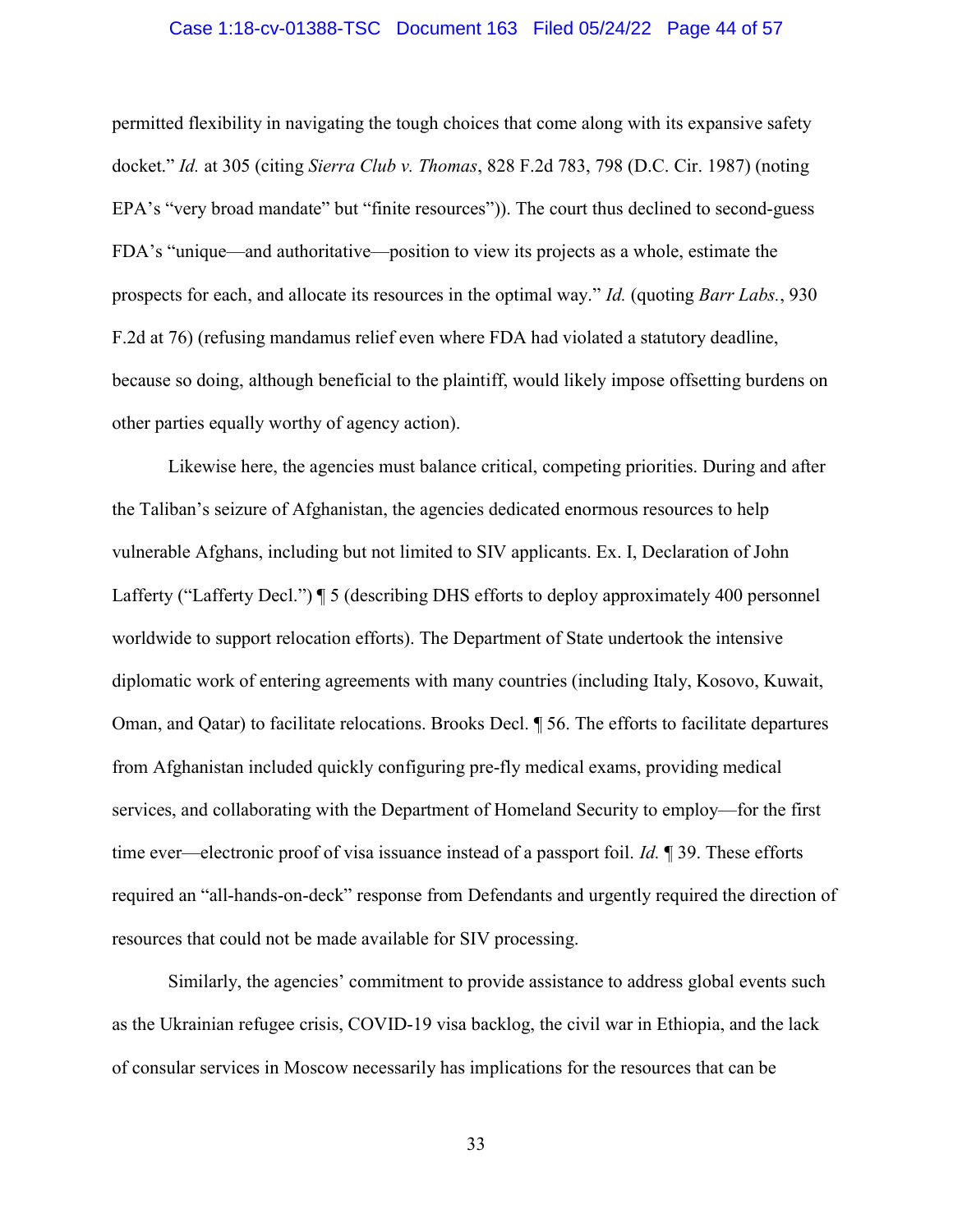#### Case 1:18-cv-01388-TSC Document 163 Filed 05/24/22 Page 45 of 57

dedicated to SIV processing. See Vermillion Decl. ¶ 15. Defendants must constantly make decisions about how to allocate consular resources in light of international events. Id. Defendants' support for the SIV program does not wane as they face other country-specific and global challenges, but the situation in Ukraine illustrates the types of unforeseen circumstances that challenge Defendants and their implementation of worldwide visa operations. Id.

Defendants constantly face humanitarian and foreign relations concerns of pressing urgency. Evans Decl. ¶¶ 16–17 (discussing surge of staff to Kabul and other locations to assist efforts for U.S.-facilitated flights); Brooks Decl. ¶ 21 (discussing rotation of staff to support SIV processing in third country since November 2021). Thus, as the D.C. Circuit has noted, "'although this court has required greater agency promptness as to actions involving interests relating to human health and welfare, . . . this factor alone can hardly be considered dispositive when, as in this case, virtually the entire docket of the agency involves issues of this type." Ctr. for Sci. in the Pub. Int., 74 F. Supp. 3d at 304 (quoting Sierra Club, 828 F.2d at 798).

At the time the Court rendered its TRAC factor analysis in September 2019 and entered relief in June 2020, the Court could not have considered the toll caused by over two years of a global pandemic, the Taliban takeover of Afghanistan, and the situation in Ukraine. The Court should revise its "unreasonable delay" analysis to recognize that, under all the circumstances, Defendants are doing what is reasonably possible to process SIV applications.

#### F. Factor 6 Favors Defendants Because They Have Acted in Good Faith

Factor 6 examines whether the agencies have acted in good faith. See TRAC, 750 F.2d at 80. "[T]he good faith of the agency in addressing the delay weighs against" relief. Liberty Fund, Inc. v. Chao, 394 F. Supp. 2d 105, 120 (D.D.C. 2005) (citing In re Am. Fed'n of Gov't Emps., 837 F.2d 503, 507 (D.C. Cir. 1988)); see also Am. Hosp. Ass'n v. Burwell, 812 F.3d at 192–93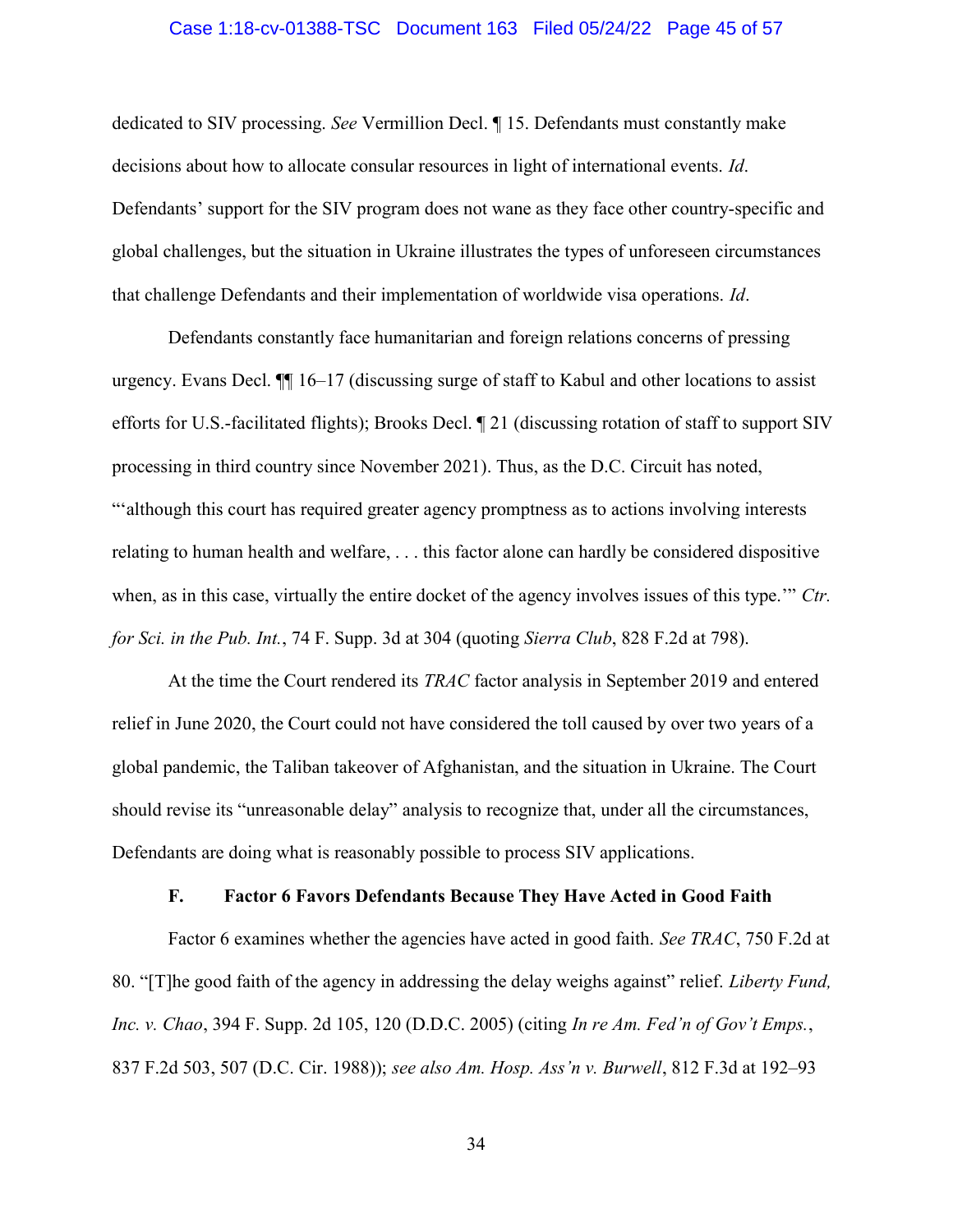#### Case 1:18-cv-01388-TSC Document 163 Filed 05/24/22 Page 46 of 57

(D.C. Cir. 2016) ("[T]he district court also correctly concluded that the Secretary's good faith efforts to reduce the delays within the constraints she faces . . . push in the same direction [against issuing a finding of unreasonable delay.]").

Factor 6 favors Defendants. The agencies have continuously labored to complete all SIV application steps as expeditiously as possible under challenging circumstances that have unfolded since September 2019. For example, the Departments of State and Homeland Security coordinated Operation Allies Welcome as part of a massive effort to support vulnerable Afghans, including Afghan SIV applicants. Brooks Decl. ¶¶ 43–45; see Lafferty Decl. ¶¶ 7–10 (discussion of resettlement efforts). This includes interagency coordination for the arrival of SIV applicants in the United States to be paroled in without a medical exam, as well as to provide electronic proof of visa issuance for SIV recipients traveling under U.S. government auspices. Brooks Decl. ¶ 39. And as discussed throughout this brief, Defendants have dedicated additional resources to SIV processing and labored to improve the application process as much as possible, all while under oversight from the Executive and Congress.

In sum, notwithstanding the statutory timeframe, the *TRAC* factors on the whole favor the government. See Palakuru v. Renaud, 521 F. Supp. 3d 46, 52 (D.D.C. 2021) (quoting Uranga v. USCIS, 490 F. Supp. 3d 86, 103–06 (D.D.C. 2020) (holding the statute provided "an indication of what the legislature had in mind," but still concluding that the "plaintiff ha[d] failed to state a claim for unreasonable delay" because two TRAC factors favored the government.)). As Defendants' exhibits show, the agencies take very seriously their obligations to review SIV applications both thoroughly and expeditiously, and they have surged resources to do so, to the extent possible given competing demands. The Court should not second-guess myriad immigration, foreign affairs, and national security judgments concerning SIV processing, which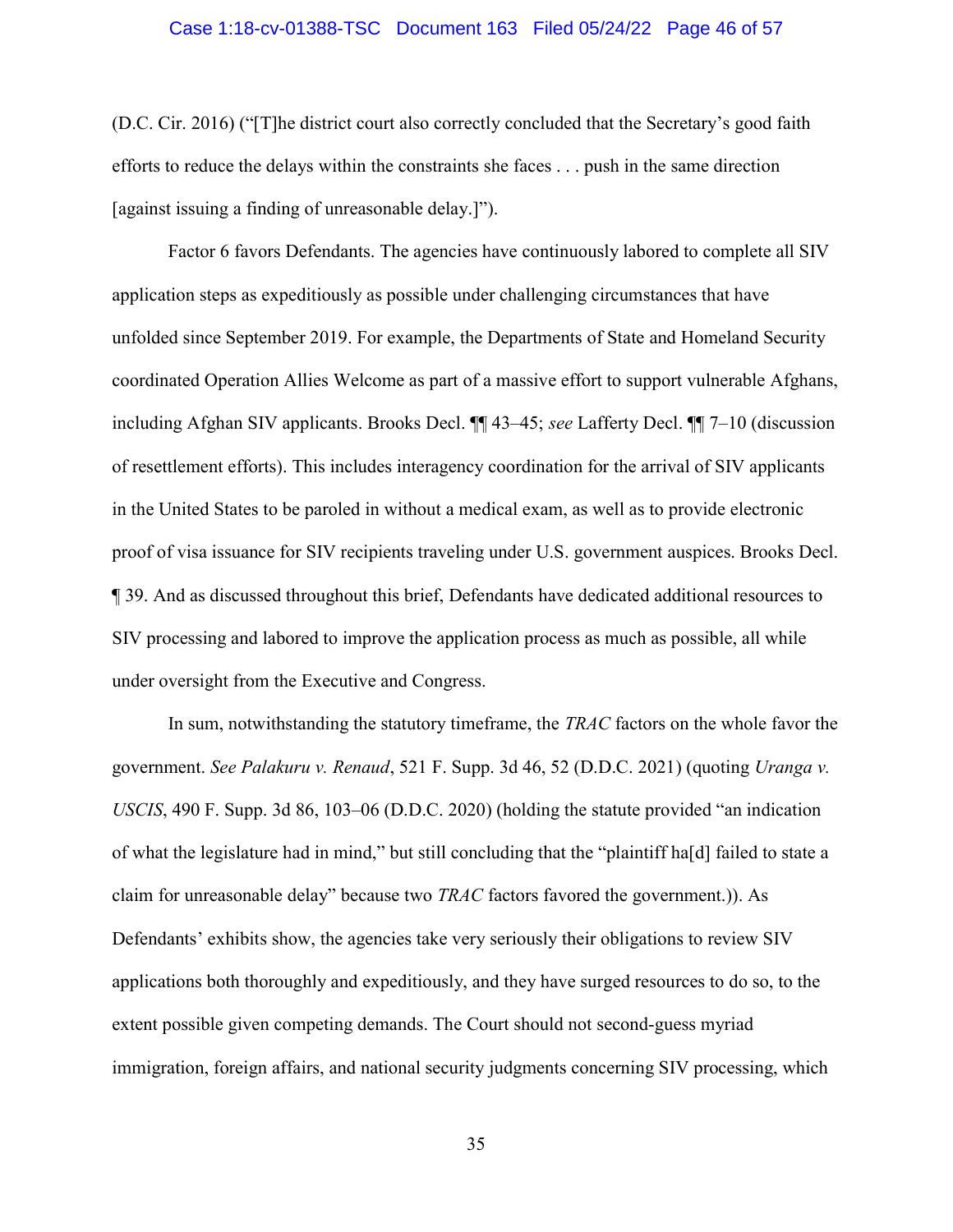#### Case 1:18-cv-01388-TSC Document 163 Filed 05/24/22 Page 47 of 57

go to "the very heart of the expertise that should be exercised by a U.S. Government official who is intimately familiar with the facts [overseas] and not a District Court judge who is ordering agency action in Washington, D.C." Skalka, 246 F. Supp. 3d at 154.

### II. ALTERNATIVELY, IF THE COURT FINDS THAT RULE 54(b) DOES NOT APPLY, DEFENDANTS ARE STILL ENTITLED TO RELIEF UNDER RULE 60(b)(5) AND (b)(6)

Even if the Court finds that its previous orders are not interlocutory (and therefore Rule 54(b) does not apply), Defendants are still entitled to relief from those orders under Rule 60(b)(5) and (b)(6). As Defendants have shown, they have made significant improvements to the processing of SIV applicants and have dedicated extensive resources to that process—but a series of quickly changing global humanitarian crises, unforeseeable when the Plan was adopted, warrant relief from its strictures. Thus, under the circumstances, Defendants' timelines are reasonable and the Plan is a poor fit for the present reality. These significant changes support Rule 60(b) relief from the Court's previous orders.

#### A. Legal Standard for Relief under Rules 60(b)(5) and (b)(6)

Federal Rule of Civil Procedure 60(b)(5) provides that "a party can ask a court to modify or vacate a judgment or order if 'a significant change either in factual conditions or in law' renders continued enforcement 'detrimental to the public interest.'" *Horne v. Flores*, 557 U.S. 433, 447 (2009) (quoting Rufo v. Inmates of Suffolk Cnty. Jail, 502 U.S. 367, 384 (1992)). The "party seeking relief bears the burden of establishing that changed circumstances warrant relief." Id. Where, as here, an injunction remains in place for several years, the court "must take a 'flexible approach' to Rule  $60(b)(5)$  motions." *Id.* at 450 (quoting *Rufo*, 502 U.S. at 381); see also Am. Council of the Blind v. Mnuchin, 878 F.3d 360, 366 (D.C. Cir. 2017). A "flexible approach" is critical to "ensure that responsibility for discharging the [the government's]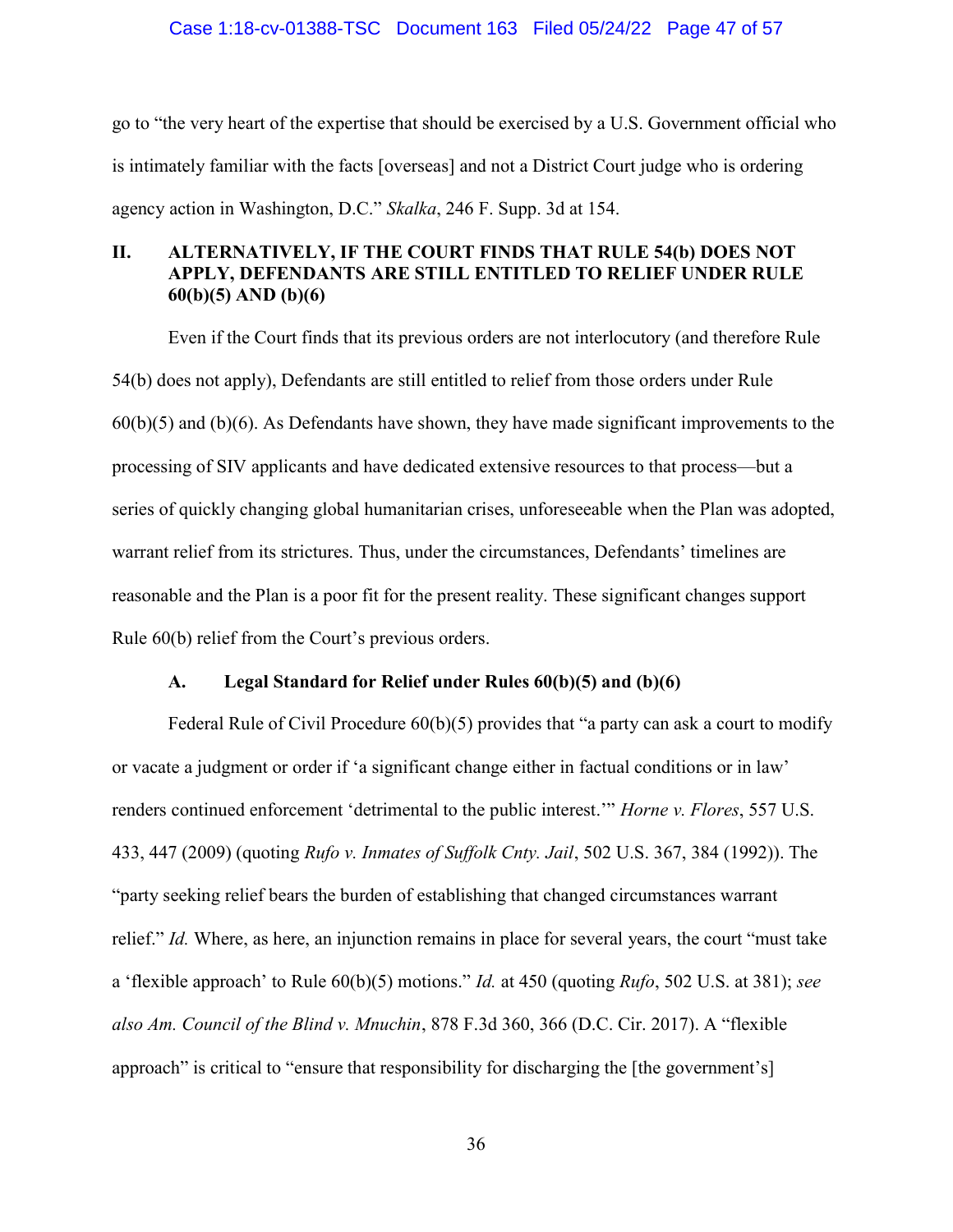#### Case 1:18-cv-01388-TSC Document 163 Filed 05/24/22 Page 48 of 57

obligations is returned promptly to the [government] and its officials when the circumstances warrant." Horne, 557 U.S. at 450 (citation and internal quotations omitted). "Injunctions issued . . . often remain in force for many years, and the passage of time frequently brings about changed circumstances—changes in the nature of the underlying problem, changes in governing law or its interpretation by the courts, and new policy insights—that warrant reexamination of the original judgment." *Id.* at 447–48.

Further, Rule 60(b)(6) authorizes relief from a final judgment, order, or proceeding "for any other reason that justifies relief." Fed. R. Civ. P. 60(b)(6). Such relief may be granted where "[e]xtraordinary circumstances" are present. See Ackermann v. United States, 340 U.S. 193, 199 (1959). The rule preserves "the delicate balance between the sanctity of final judgments . . . and the incessant command of the court's conscience that justice be done in light of all of the facts." Bankers Mortg. Co. v. United States, 423 F.2d 73, 77 (5th Cir. 1970).

#### B. Control of the SIV Program Should Be Returned to the Political Branches

The Supreme Court has repeatedly expressed concern with long-term judicial supervision of government institutions. In Horne, 557 U.S. at 439, the Court held that a district court was required to account for changed circumstances in evaluating whether a longstanding injunction governing state educational programs should remain in place. The Court emphasized that a "flexible approach allows courts to ensure that responsibility for discharging the State's obligations is returned promptly to the State and its officials when the circumstances warrant." Id. at 450 (internal quotations and citation omitted). Indeed, the "longer an injunction or consent decree stays in place, the greater the risk that it will improperly interfere with a State's democratic process." Id. at 453. Courts must therefore consider "whether, as a result of the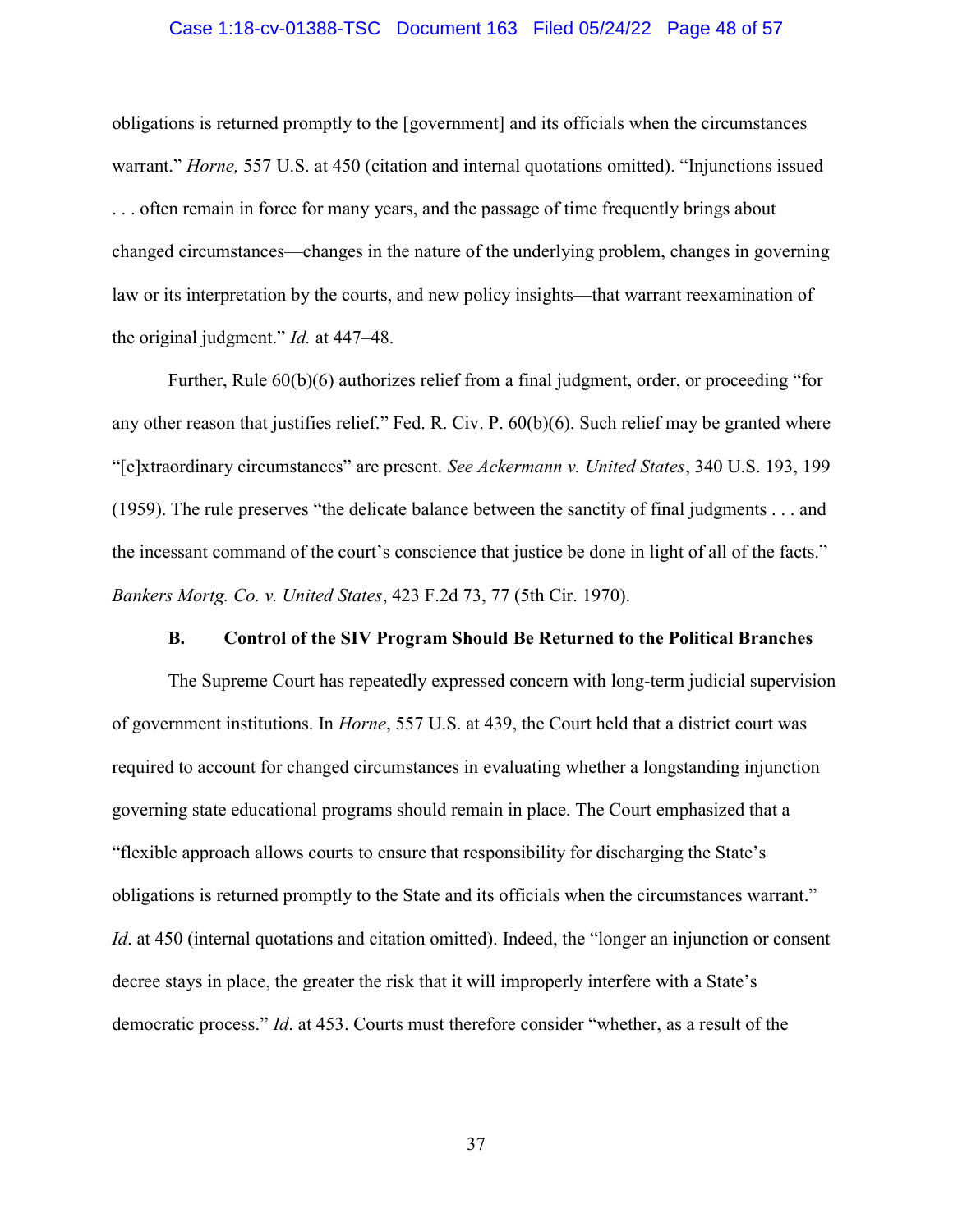#### Case 1:18-cv-01388-TSC Document 163 Filed 05/24/22 Page 49 of 57

important changes during the intervening years, the [government is] fulfilling its obligations under the [law] by other means." *Id.* at 439.

Likewise, in Rufo, 502 U.S. at  $381-82$ , the Supreme Court noted that "the public interest is a particularly significant reason for applying a flexible modification standard in institutional reform litigation because such decrees reach beyond the parties involved directly in the suit and impact the public's right to the sound and efficient operation of its institutions." Indeed, "the public interest and considerations based on the allocation of powers within our federal system require that the district court defer to [government officials] who have the primary responsibility for elucidating, assessing, and solving the problems of institutional reform, to resolve the intricacies of implementing a decree modification." Id. at 392 (cleaned up and citations omitted); see also In re Pearson, 990 F.2d 653, 658 (1st Cir. 1993) (stating that a district court is "not doomed to some Sisyphean fate, bound forever to enforce and interpret a preexisting decree without occasionally pausing to question whether changing circumstances have rendered the decree unnecessary, outmoded, or even harmful to the public interest.").

Here, continued enforcement of the Court's injunction interferes with the iterative process necessary to make administrative improvements and the Executive Branch's ability to allocate resources to respond to global crises, instead placing authority over immigration policy in the control of class counsel and the courts, indefinitely. "Because decisions in these matters may implicate 'relations with foreign powers,' or involve 'classifications defined in the light of changing political and economic circumstances,' such judgments 'are frequently of a character more appropriate to either the Legislature or the Executive." Trump v. Hawaii, 138 S. Ct. 2392, 2418–19 (2018) (citation omitted); see Mathews, 426 U.S. at 81 ("For reasons long recognized as valid, the responsibility for regulating the relationship between the United States and our alien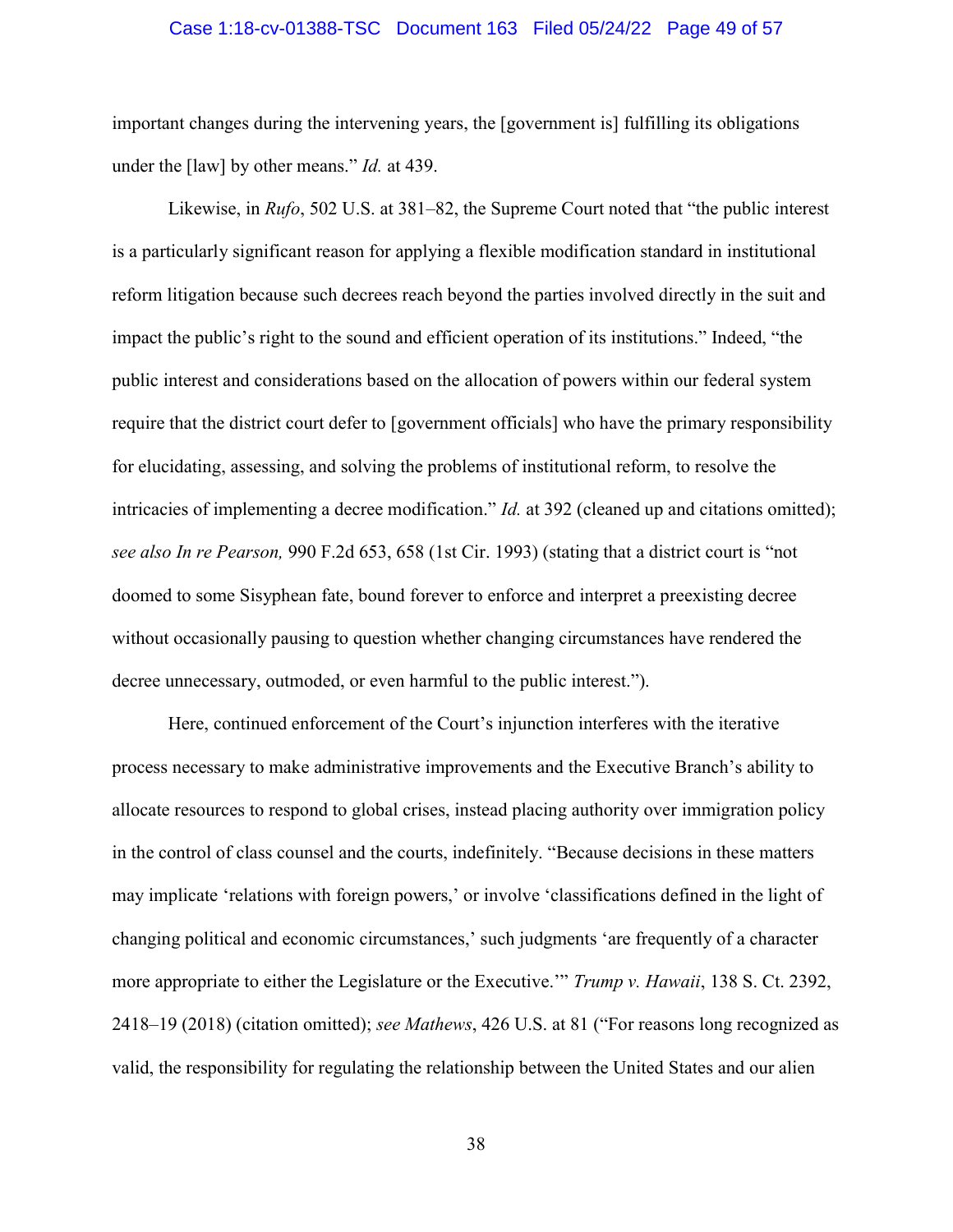#### Case 1:18-cv-01388-TSC Document 163 Filed 05/24/22 Page 50 of 57

visitors has been committed to the political branches of the Federal Government" and cautioning against "inhibit[ing] the flexibility of the political branches . . . to respond to changing world conditions"). Particularly in the face of the quickly (and dramatically) changing circumstances described in this brief, Defendants are in a "unique—and authoritative—position" to order competing priorities and allocate scarce resources. Barr Labs., 930 F.2d at 76 (refusing mandamus relief even where FDA had violated a statutory deadline, because so doing, although beneficial to the plaintiff, would likely impose offsetting burdens on other parties equally worthy of agency action). Since the injunction was entered in 2019, not only have the circumstances in Iraq, Afghanistan, and worldwide changed due to the pandemic, but both Congress and the Executive have been active in reforming the SIV program through statutory amendment and administrative overhaul.

The Court's injunction is the very type of institutional-reform injunction that the Supreme Court cautioned against: it interferes with the government's exercise of constitutional powers to develop new policies to address the changes in immigration to the United States. Because the current statutory and administrative landscape adequately provides new processes to improve SIV adjudication speed—the purpose for which this litigation was originally instituted and the injunction entered—the Court should return responsibility for determining and executing that policy to the Executive Branch.

#### C. Applying the Previous Orders Prospectively Is No Longer Equitable

As established above, the confluence of global events such as Taliban takeover of Afghanistan, security crises in Iraq, the pandemic, legislative reform, and Executive action to review and improve administration of the SIV program collectively warrant relief under Rule 60(b). In American Council of the Blind, 878 F.3d at 367, the D.C. Circuit explained that a Rule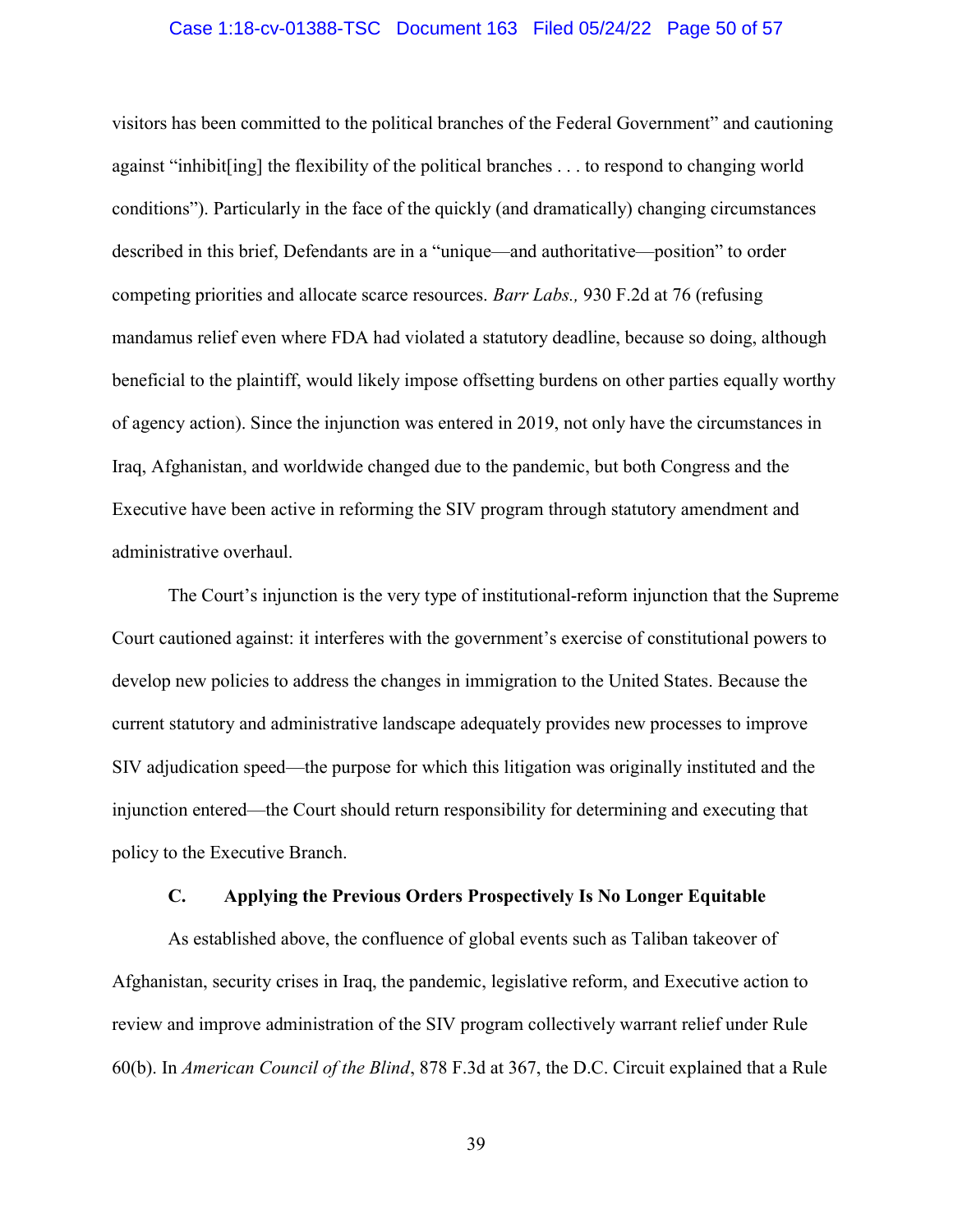#### Case 1:18-cv-01388-TSC Document 163 Filed 05/24/22 Page 51 of 57

60(b)(5) motion "permits a court to alter an injunction to respond to unanticipated factual changes," at least if they are sufficiently "significant."

Here, the changed circumstances are both unanticipated and significant. To start, the Plan contemplates Defendants' responsibility under Steps 11 through 14 to timely schedule and adjudicate visa application interviews in Afghanistan, which is no longer possible after the suspension of operations at Embassy Kabul. See Evans Decl. ¶¶ 22, 41. The security situation in Iraq also presents continuing barriers to Embassy Baghdad's ability to resume public consular services and process SIVs at these final steps, fundamentally changing how the agencies implement the Iraqi SIV program. Mickelson Decl. ¶¶ 3–8. Even as Defendants support transfer of SIV applicants' cases to other consular posts, the Plan, in essence, requires Defendants to meet processing timelines for non-existent Steps, which cannot be considered "equitable" under Rule  $60(b)(5)$ . Likewise, the Plan Steps 1 through 5 at the COM Phase contemplates processing timelines that reflect a more routine influx of applications—not the unprecedented, exponential increase that Defendants are now facing. This increase encompasses not only the Afghan humanitarian crisis, but also the ESSAA's significantly broadened SIV eligibility requirements that triggered a surge of eligible applicants and has taxed the Defendants' processing resources. See Brooks Decl. ¶ 16. Again, the Plan can no longer be considered "equitable" to require Defendants to meet timing benchmarks that do not account for the current realities of SIV processing. See Pub. Emps. for Env't Resp., 957 F.3d at 274 ("Mandamus relief can't make money grow on trees.").

Moreover, legislative and administrative changes to the SIV process establish "changes in the nature of the underlying problem" and "new policy insights" on Plaintiffs' unreasonable delay claims "that warrant reexamination of the original judgment." See Horne, 557 U.S. at 447–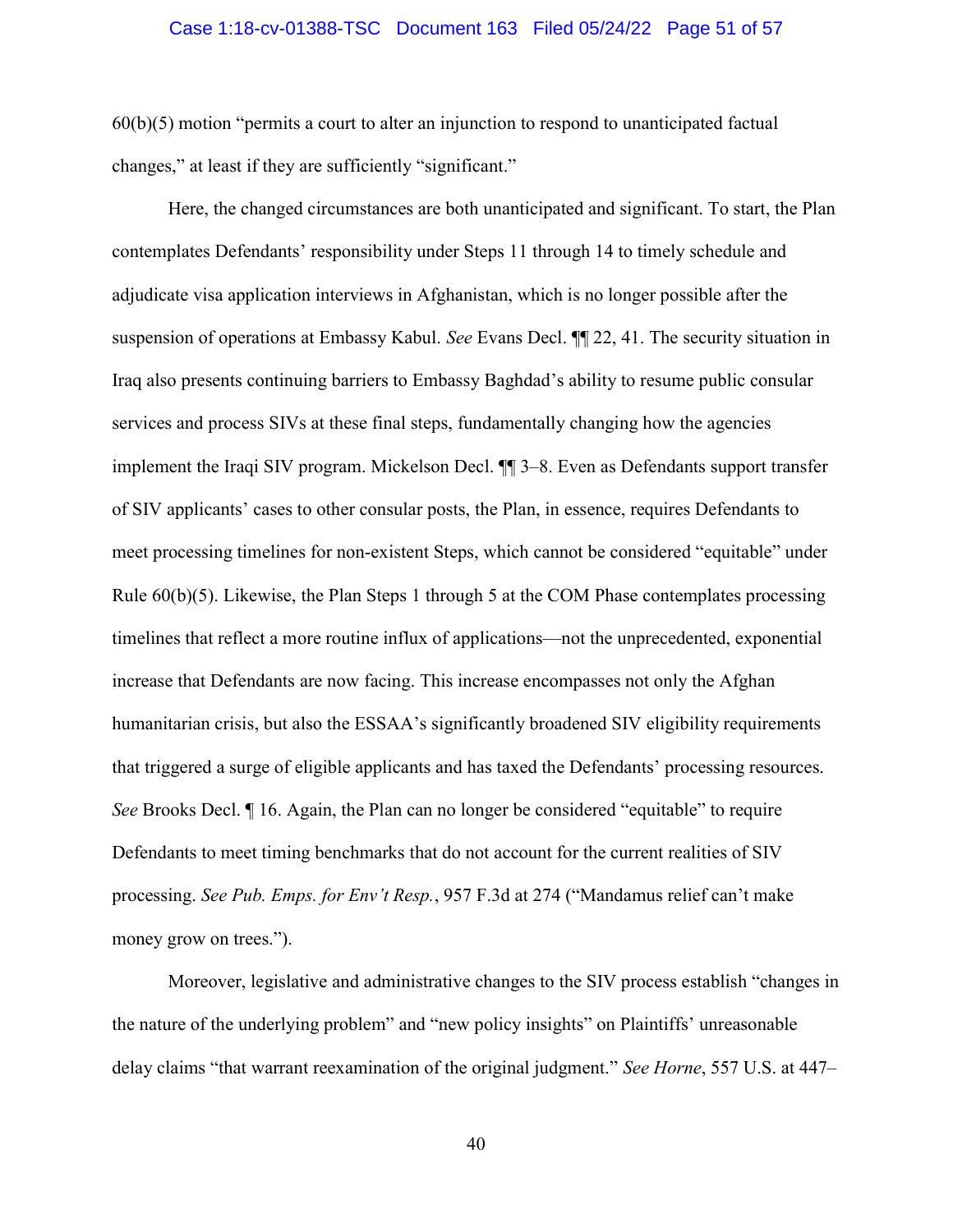#### Case 1:18-cv-01388-TSC Document 163 Filed 05/24/22 Page 52 of 57

48. The Executive and the Legislative Branches' active restructuring of the SIV program has produced several positive administrative changes and measurable SIV processing improvements that did not exist at the time of the injunction, as discussed at length above. Brooks Decl. ¶ 21; see supra at 20–23. These substantial changes to the administration of the SIV program establish Defendants are meeting the injunction's intent—to reduce adjudication time and increase throughput—even while facing extraordinary demands stemming from the humanitarian crisis. Defendants' response to these changed circumstances has allowed them to process an extraordinary volume of SIV applications even under these demands. See Brooks Decl. ¶ 8; see supra at 12–13 (discussion of exponential increase in inquiries at NVC); Petrovich Decl. 19 ("Between August 1 and December 31, 2021, the number of new SIV cases created nearly quadrupled to 25,903, roughly 5,180 a month, which represents a monthly increase of 443 percent over the months prior to the evacuation."). In response to surging demand, Defendants took immediate action by increasing staffing and implementing technological improvements. See, e.g., Brooks Decl. ¶ 21; Schubert Decl. ¶ 4; Petrovich Decl. ¶ 11; Nolan Decl. ¶ 5; see supra at 14–15 (discussion on staffing, including leveraging staff from other U.S. missions, and technological improvements). This has led to significant improvements—reducing average processing times for new applications and reapplications by approximately 265 days at the COM phase (from 441 days to 173 days) as of the second quarter of Fiscal Year 2022, and upgrading NVC's ability to review and process the high volume of inquiries and submissions. See Schubert Decl. ¶¶ 11–12; Petrovich Decl. ¶¶ 5–6. These are the exact type of resource commitments and policy adjustments that demonstrate significant changed circumstances warranting relief.

Termination of the Plan under Rule  $60(b)(5)$  is appropriate even though Defendants continue to face challenges in processing SIV applications. The Supreme Court has instructed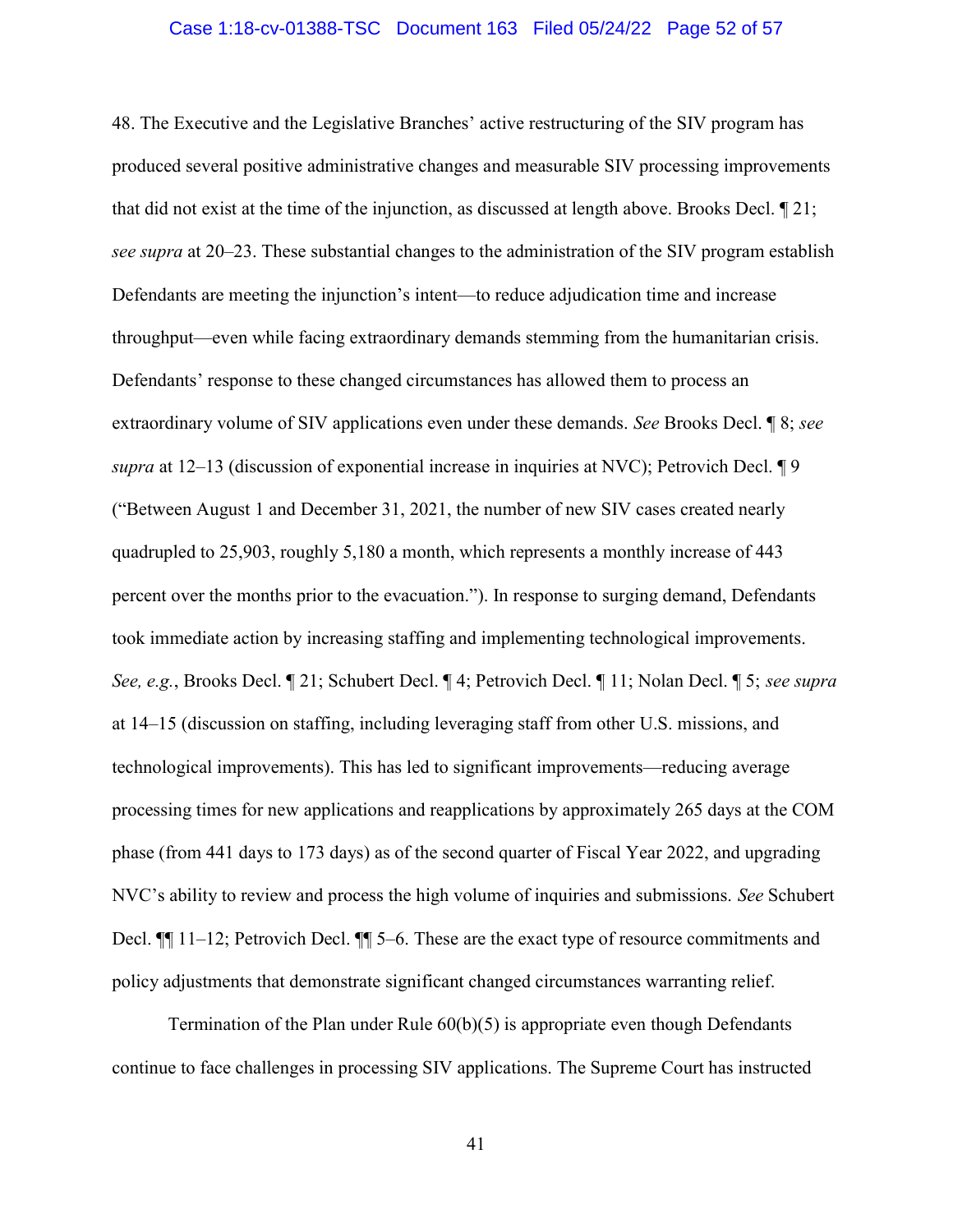#### Case 1:18-cv-01388-TSC Document 163 Filed 05/24/22 Page 53 of 57

that district courts must employ "a flexible modification standard" in institutional reform litigation because such decrees "often remain in place for extended periods of time" such that "the likelihood of significant changes occurring during the life of the decree is increased." Rufo, 502 U.S. at 380–81. The Court reasoned that a flexible standard is in the public interest "because such decrees 'reach beyond the parties involved directly in the suit and impact on the public's right to the sound and efficient operation of its institutions." Id. at 381 (quoting Heath v. De Courcy, 888 F.2d 1105, 1109 (6th Cir. 1989)). It is neither equitable nor in the public interest to leave the injunction in place despite the significant changed circumstances to which the political branches have been required to adapt.

Defendants have, where possible, improved the processing of SIV applications and have recently restructured the SIV program as directed by the political branches. Thus, the central purpose of the Plan has been achieved—namely, to ensure that Defendants do not unreasonably delay adjudicating applications. See ECF No. 106 at 2; see United States v. W. Elec. Co., 46 F.3d 1198, 1207 (D.C. Cir. 1995) ("So long as the central purpose of the decree remains intact . . . it is enough that the district court saw fit to exercise its considerable discretion under Rule 60(b)(5) on the bases that conditions had markedly changed."). Defendants' reform process is underway and aimed at producing durable solutions. Relief under Rule 60(b)(5) is therefore warranted. See Petties ex rel. Martin v. D.C., 662 F.3d 564, 571 (D.C. Cir. 2011) (noting the district court erred in failing to assess whether the risk of imminent harm that warranted injunctive relief "had been ameliorated, if not eliminated, as a result of changed circumstances.").

### D. Compliance with the Injunction Is No Longer Practicable

Rule 60(b)(6) authorizes an order to be set aside for "any other reason justifying relief from the operation of the judgment." Relief under that clause is appropriate for "extraordinary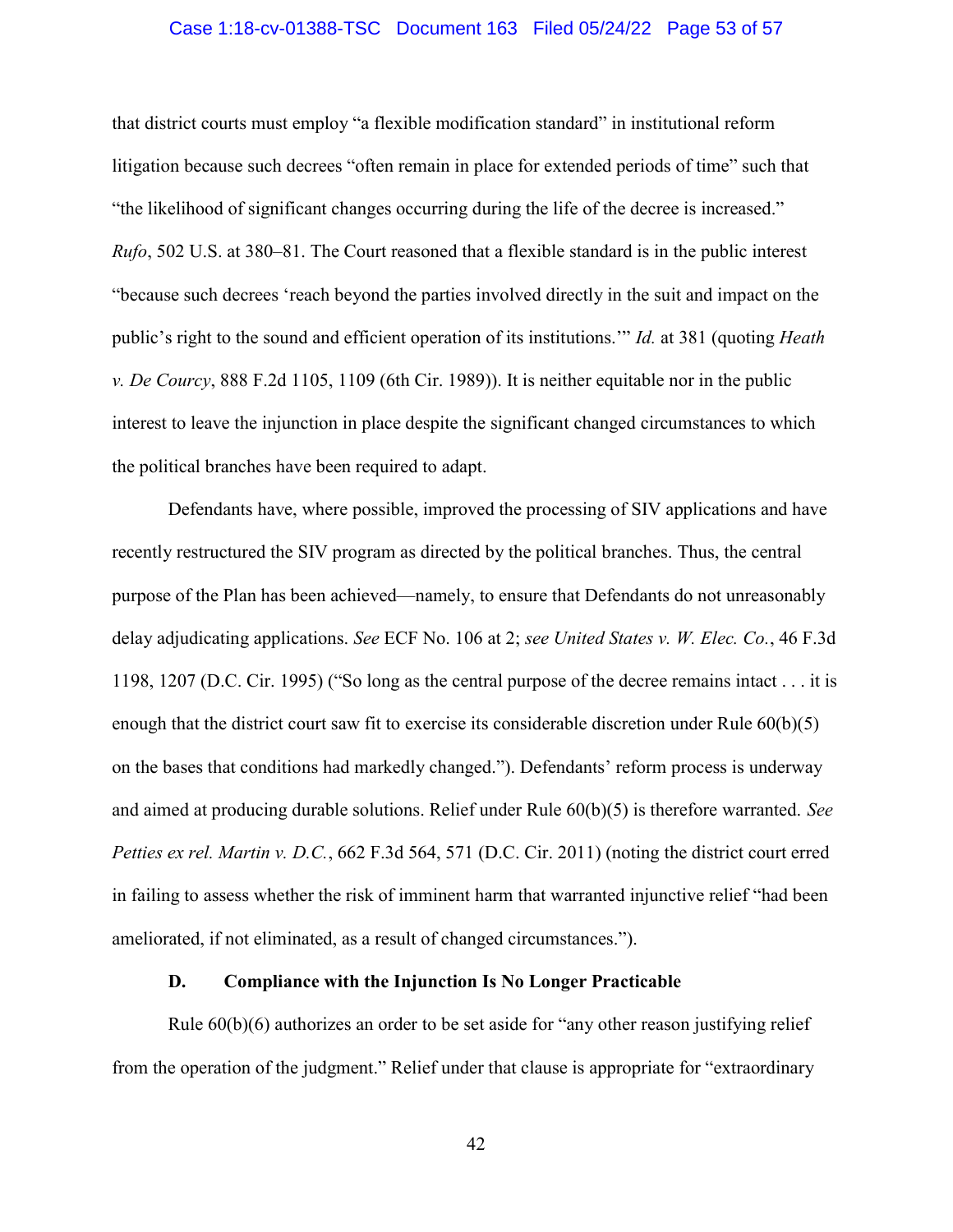#### Case 1:18-cv-01388-TSC Document 163 Filed 05/24/22 Page 54 of 57

cases." Ackerman, 340 U.S. at 199. Here, the standard is met because the changed circumstances since 2019 are so significant and "so central to the litigation that it shows the initial judgment to have been manifestly unjust." Good Luck Nursing Home, Inc. v. Harris, 636 F.2d 572, 577 (D.C. Cir. 1980). If the injunction were to stand, the government would be compelled to follow the Plan even though intervening events render compliance impracticable. See supra at 13–14, 16– 17 (discussing inability to process visa applications at Kabul and Baghdad); 12–13 (massive upsurge in SIV applications). These extraordinary changes justify relief under Rule 60(b)(6). "In simple English, the language of the 'other reason' clause, for all reasons except the five particularly specified, vests power in courts adequate to enable them to vacate judgments whenever such action is appropriate to accomplish justice." Klapprott v. United States, 335 U.S. 601, 614–15 (1949). The Court should exercise its discretion to reexamine the injunction in light of its duty to ensure "that justice be done in light of all of the facts." Bankers Mortg. Co., 423 F.2d at 77. Justice requires termination of the Plan where compliance is no longer practicable.

### III. IF THE COURT OPTS TO MODIFY THE PLAN, IT SHOULD ALLOW DEFENDANTS TO PROPOSE A NEW PLAN

Should the Court decide not to terminate the September 2019 summary judgment decision and the June 2020 Plan, Defendants request that the Court modify the injunction and permit Defendants to propose, within 30 days of resolution of this motion, a new plan for promptly processing and adjudicating the applications of current class members. As discussed above, district courts must employ "a flexible modification standard" in institutional reform litigation because such decrees "often remain in place for extended periods of time" such that "the likelihood of significant changes occurring during the life of the decree increased." Rufo, 502 U.S. at 380–81. Indeed, the significant changes to the implementation of the SIV program "warrant reexamination" of a two-year-old Plan. See Horne, 557 U.S. at 447–48.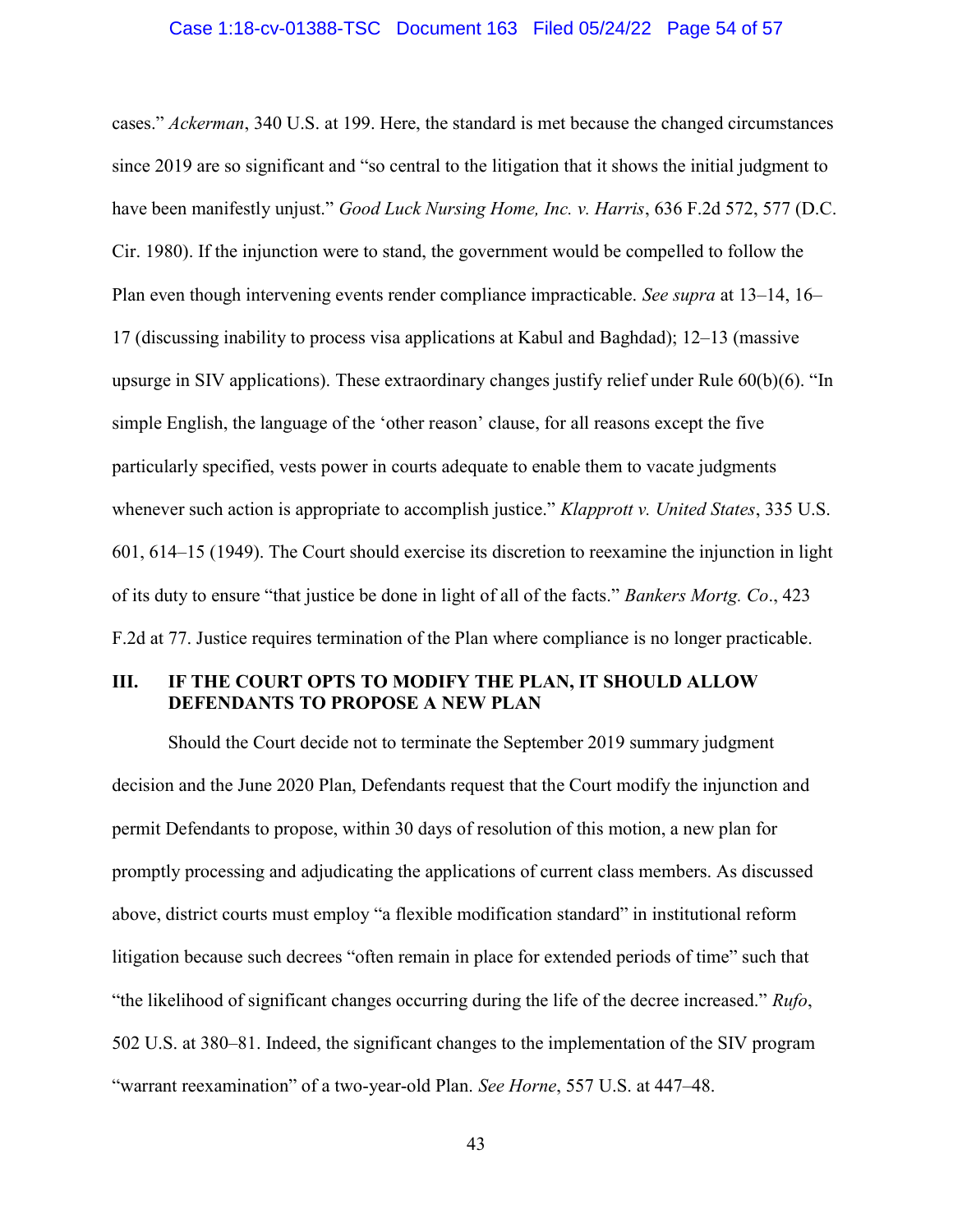#### Case 1:18-cv-01388-TSC Document 163 Filed 05/24/22 Page 55 of 57

 First, Defendants should be afforded the opportunity to propose any new modification. Both Plaintiffs and the Court have recognized that Defendants are uniquely poised to propose what a new Plan should look like. See Pl.'s Supp. in Support of Their Mot. for Prelim. Inj. (ECF No. 68) at 18 ("[Plaintiffs'] requested relief recognizes that Defendants are best positioned to propose how they will comply with their legislative mandates and is an appropriate first instance remedy for Defendants' unreasonably delayed action."). The Court further ordered the Plan in a manner "to ensure that it is no more intrusive than necessary" into Defendants' province. ECF No. 75 at 18. Although the Court later ordered the parties to submit a Joint Plan for the Court's consideration, ECF No. 106, as Plaintiffs have acknowledged, Defendants are "the ones with the power to adjudicate these applications and the knowledge of how best do so" given the myriad events and changes to the SIV program since the Court entered the Plan. See ECF No. 68 at 18. Indeed, the suspension of operations at Embassy Kabul, at a minimum, makes compliance with Plan Steps 11 through 14 in Afghanistan impossible. The Court should afford Defendants the necessary "discretion to determine in the first instance" how the Plan should be modified in light of these exigent circumstances. Cobell, 240 F.3d at 1109 (citation omitted); see id. ("The government must develop written policies and procedures, but the Court does not tell the government what these procedures must entail.").

Second, any modification proposal should wait until *after* resolution of this motion. The Court's written opinion addressing this motion—including its new TRAC analysis and assessment of delay, treatment of each changed circumstance, and views on the various equitable considerations Defendants have proffered—will need to be incorporated into any modified plan. Accordingly, and to best leverage their unique expertise regarding the SIV program's many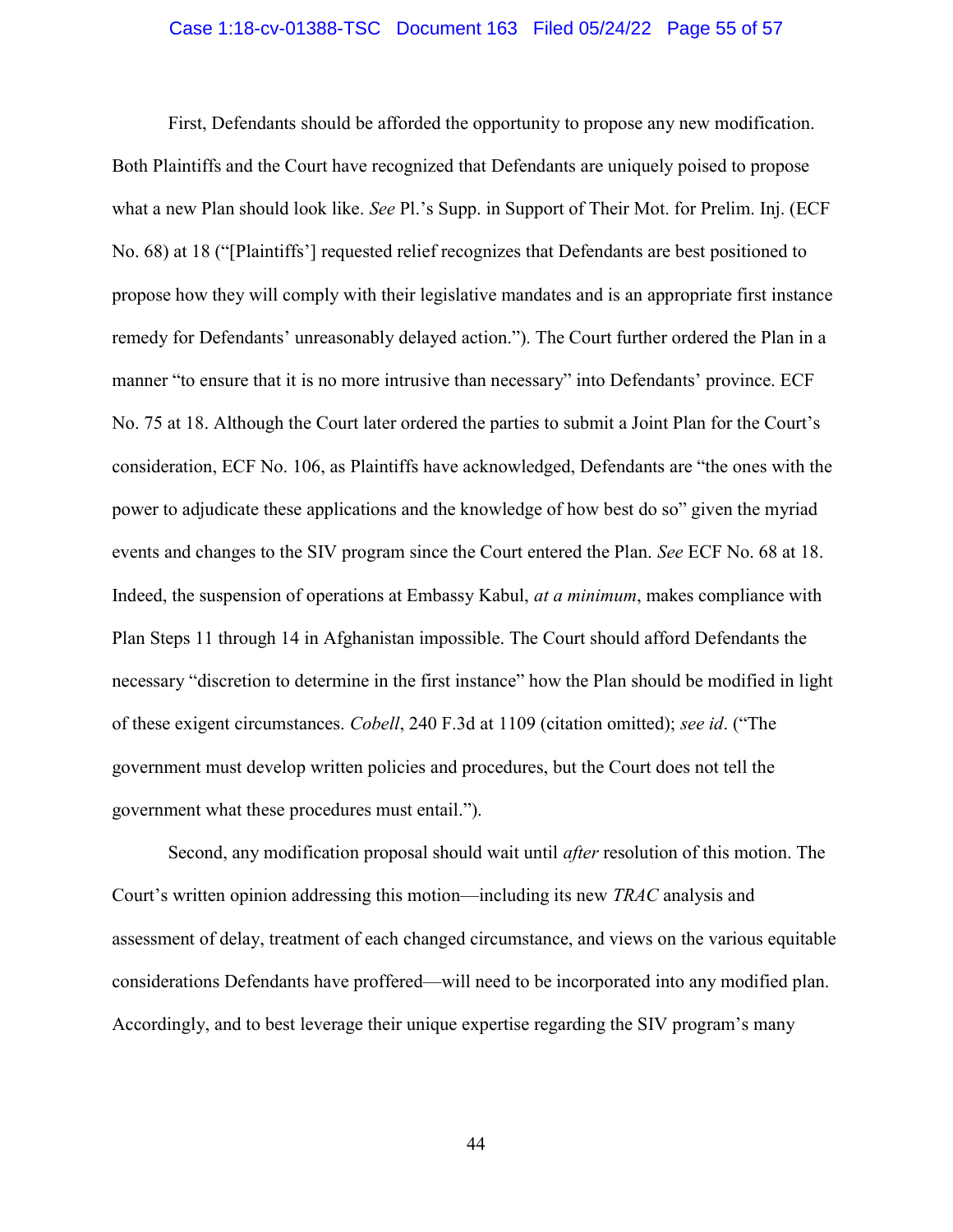### Case 1:18-cv-01388-TSC Document 163 Filed 05/24/22 Page 56 of 57

moving parts, Defendants request 30 days to submit a modified plan to the Court incorporating any further direction from the Court on the issues presented by this motion.

### **CONCLUSION**

For the foregoing reasons, under either Rule 54(b) or Rule 60(b), the Court should vacate its September 20, 2019 Memorandum Opinion and Order granting partial summary judgment to Plaintiffs (ECF Nos. 75, 76) and its June 14, 2020 Approved Adjudication Plan (ECF No. 113). If the Court declines to vacate and instead allows modification of the injunction, Defendants request that the Court permit Defendants to propose, within 30 days of resolution of this motion, a new plan for promptly processing and adjudicating the applications of current class members.